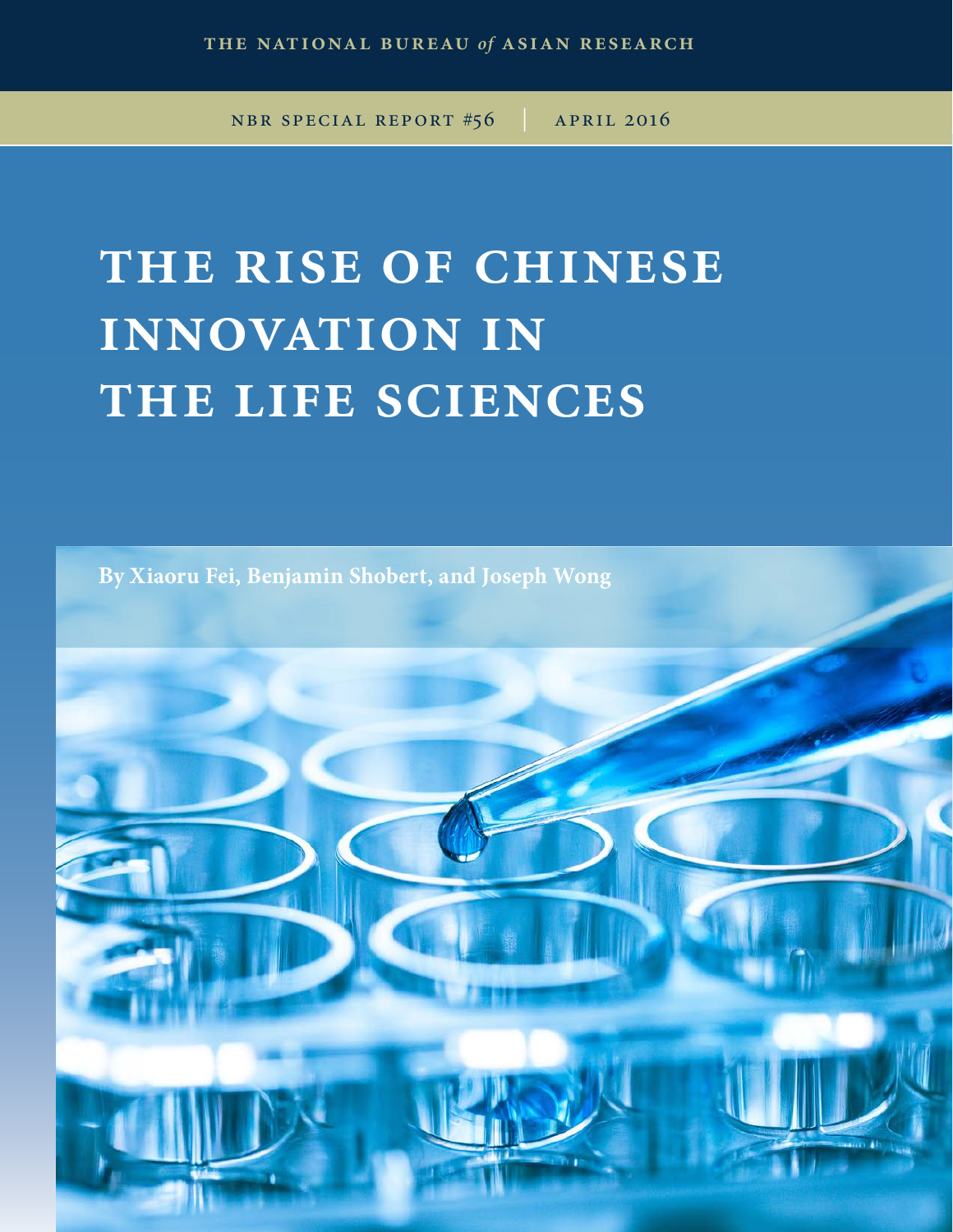#### **NBR Board of Directors**

Charles W. Brady *(Chairman)* Chairman Emeritus Invesco LLC

John V. Rindlaub *(Vice Chairman and Treasurer)* President, Asia Pacific Wells Fargo

George F. Russell Jr. *(Chairman Emeritus)* Chairman Emeritus Russell Investments

Karan Bhatia Vice President & Senior Counsel International Law & Policy General Electric

Dennis Blair Chairman Sasakawa Peace Foundation USA U.S. Navy (Ret.)

Maria Livanos Cattaui Secretary General (Ret.) International Chamber of Commerce

William M. Colton Vice President Corporate Strategic Planning Exxon Mobil Corporation

Timothy L. Conlon President and COO Viasystems Group, Inc. (Ret.) George Davidson Vice Chairman, M&A, Asia-Pacific HSBC Holdings plc

Norman D. Dicks Senior Policy Advisor Van Ness Feldman LLP

Richard J. Ellings President NBR

R. Michael Gadbaw Distinguished Visiting Fellow Institute of International Economic Law, Georgetown University Law Center

Ryo Kubota Chairman, President, and CEO Acucela Inc.

Melody Meyer President Chevron Asia Pacific Exploration and Production Company Chevron Corporation

Pamela S. Passman President and CEO Center for Responsible Enterprise and Trade (CREATe)

C. Michael Petters President and Chief Executive Officer Huntington Ingalls Industries, Inc.

Kenneth B. Pyle Professor (emeritus); Founding President University of Washington; NBR

#### **NBR Counselors**

U.S. Senate (Ret.)

Tom Robertson Vice President and Deputy General Counsel Microsoft Corporation

Gordon Smith Chief Operating Officer Exact Staff, Inc.

Scott Stoll Partner Ernst & Young LLP

David K.Y. Tang Managing Partner, Asia K&L Gates LLP

Tadataka Yamada Venture Partner Frazier Healthcare

#### *Honorary Directors*

Lawrence W. Clarkson Senior Vice President The Boeing Company (Ret.)

Thomas E. Fisher Senior Vice President Unocal Corporation (Ret.)

Joachim Kempin Senior Vice President Microsoft Corporation (Ret.)

Clark S. Kinlin President and Chief Executive Officer Corning Cable Systems Corning Incorporated

Norman D. Dicks U.S. House of Representatives (Ret.)

Thomas B. Fargo U.S. Navy (Ret.)

Michael Armacost Stanford University Nicholas Eberstadt American Enterprise Institute

Karl Eikenberry Stanford University Donald Emmerson Stanford University Aaron Friedberg Princeton University Robert Gilpin Princeton University Lee Hamilton Indiana University Stephen Hanson College of William and Mary

Harry Harding University of Virginia Donald Hellmann University of Washington Robert J. Herbold The Herbold Group, LLC

Slade Gorton

**NBR Board of Advisors**

Carla A. Hills Hills & Company Robert D. Hormats

Kissinger Associates, Inc. David Lampton Johns Hopkins University

Nicholas Lardy Peterson Institute for International Economics

Richard Lawless New Magellan Ventures

Chae-Jin Lee Claremont McKenna College

Kenneth Lieberthal Brookings Institution

William J. Lynn, III DRS Technologies, Inc.

Rajan Menon City College of New York

Mary Minnick Lion Capital

#### Sam Nunn

Joseph Lieberman U.S. Senate (Ret.)

Nuclear Threat Initiative Joseph S. Nye Jr.

Harvard University

Stanley Palmer Marvin & Palmer Associates, Inc.

Dwight Perkins Harvard University

Thomas Pickering The Boeing Company (Ret.)

Clarine Nardi Riddle Kasowitz, Benson, Torres & Friedman LLP

Stanley Roth

The Boeing Company Sheldon Simon

Arizona State University

Ashley Tellis Carnegie Endowment for International Peace

John White Harvard University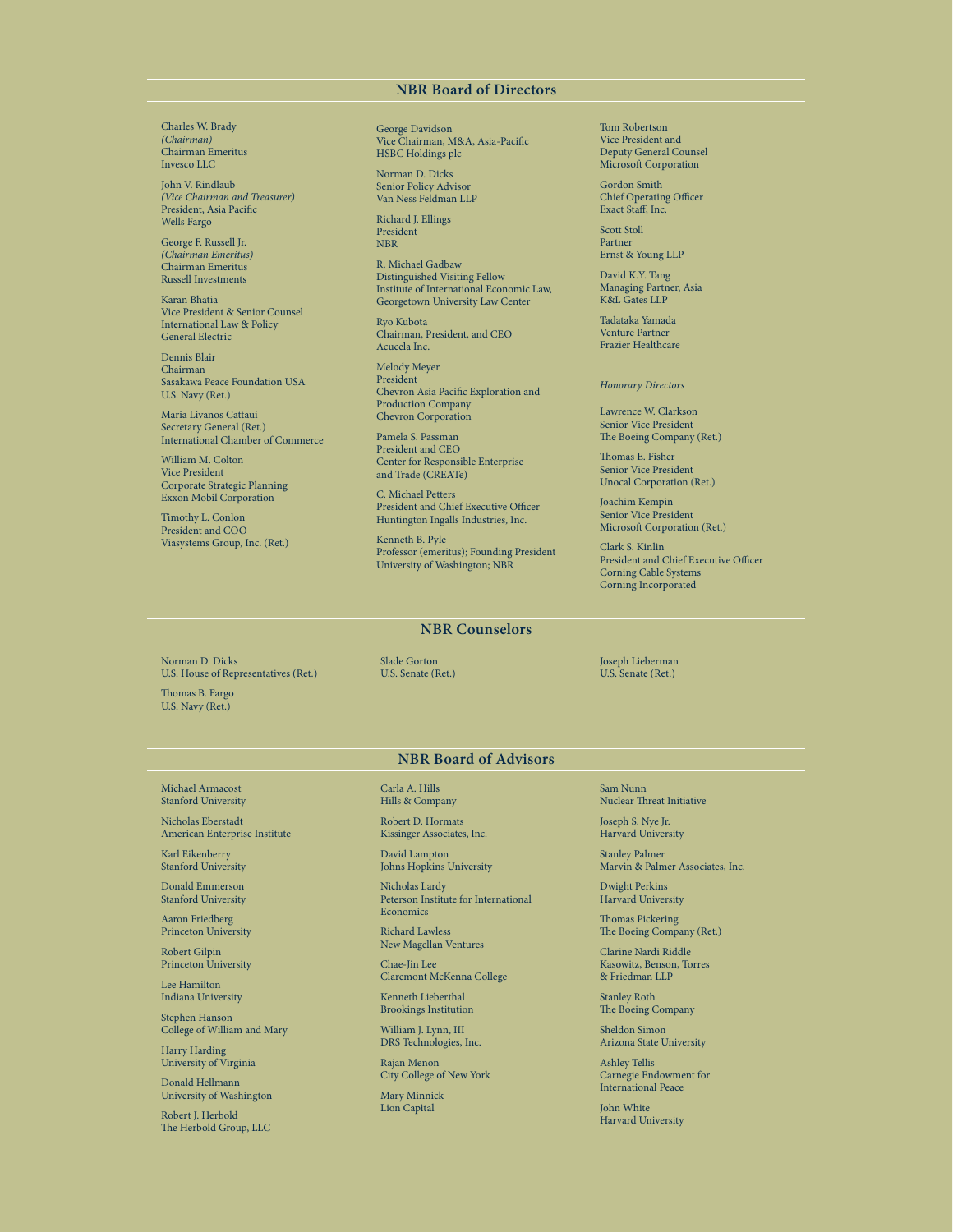### nbr special report #56 | april 2016 **the national bureau** *of* **asian research**

## **the rise of chinese innovation in the life sciences**

*Xiaoru Fei, Benjamin Shobert, and Joseph Wong*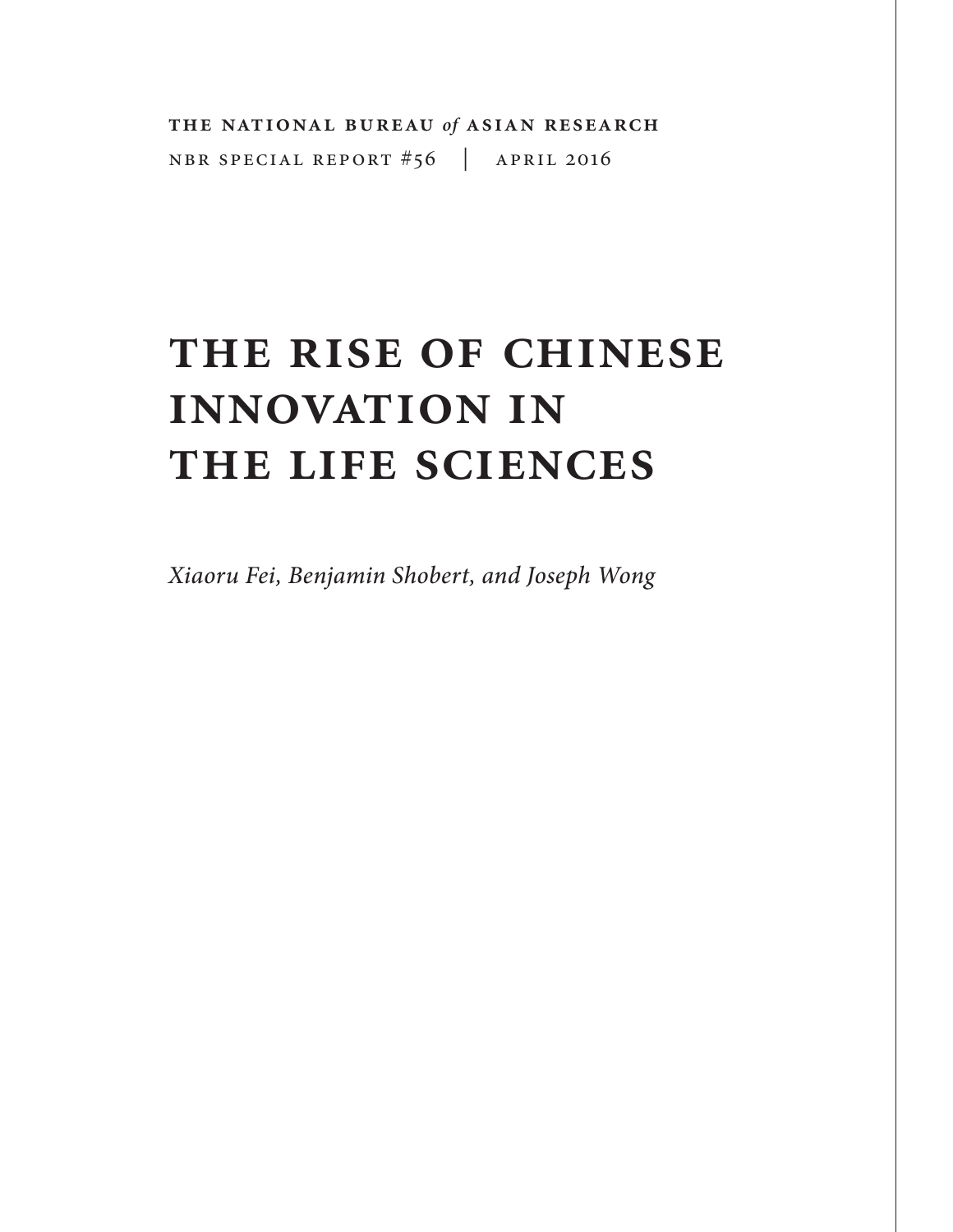#### **the national bureau** *of* **asian research**

The NBR *Special Report* provides access to current research on special topics conducted by the world's leading experts in Asian affairs. The views expressed in these reports are those of the authors and do not necessarily reflect the views of other NBR research associates or institutions that support NBR.

The National Bureau of Asian Research is a nonprofit, nonpartisan research institution dedicated to informing and strengthening policy. NBR conducts advanced independent research on strategic, political, economic, globalization, health, and energy issues affecting U.S. relations with Asia. Drawing upon an extensive network of the world's leading specialists and leveraging the latest technology, NBR bridges the academic, business, and policy arenas. The institution disseminates its research through briefings, publications, conferences, Congressional testimony, and email forums, and by collaborating with leading institutions worldwide. NBR also provides exceptional internship opportunities to graduate and undergraduate students for the purpose of attracting and training the next generation of Asia specialists. NBR was started in 1989 with a major grant from the Henry M. Jackson Foundation.

Funding for NBR's research and publications comes from foundations, corporations, individuals, the U.S. government, and from NBR itself. NBR does not conduct proprietary or classified research. The organization undertakes contract work for government and private-sector organizations only when NBR can maintain the right to publish findings from such work.

To download issues of the NBR *Special Report*, please visit the NBR website http://www.nbr.org.

This report may be reproduced for personal use. Otherwise, the NBR *Special Report* may not be reproduced in full without the written permission of NBR. When information from NBR publications is cited or quoted, please cite the author and The National Bureau of Asian Research.

This is the fifty-sixth NBR *Special Report*.

NBR is a tax-exempt, nonprofit corporation under I.R.C. Sec. 501(c)(3), qualified to receive tax-exempt contributions.

© 2016 by The National Bureau of Asian Research.

Front cover image: "Microbiological Pipette in the Genetic Laboratory" © Shutterstock

For further information about NBR, contact:

The National Bureau of Asian Research 1414 NE 42nd Street, Suite 300 Seattle, Washington 98105

206-632-7370 Phone 206-632-7487 Fax nbr@nbr.org E-mail http://www.nbr.org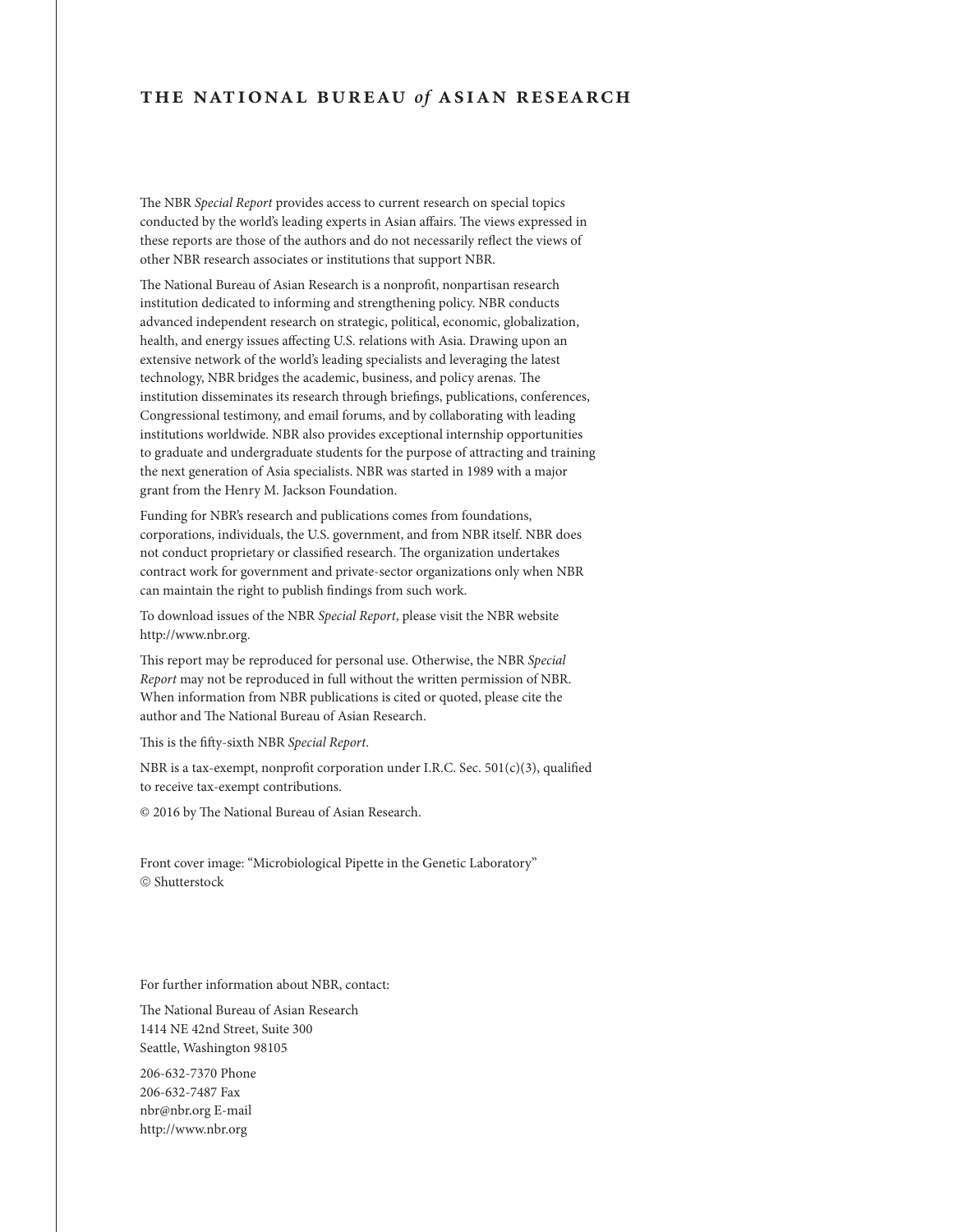## **the rise of chinese innovation in the life sciences**

**TABLE OF CONTENTS** 

- 1 Life Science Innovation in China *Joseph Wong and Xiaoru Fei*
- 23 Priming the Pump: Applying Lessons Learned from High-Tech Innovation to the Life Sciences in China *Benjamin Shobert*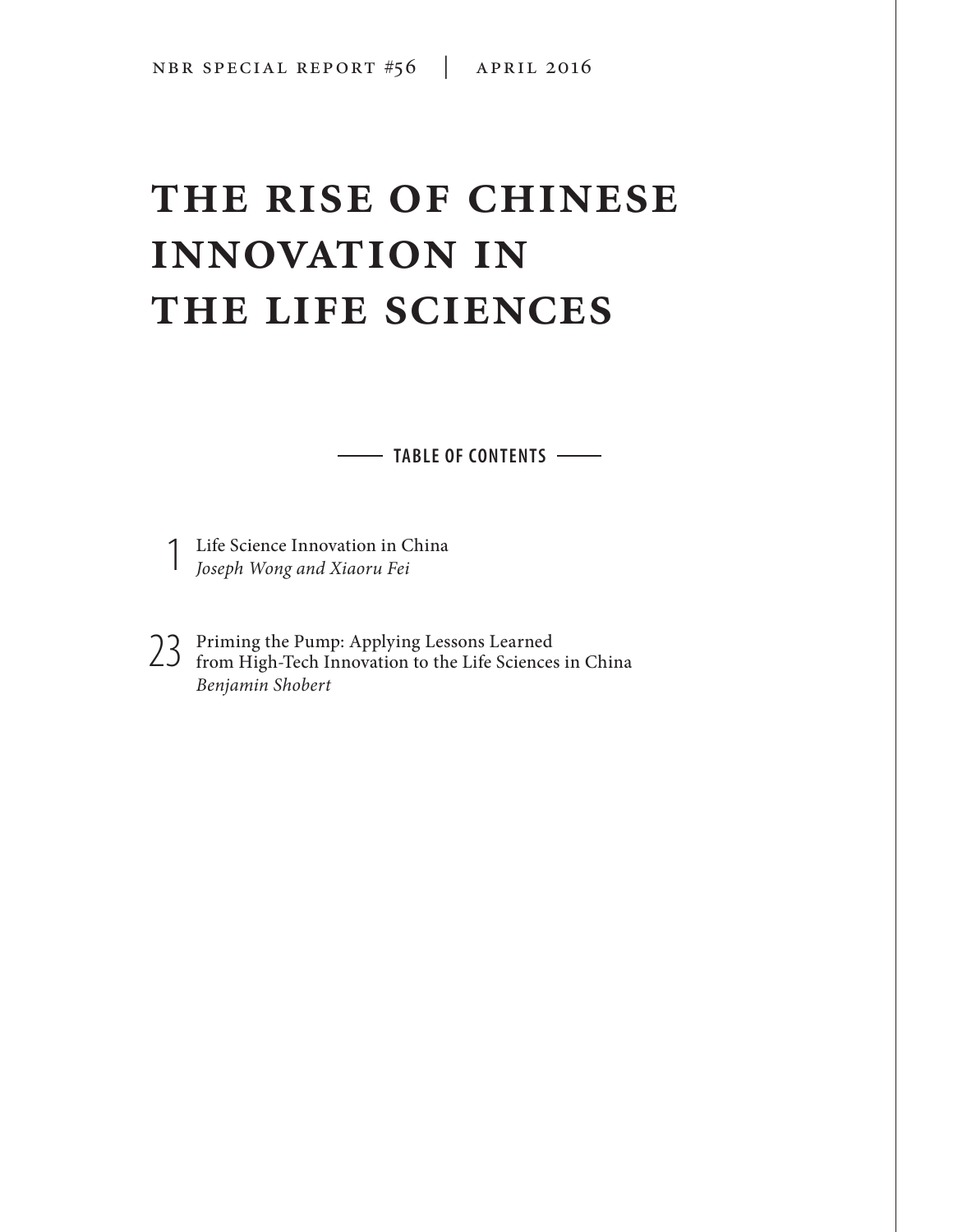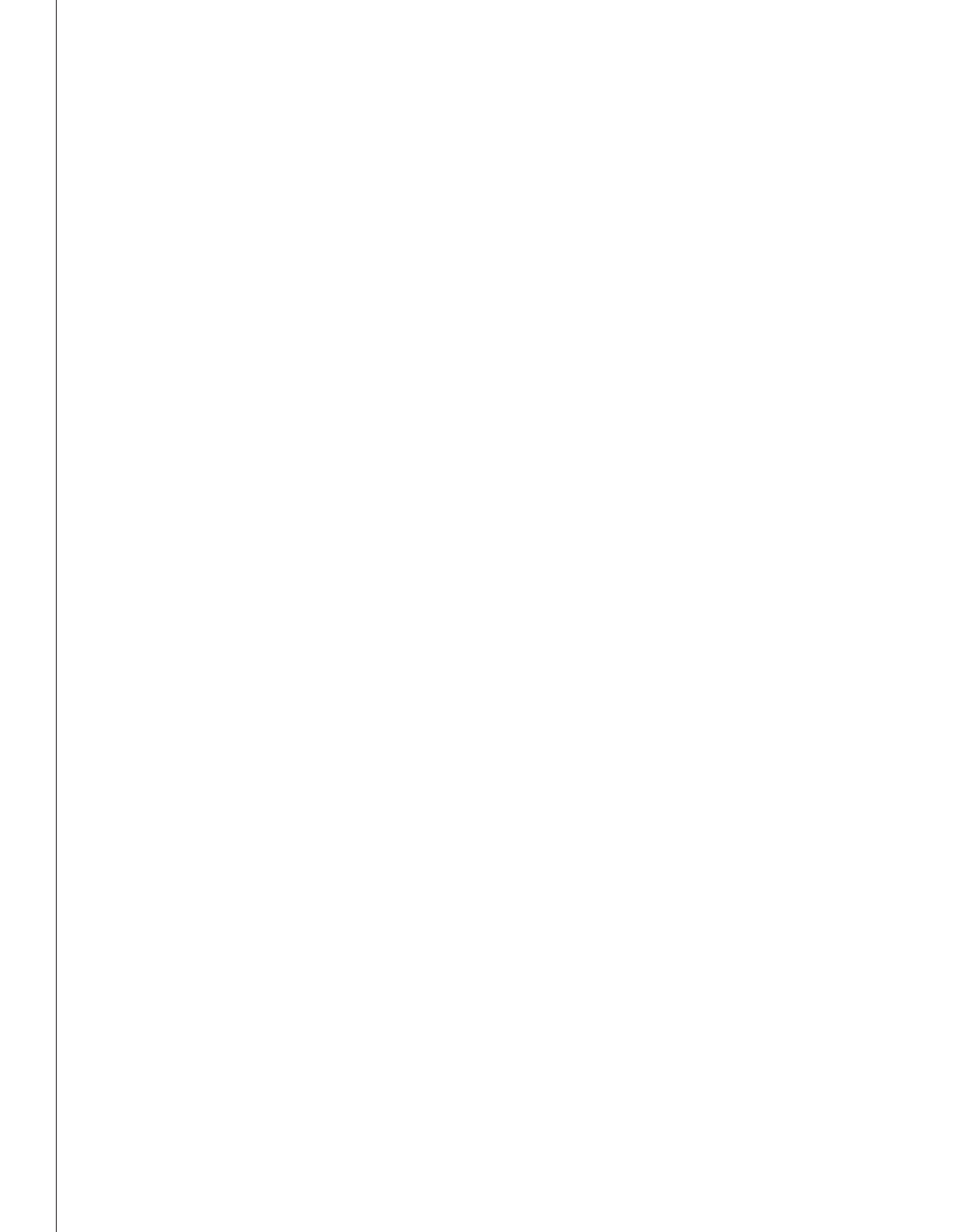### **the national bureau** *of* **asian research** nbr special report #56 | april 2016

## **Life Science Innovation in China**

*Joseph Wong and Xiaoru Fei*

**JOSEPH WONG** is the Ralph and Roz Halbert Professor of Innovation in the Munk School of Global Affairs at the University of Toronto, where he is also Professor and Canada Research Chair in Political Science. His publications include *Betting on Biotech: Innovation and the Limits of Asia's Developmental Stat*e (2011). He can be reached at <joe.wong@utoronto.ca>.

**XIAORU FEI** is a Research Fellow at the Innovation Policy Lab in the Munk School of Global Affairs at the University of Toronto. She can be reached at <xiaoru.fei@mail.utoronto.ca>.

1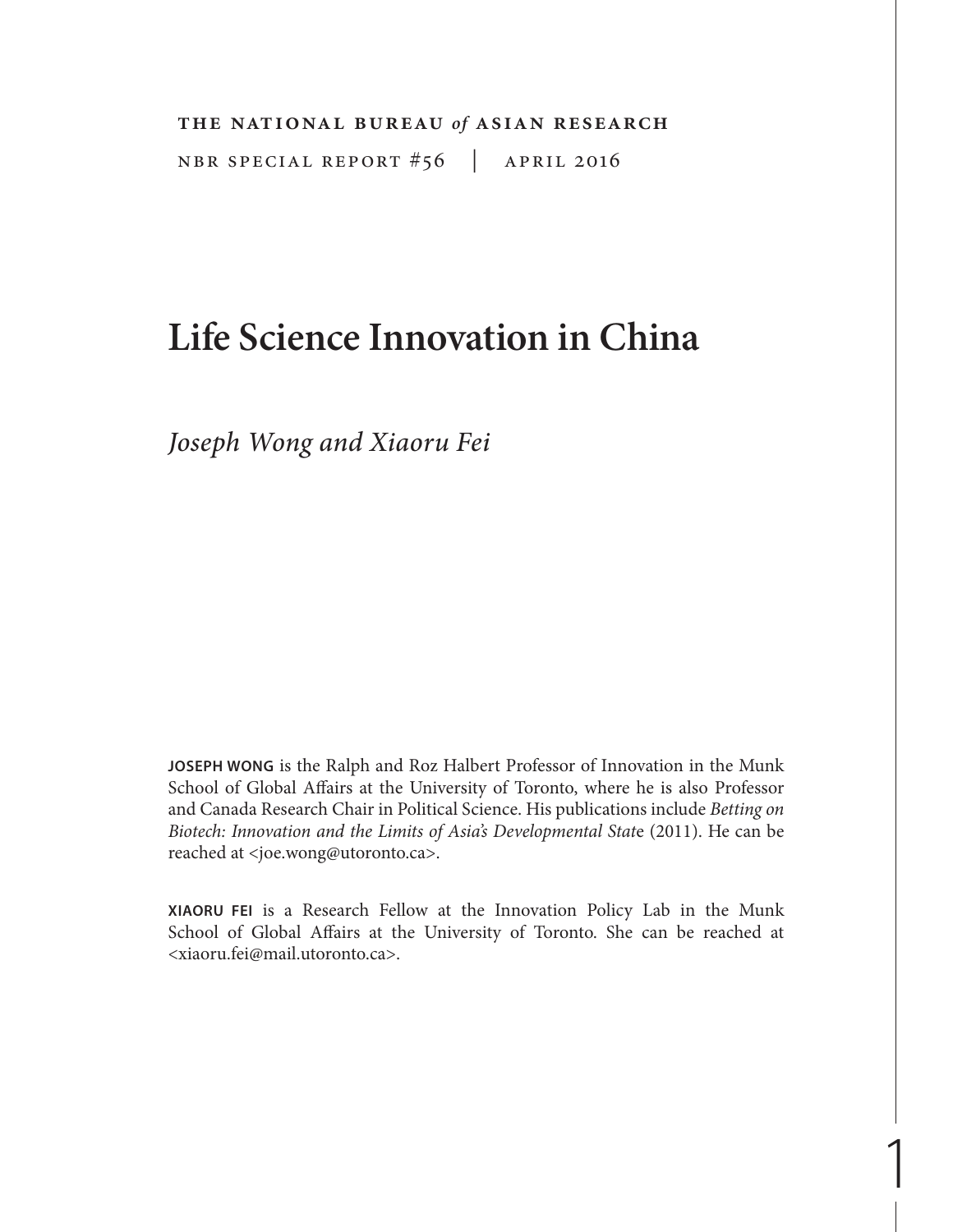#### **EXECUTIVE SUMMARY**

This essay examines China's advances in the life science sector, discussing key aspects of China's innovation ecosystem and the supportive role played by the government.

#### MAIN ARGUMENT

China's life science industry is rapidly catching up with those of Western countries. Although Chinese capacities still lag behind other industry leaders, recent efforts in biotechnology ensure that the country will become a key player in the global life science industry. China's main advantage is its size and scale. This is evident, for instance, in the large number of science and technology personnel in China, as well as the scale of R&D investment from both public and private sources. The government plays an important supporting role, primarily to mitigate the risks and uncertainties of life science innovation. Chinese policymakers have also strategically exploited their country's distinct advantages, notably through developing firms and organizations capable of plugging into global networks and life science value chains, recruiting overseas talent, and leveraging the promise and size of the Chinese market.

#### POLICY IMPLICATIONS

- Although its near-term outlook is positive, China's life science sector does not pose an immediate or even medium-term challenge to existing global biotech leaders.
- The general trajectory of Chinese reforms is not toward a more interventionist developmental state but rather toward a state that is more distant from the direct administration of the field. Reforms appear to favor market and nongovernmental institutions and to streamline the state apparatus.
- For the Chinese life science industry to become commercially viable, stakeholders in China must address the following three policy challenges: (1) develop technology transfer mechanisms that transform basic research into commercial products and processes, (2) reform the regulatory system to encourage the growth of consumer markets and the strengthening of consumer safety regulations, and (3) continue to collaborate with global innovation networks in the life science field.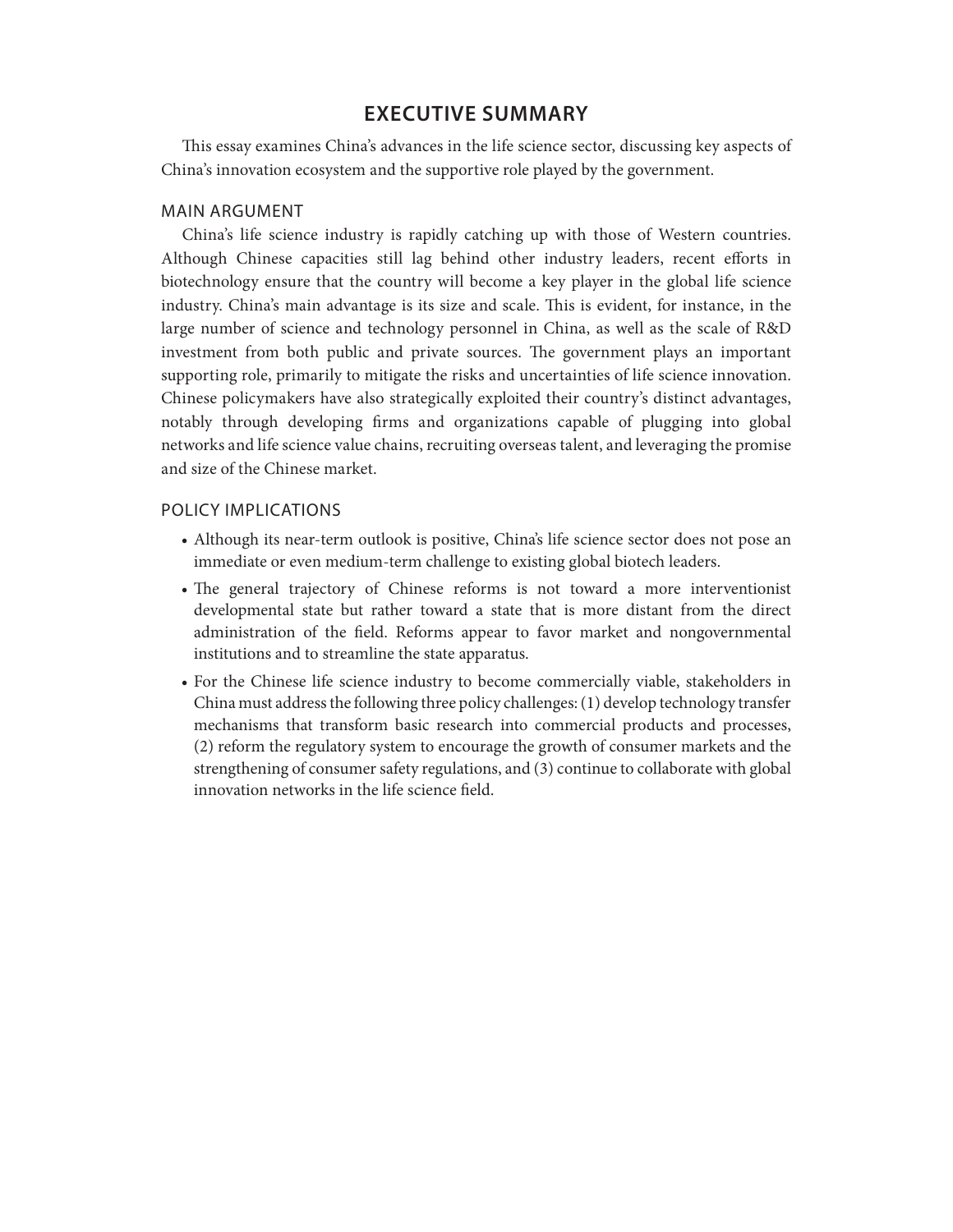hina is no longer the sweatshop for the rest of the world. Beginning in the late 1970s, when the country started to open up its economy to global market forces, production networks gradually moved across the Pacific. China hina is no longer the sweatshop for the rest of the world. Beginning in the late 1970s, when the country started to open up its economy to global market forces, production networks gradually moved across the Pacific. China's economic rise benefited from both technologically advanced neighbors, such as the postwar Asian "tigers," and the China's development exploited the lower end of the global value chain. Chinese workers "made" the things that those in the rest of the world engineered, designed, marketed, and sold. Times are now changing, however; just as production networks turned eastward a generation before, global innovation networks are recentering in China.

This technological recentering is most evident in the development and commercialization of cutting-edge technologies, such as biotech and the life sciences more generally. In 2012 the State Council of the People's Republic of China (PRC)—the highest administrative authority in the Chinese government—released its twelfth five-year plan for strategic emerging industries. This plan explicitly stated China's goals in life science innovation, notably the entry of 30 new indigenous patent drugs into its domestic market by 2015 and at least 5 innovative drugs into global markets by 2020.<sup>1</sup> The "Made in China 2025" report, released also by the State Council in May 2015, reaffirmed biomedicine and advanced medical devices to be among China's ten priority industrial sectors.<sup>2</sup>

Indeed, the Chinese economy is becoming an R&D-intensive economy. In 2013, gross domestic expenditure on R&D in China equaled \$336 billion, ranking China the second-largest R&D spender in the world, behind only the United States.<sup>3</sup> As a percentage of GDP, China's R&D intensity was just under 2.1%, lagging quite considerably behind the United States, Japan, and Germany (see **Figure 1**).<sup>4</sup> However, China's expenditure in R&D has increased at a faster rate than GDP growth (see **Figure 2**), meaning that it is only a matter of time before China will be the world's largest spender on R&D.<sup>5</sup> It is estimated that China will surpass the United States by 2020.<sup>6</sup>

Thus far, China's R&D efforts are paying off. According to the World Intellectual Property Organization, China overtook the United States in 2011 to become the world leader in the number of patent applications received.<sup>7</sup> In 2013, approximately one-third of the 2.6 million patent applications worldwide were filed in China, of which nearly 35% were for novel invention patents.<sup>8</sup> Between 2009 and 2014, the Center for Drug Evaluation (CDE), the technical review body under the China Food and Drug Administration (CFDA), received an average of 453 biologics

<sup>1</sup> Information Office of the State Council of the People's Republic of China (PRC), "Guowuyuan guanyu yinfa shierwu guojia zhanluexing xinxing chanye fazhan guihua de tongzhi" [Notification of the State Council on the Circulation of the Twelfth Five-Year Plan for the Development of Strategic Emerging Industries], July 20, 2012, http://www.gov.cn/zwgk/2012-07/20/content\_2187770.htm.

<sup>2</sup> Information Office of the State Council (PRC), "Guowuyuan guanyu yinfa Zhongguo zhizao 2025 de tongzhi" [Notification of the State Council on the Circulation of "Made in China 2025"], May 19, 2015, http://www.gov.cn/zhengce/content/2015-05/19/content\_9784.htm.

<sup>3</sup> Organisation for Economic Co-operation and Development (OECD), "Main Science and Technology Indicators," database, http://stats.oecd. org/Index.aspx?DataSetCode=MSTI\_PUB.

<sup>4</sup> OECD, "Main Science and Technology Indicators."

<sup>5</sup> Ibid.

<sup>6</sup> "2014 Global R&D Funding Forecast," *R&D Magazine*, December 2013, http://www.battelle.org/docs/tpp/2014\_global\_rd\_funding\_forecast.pdf.

<sup>7</sup> World Intellectual Property Organization (WIPO), *World Intellectual Property Indicators* (Geneva: WIPO, 2012), http://www.wipo.int/ edocs/pubdocs/en/intproperty/941/wipo\_pub\_941\_2012.pdf.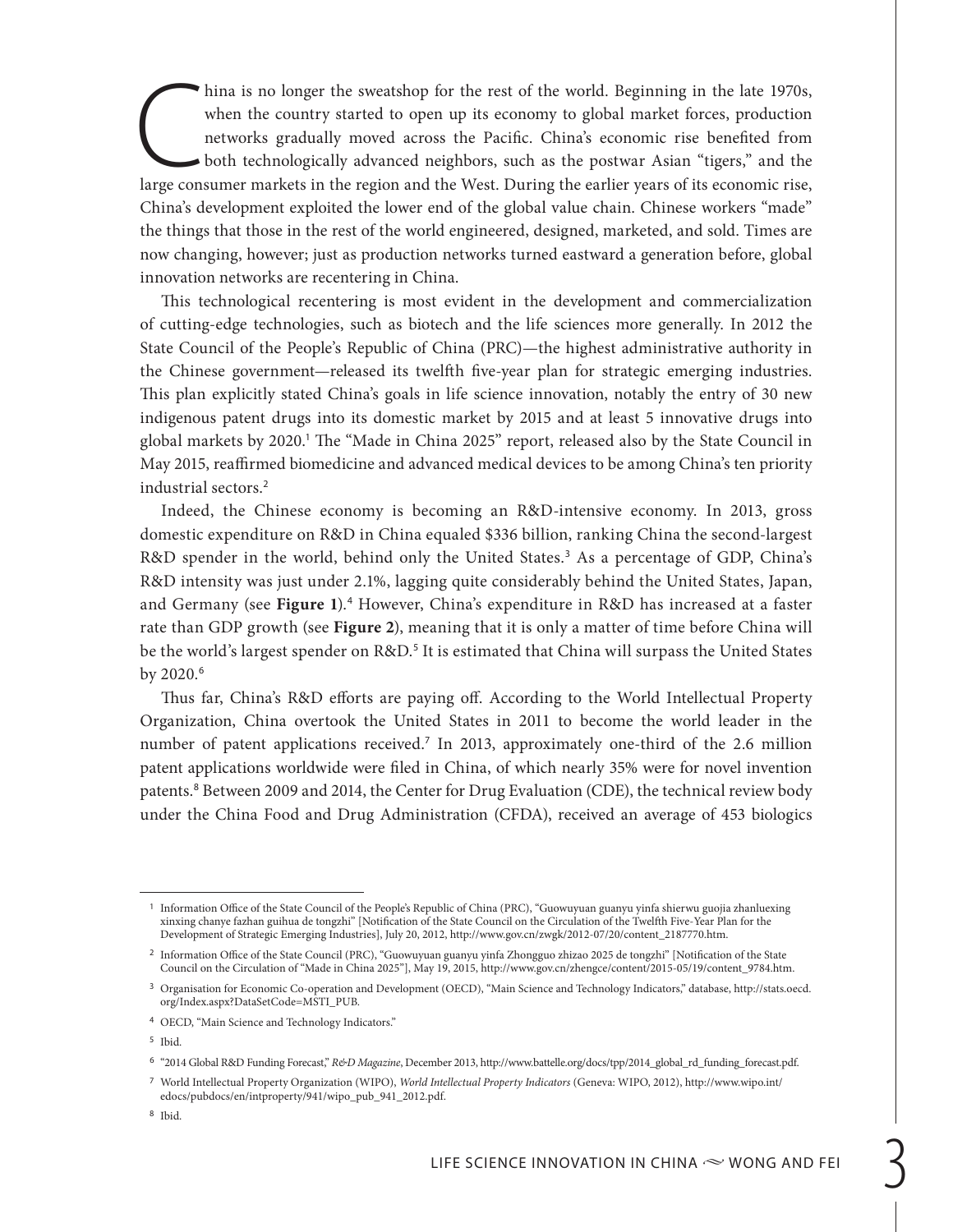

**f i g u r e 1** R&D investment as a percentage of GDP, 2000–2013

SOURCE: Organisation for Economic Co-operation and Development (OECD), "Main Science and Technology Indicators," database, http://stats.oecd.org/Index.aspx?DataSetCode=MSTI\_PUB.



**f i g u r e 2** Annual growth rate of China's R&D investment and GDP, 2001–13

SOURCE: OECD, "Main Science and Technology Indicators."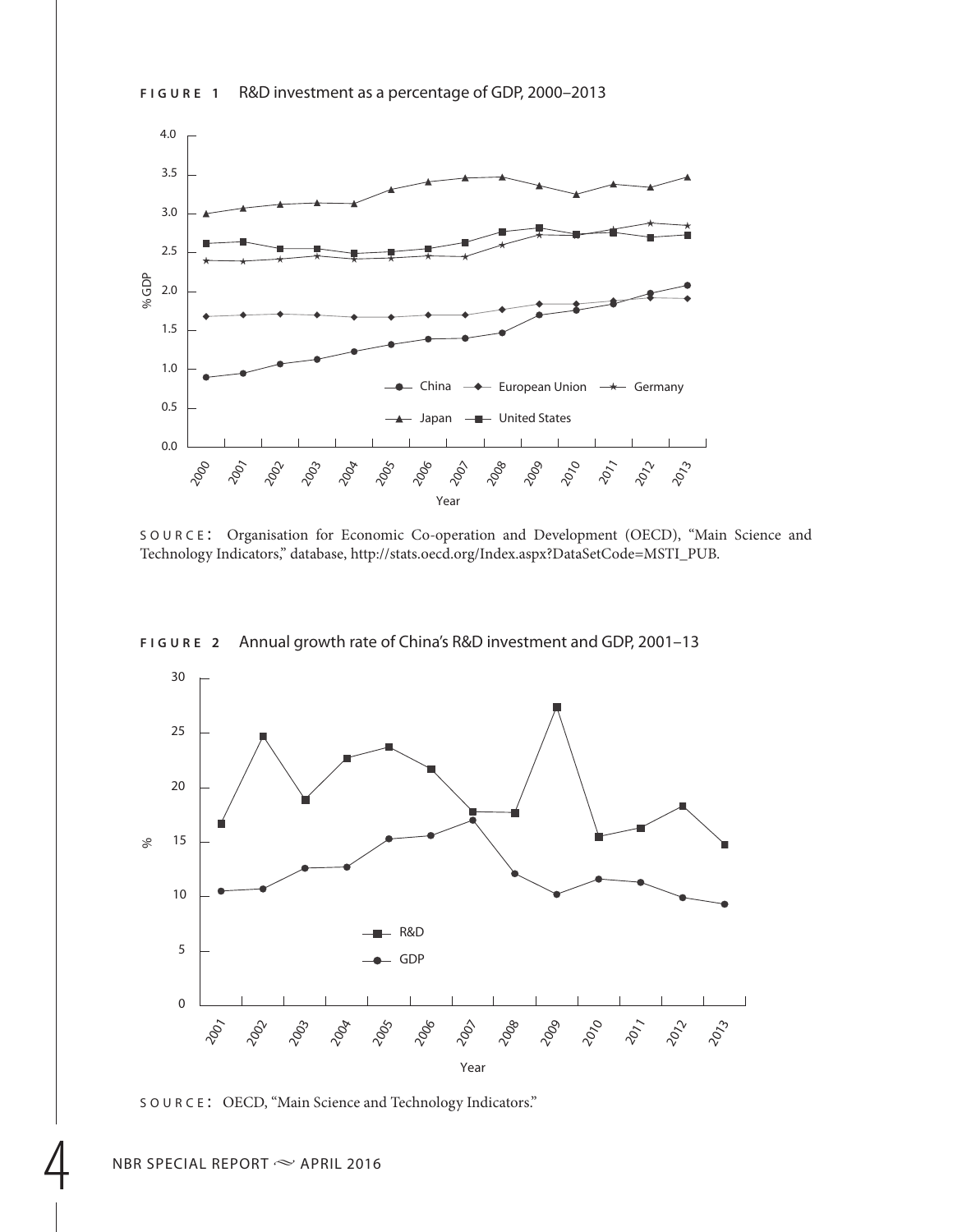applications each year (excluding cases of re-evaluation).<sup>9</sup> Although the number of approved domestic applications represents a much smaller proportion, with an average of 21 applications for new drugs approved per year during 2009–14 (see **Figure 3**), these statistics clearly suggest that Chinese labs are generating new biological leads in the life science sector, especially in Class 1 products (see **Figure 4**).

In terms of upstream research, the number of articles published by Chinese authors in high-impact journals (such as *Science* and *Nature*) is on the rise. Although U.S.-based researchers continue to dominate in scientific publications, Chinese output grew rapidly between 2004 and 2014, overtaking Japan in 2012 (see **Figure 5**). China's main competitor among developing economies—India—remains far behind.



**f i g u r e 3** Applications and licenses approved by the CDFA, 2009–14

s O U R C E: Compiled by the authors from the CDE's annual drug evaluation reports released between 2009 and 2014.

n o t e : Figures for 2014 are the number of applications recommended by the CDE for approval by the CDFA. The "clinical trial applications" category is similar to the U.S. Food and Drug Administration's investigational new drug application. The "new drug applications" category refers to the registration of drugs that have not been marketed within mainland China. Biosimilars are subject to the same approval processes used for innovative biologics. The "import drug licenses" category refers to the application for drugs manufactured abroad (including in Hong Kong, Macao, and Taiwan) to be marketed in mainland China.

<sup>9</sup> Clinical trials and new drug applications submitted to the CFDA are reviewed in several administrative units. Submissions first undergo dossier content and format checking at the CFDA's administration center. Accepted applications are then forwarded to the CDE for technical evaluation. Meanwhile, the National Institutes for Food and Drug Control under the CFDA performs tests on drug samples submitted and conveys the test results to the CDE for further review. Based on the CDE's recommendation, the CFDA's Department of Drug and Cosmetics Registration makes approval decisions and issues administrative licenses to the applicants.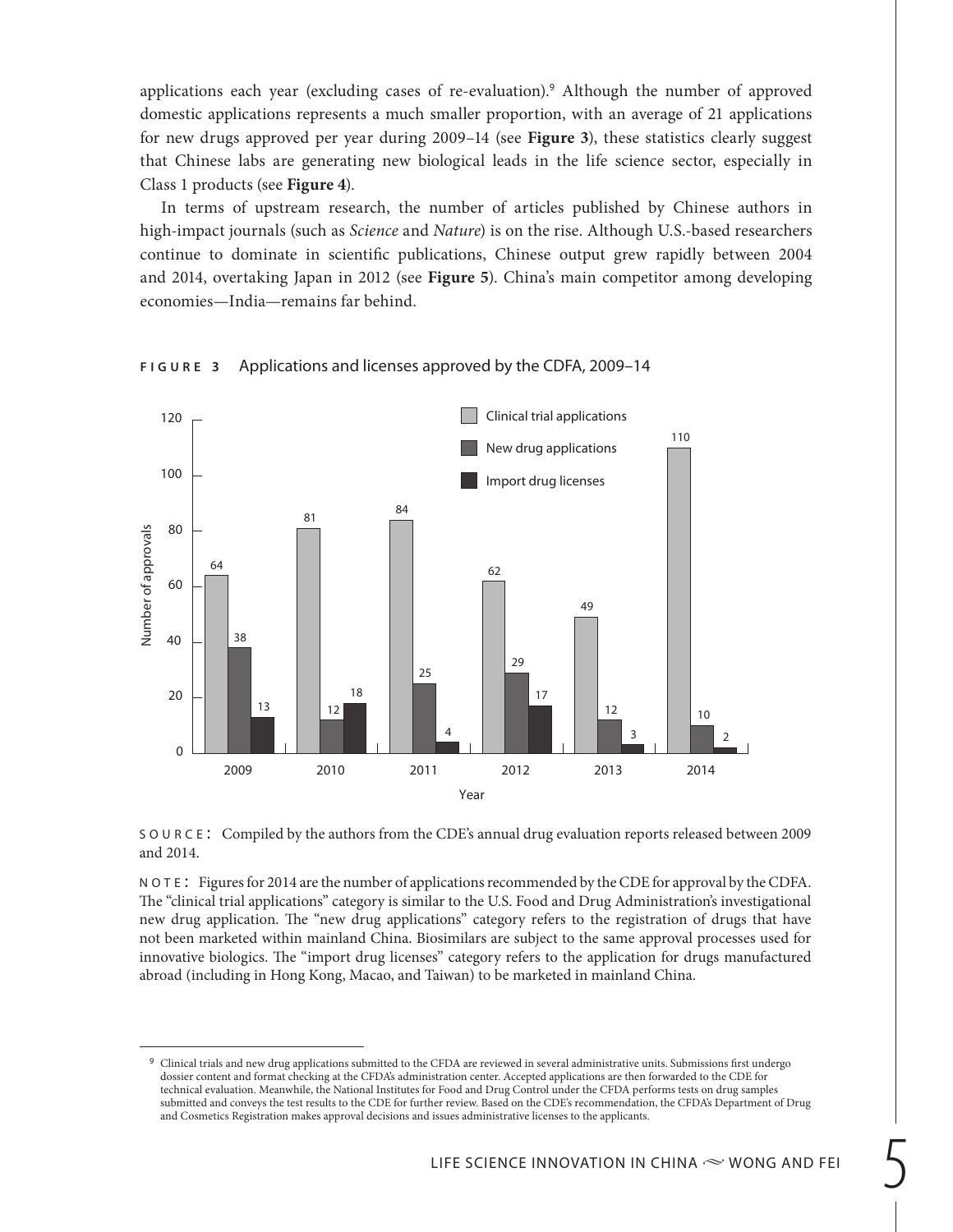**f i g u r e 4** Number of domestic submissions for biological new drug applications (NDA) and clinical trial applications (CTA) received by the CDE, 2009–15



SOURCE: Compiled by the authors from the CDE's list of accepted applications.

NOTE: Class 1 biological products are products that have not yet been marketed in China or overseas.

The bottom line is that China's capacities in life science innovation—from upstream research to farther downstream commercial potential—are on the rise. In this essay, we highlight key aspects of China's life science innovation ecosystem and, in particular, the supportive role played by the government. Similar to other national economies with aspirations to become global innovation leaders, the Chinese government, through its policies, seeks to mitigate the risks and uncertainties of life science innovation by leveraging domestic resources as well as exploiting opportunities through international collaboration. We also outline some of the key reforms that China is implementing to streamline its evolving ecosystem for life science innovation and to address prevailing challenges. The upshot of this essay is that China's life science industry is rapidly catching up to the United States and other Western countries. Although Chinese capacities in this sector still lag behind industry leaders, especially the United States, China's past and present efforts in biotechnology ensure that it will become a key player in the global life science industry.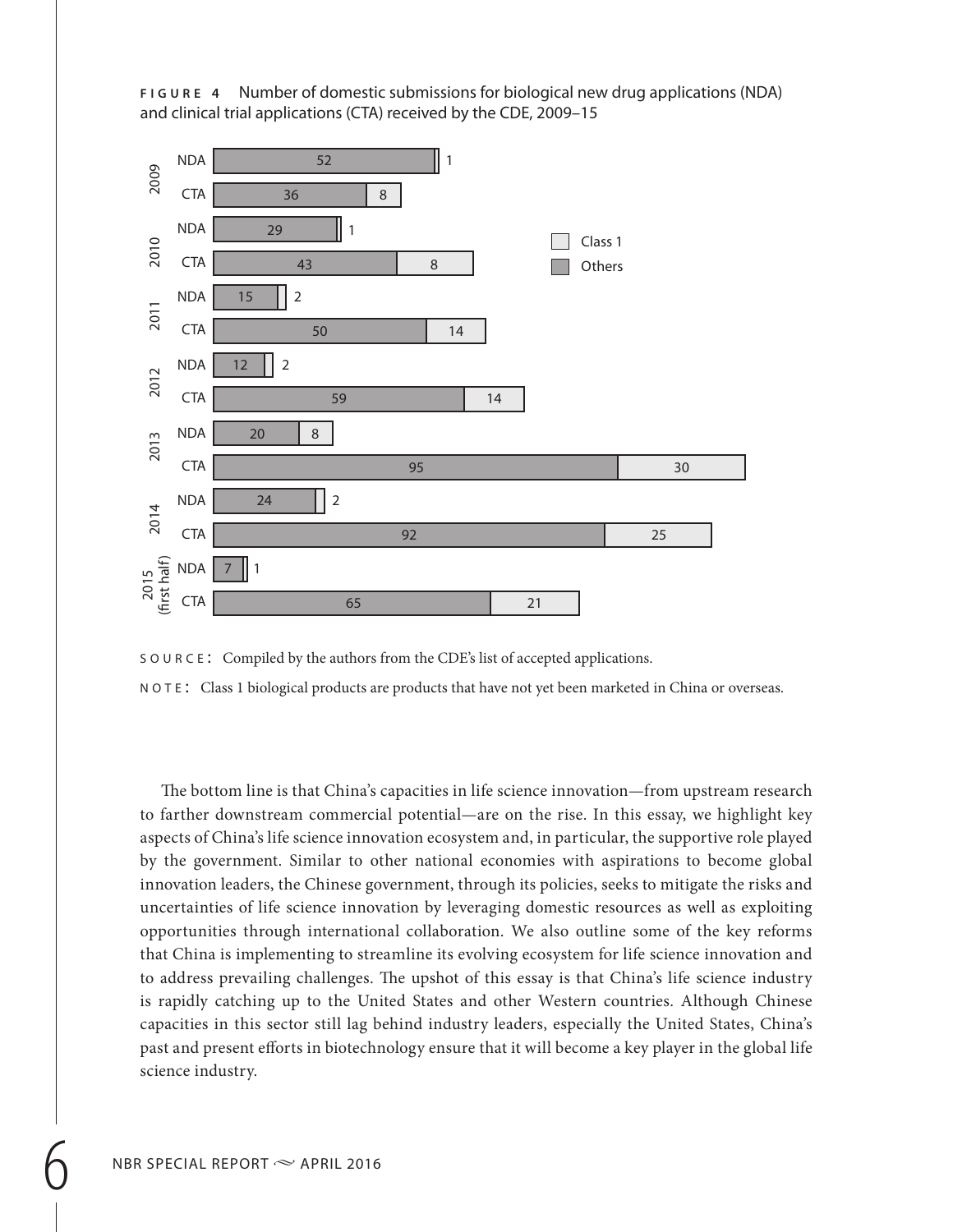

SOURCE: Thompson Reuters Group, Web of Science database.

The remainder of this essay comprises five sections. The following section outlines Chinese government policies to nurture domestic capacities for life science innovation and downstream commercialization. Section two focuses specifically on Chinese strategies to engage and exploit opportunities in the global life science innovation industries. The third section describes several ongoing reform efforts as the government and stakeholders continue to develop China's ecosystem for biotech innovation. It also provides a brief discussion on the near-term outlook for the country's life science innovation system, including commercial potential. The essay then concludes by recounting the key points of this analysis.

#### Government Support for China's Life Science Sector

Innovation is a risky endeavor. There are multiple sources of uncertainty in the life science sector, including technological (whether it will work), market (whether people will buy it), and regulatory (whether it is acceptable) uncertainties, which together make biotechnology the epitome of a "high-risk, high-reward" industry. Although market forces play an important role in the development of the life science sector and the allocation of resources, government support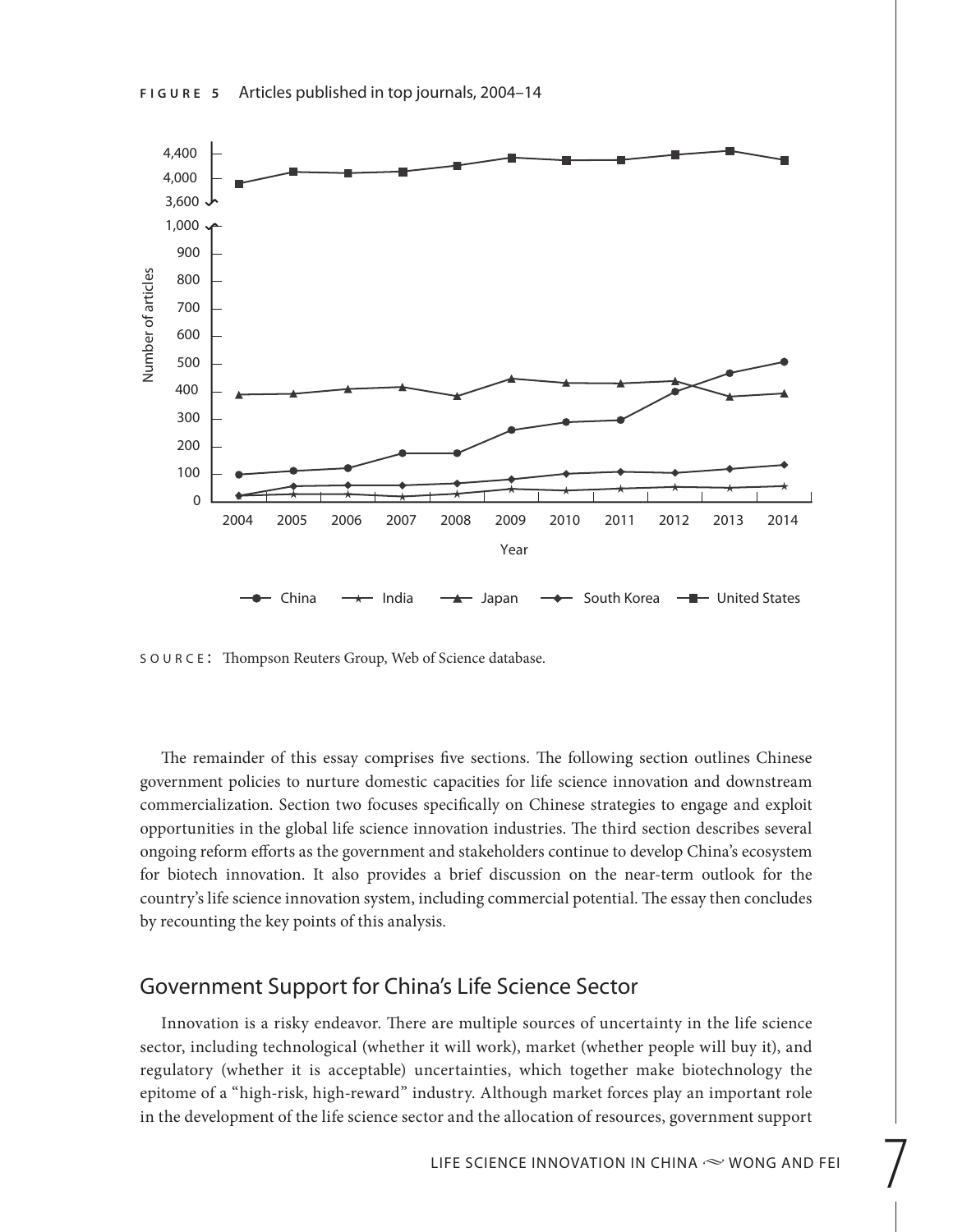is required to mitigate the inherent risks of innovation.<sup>10</sup> Public funding for upstream research, for example, is one way in which government policies and programs mitigate risk for otherwise risk-averse scientific researchers. Indeed, the U.S. government, through its support to the National Science Foundation and the National Institutes of Health, is the largest source of public funding for basic research in the life sciences in the world. In this respect, that governments seek to mitigate risk in knowledge-intensive innovation industries is not particularly novel or unique; but what exactly governments do to mitigate risk is quite variable across national settings. Innovation ecosystems differ among nations.

The Ministry of Science and Technology (MOST)—the central government's key ministry for setting policy on science and technology (S&T) innovation—administers China's three largest S&T programs: the 1983 National Key Technologies R&D Program, the 1986 State High-Tech Development Plan (also known as the 863 Program), and the more recent 1997 National Basic Research Program (or the 973 Program). Each of these general plans comprises specific programs for the life science sector—for example, MOST established the Major New Drugs Development Project as part of the 863 Program in 2008 and has allocated around \$2 billion to it thus far.<sup>11</sup> The three plans focus on different aspects of the R&D value chain, from upstream basic science research to midstream technology transfer to downstream commercialization and industry development. Several other S&T programs are administered by the central government in addition to local schemes established by local administrations. The most significant R&D programs, however, are managed centrally by MOST.

Unlike other smaller national economies competing in the life science sector (such as Singapore and Taiwan), Chinese policymakers do not appear to have targeted specific technologies, applications, or firms to develop in this sector. Contrary to the more developmental state strategies of picking and making winners—common in Asia—the Chinese government has instead tended to rely on China's massive scale advantages to help absorb the risks inherent in innovation and to nurture a broad-based system of life science innovation. Put another way, because China—and hence the Chinese economy—is so large, government efforts to promote innovation industries have focused on creating multiple platforms for innovation in the life science sector.

#### *Talent and Scale*

The fact of the matter is the Chinese government has the resources to expend on R&D. On a per capita basis, or even according to standard measures of R&D intensity, China is not a global leader. But in terms of absolute (as opposed to relative) measures, China is now the world's second-largest R&D spender (see **Figure 6**).<sup>12</sup> Approximately three-quarters of its \$336 billion expenditure in 2013 came from the private sector.<sup>13</sup> The Chinese government has also invested heavily in nurturing human capital development in S&T fields. MOST recently reported, for instance, that China is home to the world's largest stock of S&T personnel, with over 3.5 million full-time employees engaged in R&D activities.<sup>14</sup> In 2013, Chinese universities granted over 10,000 PhDs in the

<sup>13</sup> Ibid.

<sup>&</sup>lt;sup>10</sup> Joseph Wong, *Betting on Biotech: Innovation and the Limits of Asia's Developmental State* (Ithaca: Cornell University Press, 2011).

<sup>11</sup> Yongxiang Zhang, "Progress and Development Ideas of the National Science and Technology Major Project of 'Major New Drugs R&D'" (presentation at the 17th Shanghai International Forum on the Biotechnology and Pharmaceutical Industry, Shanghai, June 9, 2015).

<sup>12</sup> OECD, "Main Science and Technology Indicators."

<sup>14</sup> Ministry of Science and Technology (PRC), *China Science and Technology Talent Development Report 2014* (Beijing, June, 26, 2015), http://www.most.gov.cn/kjbgz/201506/t20150626\_120202.htm.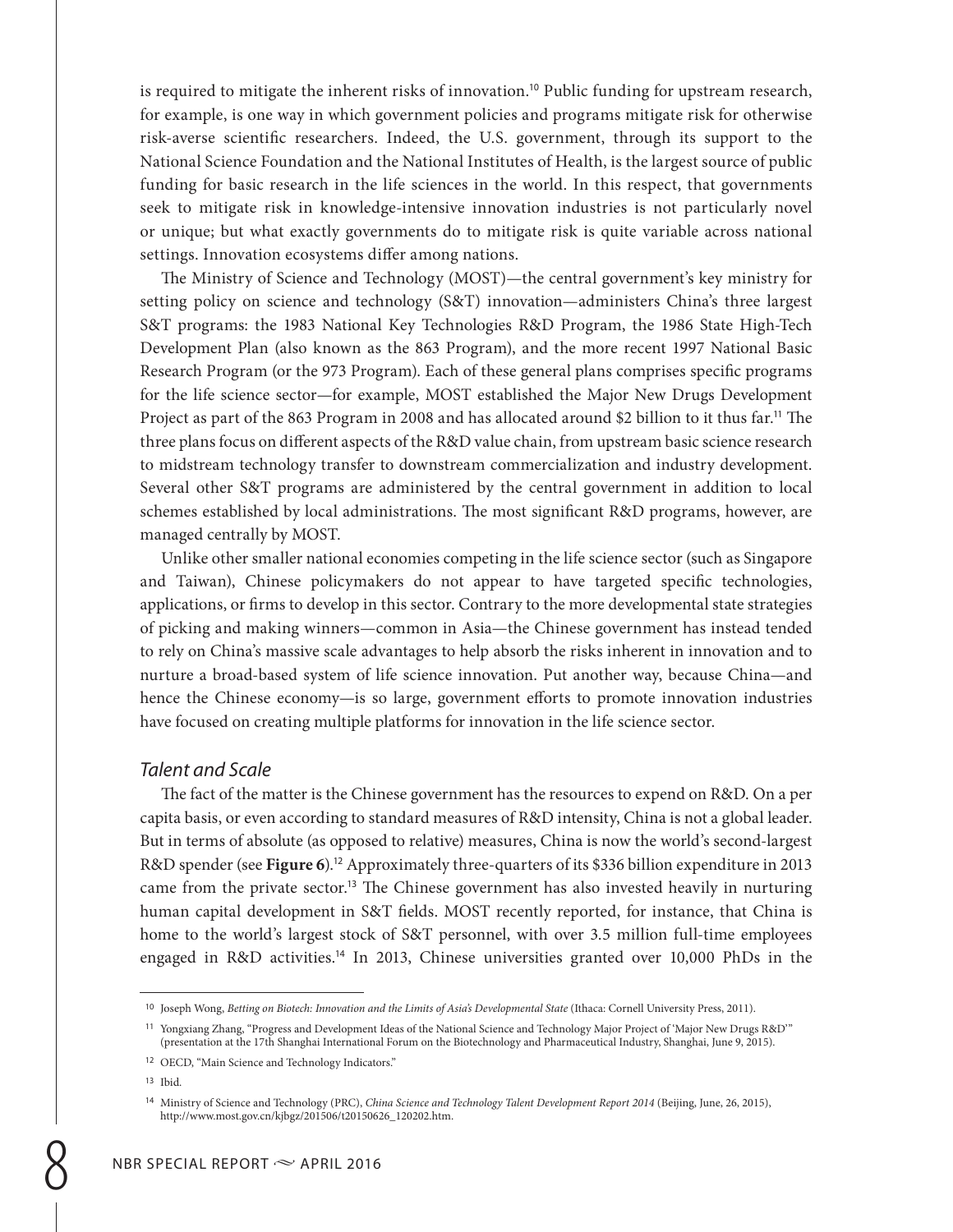

SOURCE: OECD, "Main Science and Technology Indicators."

sciences, in addition to close to 40,000 graduate-level master's degrees in science-related fields.<sup>15</sup> China has also actively recruited S&T personnel from overseas, drawing from the vast Chinese diaspora. Since 1985, sixteen major national programs have been created to recruit overseas talent, with eleven of them being established after 2000. According to a Beijing-based think tank, the Center for China and Globalization, approximately 30% of all returnees are employed in high-tech fields—including in information and communications technology (ICT), general S&T, energy and materials, and biotechnology—and specifically 18.7% of returnee entrepreneurs are attracted to the biotechnology and healthcare sector.<sup>16</sup>

#### *Technology Transfer*

Successful innovation requires both the generation of scientific insights and applications in the lab and the transfer of such knowledge to develop downstream commercial technology. In other words, universities and other public research institutes are not only sources of S&T human capital but also the producers of new technologies and applications. Though official Chinese statistics do

<sup>15</sup> Ministry of Education (PRC), "Number of Postgraduate Students by Academic Field (Total)," November 29, 2014, http://old.moe.gov.cn/ publicfiles/business/htmlfiles/moe/s8493/201412/181647.html.

<sup>16</sup> Yaohui Wang and Lu Miao, eds., "Annual Report on the Development of Chinese Returnees (2013) No. 2," Center for China and Globalization, February 25, 2014, http://www.ccg.org.cn/Research/View.aspx?Id=511.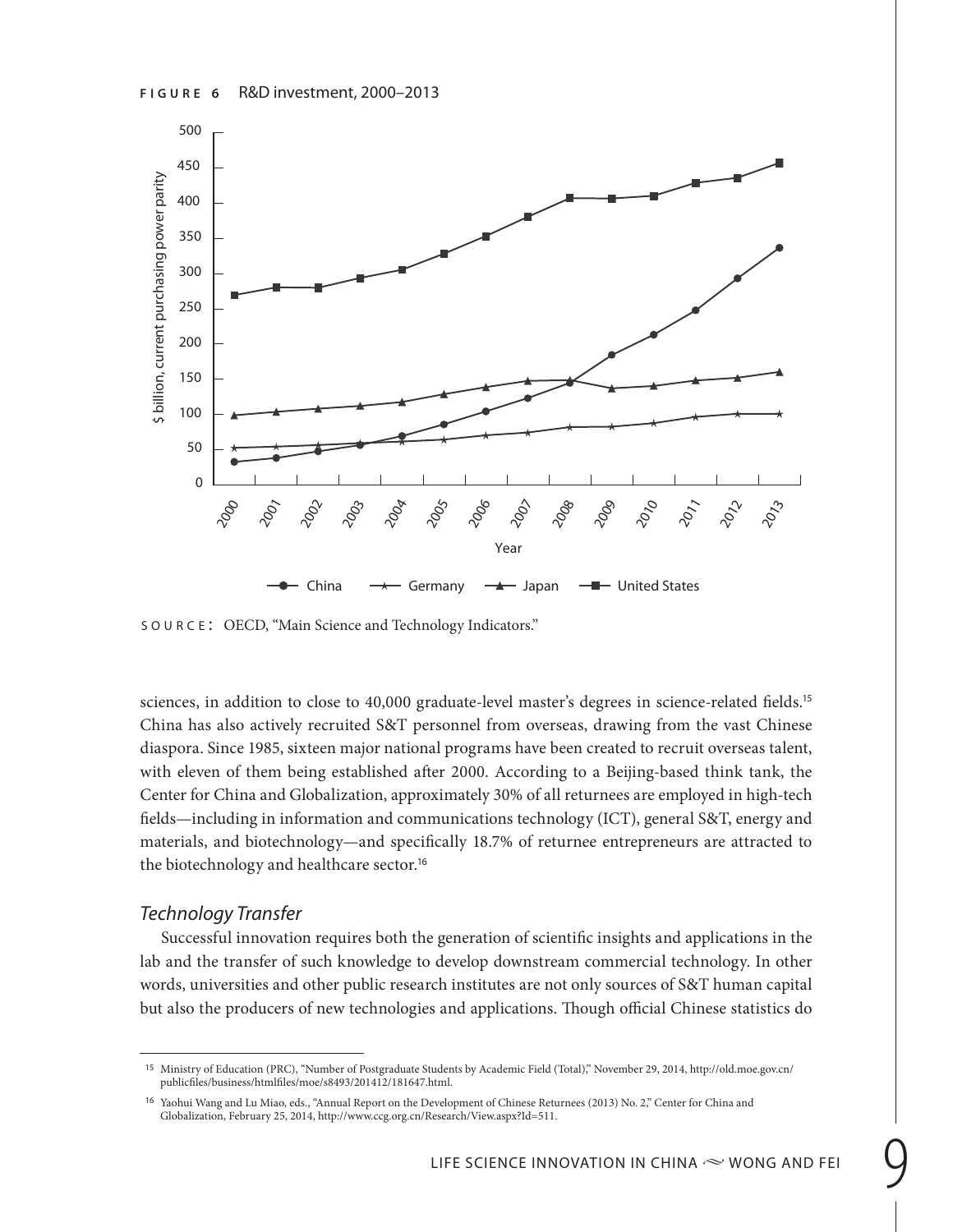not record rates of technology transfer, our sources in China concede that technology transfer among China's universities equals less than 10% the rate of foreign universities. In general, Chinese universities are not lacking in star scientists who publish in first-rate academic journals; however, they do lag significantly in technology transfer.

Despite the fact that 95% of scientists surveyed by MOST and the National Statistics Bureau cited intellectual property (IP) protection as the main purpose for patenting discoveries,<sup>17</sup> applying for patents is not the primary motivation for Chinese researchers. There are many reasons for this, according to our interviewees in China. First, the current evaluation system for researchers at both universities and public research institutes favors academic publications over patents. Second, until recently, on-duty invention and the resulting IP were considered state assets or university property, which minimized financial incentives for researchers to commercialize discoveries. Third, universities and public research institutes lack the administrative and legal infrastructures to effectively manage and transfer research from the lab bench to farther downstream. Last, upstream researchers claim that downstream industry is unable to absorb new technologies and that the absence of effective intermediaries (such as a dedicated technology patent and transfer office, which is common in most Western universities) exacerbates this gap.

The Chinese government has not been complacent, however. It recognizes that to compel upstream researchers in universities and public research institutes to transfer technologies farther downstream requires changes to the current incentive structure, in addition to minimizing the transaction costs of technology transfer for the inventor. Local governments, for instance, are providing subsidies and other financial incentives for filing patent applications. However, such incentives have also contributed to a moral hazard problem through the proliferation of low-quality "junk" patents. As one of our sources observed, it is not uncommon for researchers to split one invention into multiple patent claims to meet various grant requirements and advance their careers.

In lieu of official data on technology transfer rates, the Chinese government has instead measured the patent exploitation rate. According to the 2008 version of the Patent Law, the patent exploitation rate is the ratio of patents made, used, sold, or promised for sale to the total number of valid patents. According to one policy brief, this rate for most universities was below 33% in 2011, suggesting that a significant number of patents are unexploitable.<sup>18</sup> According to a survey by MOST and the National Statistics Bureau of patent exploitation from the premier 863, 973, and Technology Support Programs, during 2009–12 the exploitation rates for universities and public research institutes were 42% and 45%, respectively.<sup>19</sup> Of the patents exploited in universities, 74% were transferred or licensed, whereas over 77% of patents exploited in public research institutes were used internally, which suggests that universities in China are not a significant source of

<sup>17</sup> State Intellectual Property Office (PRC), "Guojia san da zhuti keji jihua xiangmu youxiao faming zhuanli yunyong zhuangkuang yanjiu zhi xueyan danwei pian" [Effective Exploitation of Patents Generated under the Three Major National Science and Technology Programs— Academic Research], Patent Statistical Brief, no. 156, March 10, 2014, http://www.sipo.gov.cn/tjxx/zltjjb/201509/P020150911515451537791.pdf.

<sup>18</sup> State Intellectual Property Office (PRC), "Zhongguo faming zhuanli zhiliang zhibiao tixi yu fenxi baogao" [China Invention Patent Quality Indicator System and Analysis Report], Patent Statistical Brief, no. 152, December 5, 2013, http://www.sipo.gov.cn/tjxx/zltjjb/201509/ P020150911515436691470.pdf.

<sup>19</sup> State Intellectual Property Office (PRC), "Guojia san da zhuti keji jihua xiangmu youxiao faming zhuanli yunyong zhuangkuang yanjiu zhi xueyan danwei pian."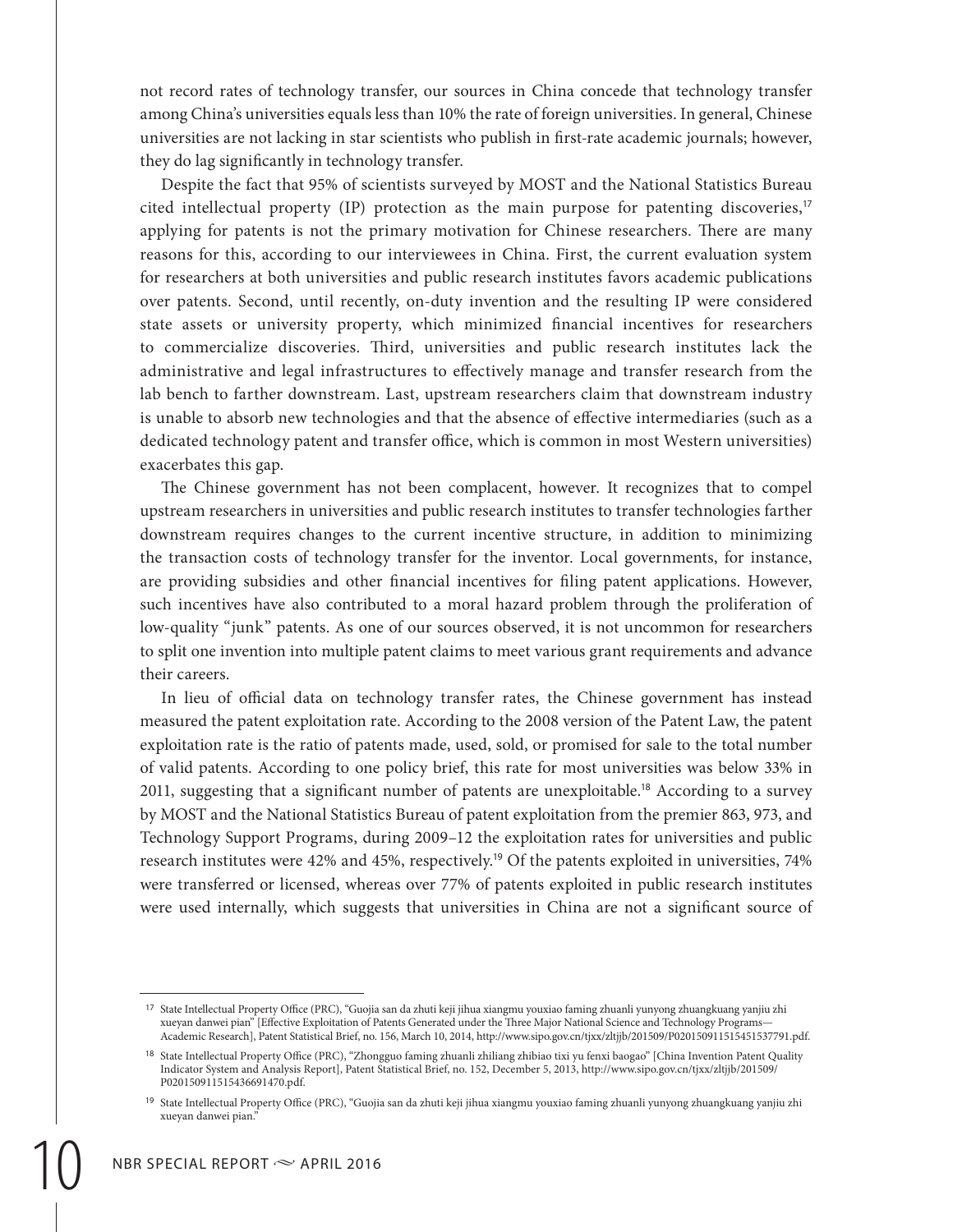technology start-ups and spin-offs.<sup>20</sup> In the survey, over 75% of respondents from both universities and public research institutes cited the lack of funding and investment and the proliferation of early patents not ready for commercialization as the main obstacles to patent exploitation.<sup>21</sup> The gap between upstream research and downstream commercialization thus remains large in China.

#### *Supporting Industry*

To strengthen the capacity of China's technology industry farther downstream, the government has established a variety of tax and subsidy incentives for firms in all seven of its strategic emerging industry priority sectors, including biotech (along with advanced ICT, new materials, and alternative energy vehicles). These schemes include conventional preferential tax breaks for high-tech firms; tax deductions for R&D-related activities; public subsidies for key inputs such as land, raw materials, and capital investments; and loan interest subsidies. Proponents for the life science sector have advocated for more preferential policies—such as those extended to firms in China's software industry—but have so far been rebuffed. That said, life science firms do potentially benefit from preferential government drug-procurement policies, such as products listed in the Shanghai (locally administered) basic medical insurance formulary and other government-sponsored procurement programs.<sup>22</sup>

The establishment of the Torch Program during the 1980s ensured the government an important role in facilitating the development of start-up commercial technology firms. For instance, the program sparked the creation of thousands of R&D industry parks throughout China. In the life science field specifically, there are currently estimated to be at least four hundred provincial and national biotechnology parks and clusters in China, many of which are located around the Shanghai-Suzhou area, Beijing, and Guangzhou.<sup>23</sup> Suzhou's BioBay, nested within the Singapore-Suzhou industrial park, for example, is one of China's most promising bio-nanotech incubators. BioBay currently hosts around 400 companies, of which 105 are engaged in drug discovery and 34 in contract research. Since the industrial park opened in 2007, BioBay-based labs and firms have submitted 58 applications for clinical trials; the CFDA has approved 18 of them, 2 of which qualify as novel Class 1.1 drugs (i.e., drugs that have not been approved and marketed in any other country).<sup>24</sup> With a number of drug candidates expected to enter commercialization soon, BioBay is partnering with neighboring cities to set up production bases. BioBay is also one of the R&D-intensive biotech and pharmaceutical clusters chosen by the central government to

<sup>20</sup> State Intellectual Property Office (PRC), "Guojia san da zhuti keji jihua xiangmu youxiao faming zhuanli yunyong zhuangkuang yanjiu zhi xueyan danwei pian." Though China's universities are not a large source of conventional technology spin-offs (in the manner of the Stanford model), they do promote university-run enterprises. The 522 universities that participated in the latest round of nationwide surveys conducted by the Ministry of Education reported 5,279 university-run enterprises, generating revenue totaling around 208 billion renminbi (\$33 billion). See Department of Finance of the Ministry of Education (PRC), "Gaodeng xuexiao xiaobanqiye tongji gaiyao gonggao" [Statistical Summary Report on Enterprises Run by Higher Education Institutions], December 31, 2014, http:// moe.gov.cn/ewebeditor/ uploadfile/2014/12/31/20141231165824709.pdf. Unlike spin-offs in the United States, university-run enterprises in China remain within the university administration sphere (i.e., 75% of such enterprises surveyed are owned by the state or a university). A detailed comparison of U.S. spin-offs and Chinese university-run enterprises can be found in Chunyan Zhou, "The Path to the Entrepreneurial University in China: A Case Study of Northeastern University, China," in *Building Technology Transfer within Research Universities: An Entrepreneurial Approach*, ed. Thomas J. Allen and Rory P. O'Shea (Cambridge: Cambridge University Press, 2014), 307–29.

<sup>21</sup> Zhou, "The Path to the Entrepreneurial University in China."

<sup>22</sup> General Office of Shanghai Municipal People's Government, "Guanyu cujin Shanghai shengwu yiyao chanye fazhan de ruogan zhengce (2014 ban)" [Several Opinions on Promoting the Development of Shanghai Biopharmaceutical Industry (2014 Version)], August 19, 2014, http://www.stcsm.gov.cn/gk/zcfg/gfxwz/fzfwj/338012.htm.

<sup>23</sup> Zero Power Intelligence, "2014–2018 China Biopharmaceutical Industry Park Market Analysis and Trend Report," 2014, 132.

<sup>24</sup> Suzhou Industrial Park Administrative Committee, promotional displays at the BioBay Exhibition Center, June 26, 2015.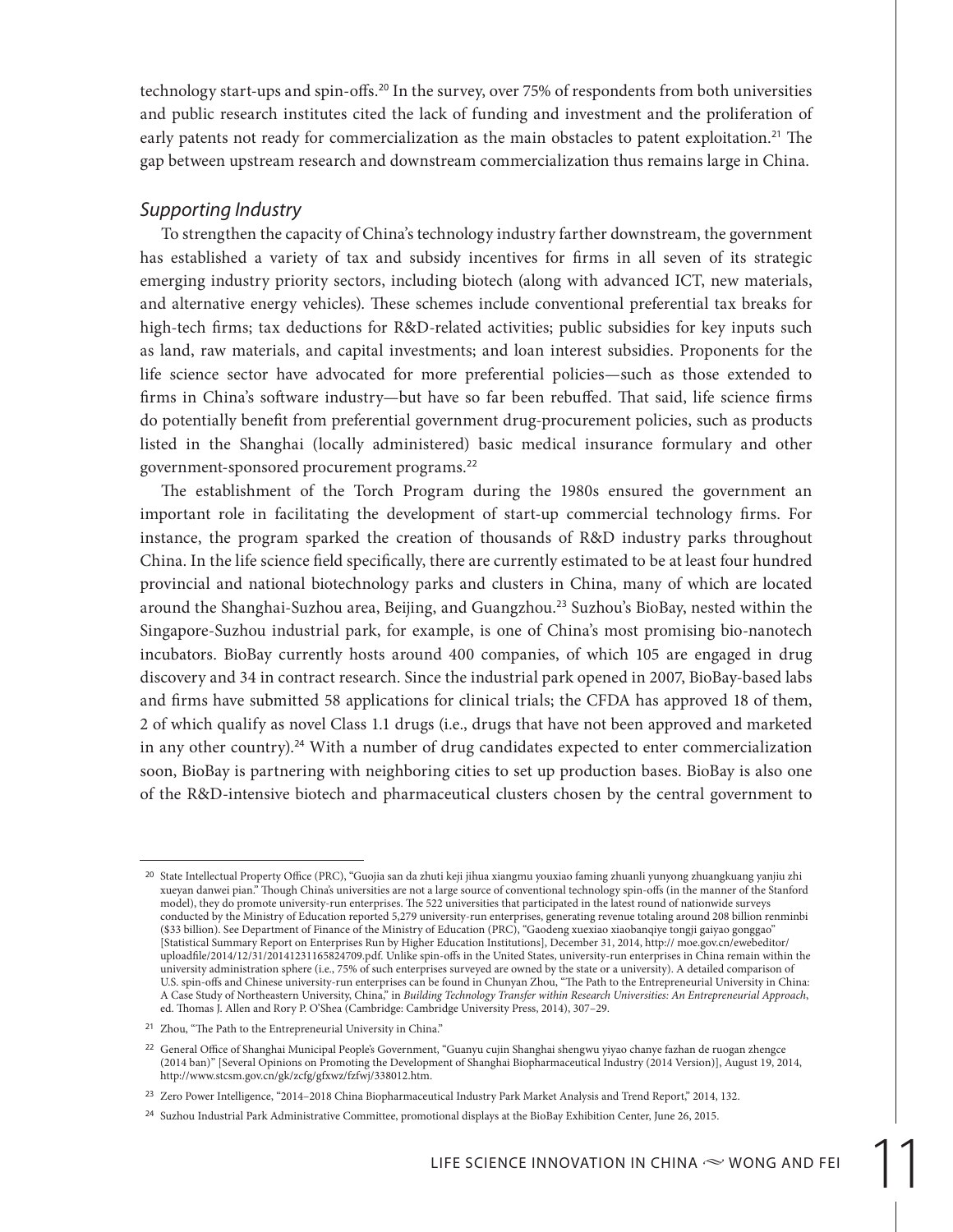pilot the marketing authorization holder system, which is expected to expedite local firms' drug development and encourage the growth of specialized contract manufacturing clusters in China.<sup>25</sup>

In addition, to mitigate risk in venture capital financing for technology start-ups, in 1999 the Chinese government created the Innovation Fund for Small Technology-based Firms, also known as Innofund. Similar to the United States' Small Business Innovation Research program, Innofund provides early-stage grants, loan-interest subsidies, and in some cases equity investments. Around 10% of Innofund's financing was allocated to the life science sector in 2013.<sup>26</sup> Venture capital–based activity in the private sector has been on the rise as well. Shanghai-based TriRiver Capital, for instance, specializes in early-stage investment, with pharmaceutical and medical device start-ups making up 70% of its portfolio.<sup>27</sup> According to TriRiver's CEO,

> there are probably at most five venture capital firms in China, TriRiver included, that specialize in early-stage investments in bio and healthcare start-ups. There are, of course, a lot of VC firms which also invest in other sectors. But generally speaking, there're not enough early-stage funds, both in quantity and the total investment size, to meet the current need.<sup>28</sup>

The fact remains, however, that many venture capitalists in China, like elsewhere, are reluctant to invest in early-stage technologies and firms in the life science sector. Biotech remains, simply, too risky a bet. Thus, in 2006 the State Council established venture capital guiding funds (VCGF), which work with private venture capital firms to co-invest in promising technology start-ups.<sup>29</sup> Between 2009 and August 2014, approximately 9.1 billion renminbi  $($1.5$ billion) was allocated from the central fiscal budget for the creation of VCGFs<sup>30</sup> By$ Zero2IPO's estimate, a total of 192 government-sponsored VCGFs (including all VCGFs set up alone or jointly by local and central governments) were established over 2006–14 (see **Figure 7**). The year 2014 alone saw an addition of 39 such funds totaling roughly 196 billion renminbi (\$32 billion). The State Council recently announced plans to create a 40 billion renminbi (\$6.4 billion) VCGF to support China's emerging strategic industries, including funds targeting the biopharmaceutical sector exclusively.<sup>31</sup> Currently, the healthcare industry is the most heavily invested sector by VCGFs (see **Figure 8**).<sup>32</sup>

- <sup>31</sup> "Li Keqiang zhuchi zhaokai guowuyuan changwu huiyi, jueding sheli guojia xinxing chanye chuangye touzi yindao jijin" [Premier Li Keqiang Chaired the State Council Executive Meeting, Decided to Establish a Government Venture Capital Guiding Fund for Strategic Emerging Industries], Xinhua, January 14, 2015, http://news.xinhuanet.com/politics/2015-01/14/c\_1113997033.htm.
- <sup>32</sup> "2014 nian zhengfu yindao jijin baogao: 209 zhi zhengfu yindao jijin chengli" [2014 Government Guidance Funds Report: 209 Funds Have Been Established to Date], ChinaVenture, July 20, 2015, http://research.chinaventure.com.cn/report\_1030.html.

<sup>25</sup> Authors' interview with the director of business development and the director of customer service from Changshu Suyu Biomedical Industrial Development Corporation, June 26, 2015. The company was set up by the Changshu municipal government and the Singapore-Suzhou industrial park to run the BioBay Changshu industrial park, where the production of new drugs developed in BioBay will be carried out.

<sup>26</sup> Innofund, "Innovation Fund 2013 Annual Report," September, 9, 2014, 15, http://www.innofund.gov.cn/2/ndbg/201409/972000d0e5a343dc b2a5e46438479c51/files/f4da9973fbe6401287d36b3e18e0b879.pdf.

<sup>&</sup>lt;sup>27</sup> Cuihua Yang, "How Bio Start-ups Get VC in China" (presentation at the 17th Shanghai International Forum on the Biotechnology and Pharmaceutical Industry, Shanghai, June 10, 2015).

<sup>28</sup> Ibid.

<sup>&</sup>lt;sup>29</sup> Information Office of the State Council (PRC), "Guowuyuan guanyu yinfa shishi guojia zhongchangqi kexue he jishu fazhan guihua gangyao (2006–2020 nian) ruogan peitao zhengce de tongzhi" [Notification of the State Council on the Circulation of Several Measures Supporting the Implementation of the National Medium and Long-Term Science and Technology Development Plan (2006–2020)], February 26, 2006, http://www.gov.cn/gongbao/content/2006/content\_240246.htm.

<sup>&</sup>lt;sup>30</sup> Ministry of Finance (PRC), "Fahui zhengfu chuangtou yindao zijin daidong zuoyong cujin xinxin chanye fazhan" [Leveraging Government Venture Capital Guiding Funds to Promote the Development of Emerging Industries], August 12, 2014, http://www.mof.gov.cn/ zhengwuxinxi/caizhengxinwen/201408/t20140812\_1125513.html.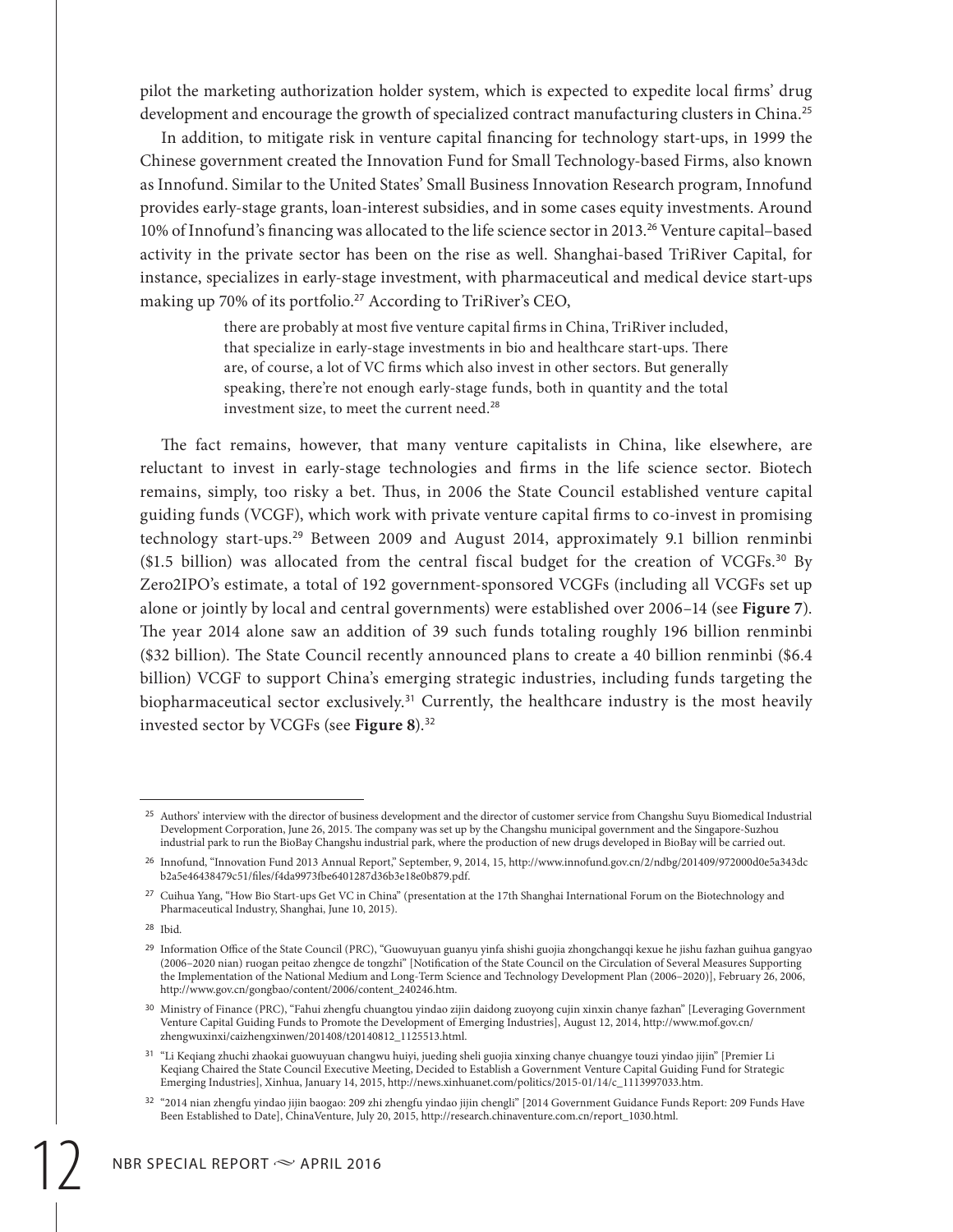**f i g u r e 7** Size (in billions of renminbi) and number of new venture capital guiding funds established annually by central and local governments, 2006–14



s O U R C E: Zero2IPO, "2015 nian zhongguo zhengfu yindao jijin fazhan baogao jianban" [China Government Guidance Fund Report 2015 Executive Summary], February 28, 2015.

**f i g u r e 8** Investment target area of venture capital guiding funds by sector



s o u r c e : China Venture Research, "2014 nian zhengfu yindao jijin baogao" [2014 Government Guidance Fund Report], July 20, 2015, http://research.chinaventure.com.cn/report\_1030.html.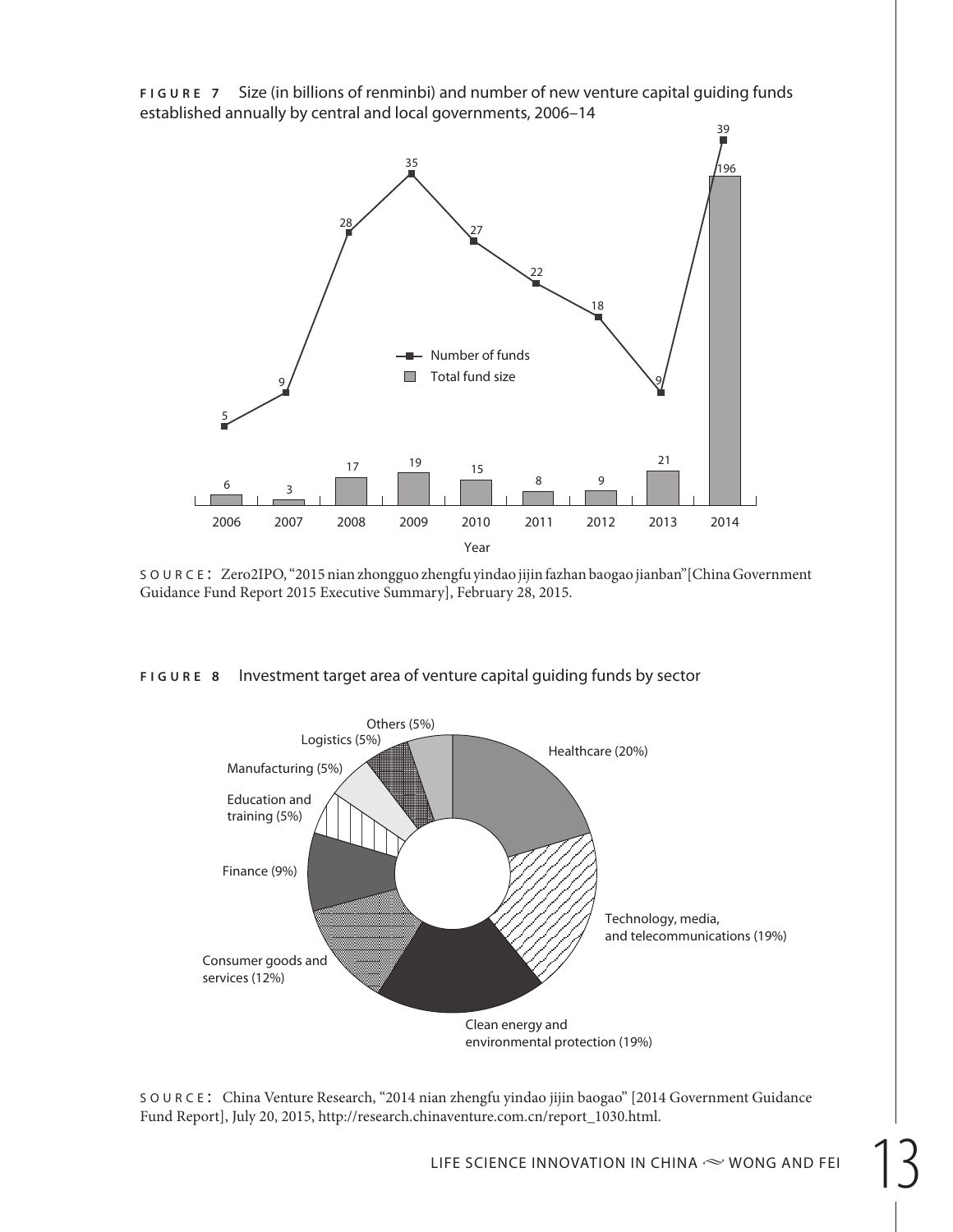#### *Output*

Efforts by the Chinese government to support the growth of life science industries are beginning to generate returns. It is too early to precisely assess the long-term prospects of China's life science industries, though the government's programs to mitigate some of the risks of entry into the very uncertain biotechnology sectors are nonetheless associated with considerable success, especially for a latecomer to the field. With respect to upstream research, China ranks second to only the United States in high-quality academic publications (see Figure 5). Dedicated spending for life science R&D, especially for commercial development, continues to be on the rise. Human capital investment in S&T personnel has grown as well, in terms of both domestic training and the attraction of life science R&D talent from abroad. In 2013, there were 855 above-scale (i.e., large-scale, revenue-generating) biopharmaceutical firms in China, a 14% increase from 2012.<sup>33</sup> Revenues generated from sales of biomedical products grew at an annual rate of over 20% between 2003 and 2013.<sup>34</sup> Though China's life science industries are currently far from being globally dominant, the present growth trend in output in the life science sector, from upstream research to commercial returns, is remarkable.

### China's Global Strategy for the Life Science Industry

To develop China's life science innovation ecosystem, the Chinese government has played a supportive role through public policies to mitigate the risks inherent in innovation. As we intimate above, China is not unique in this regard; all governments keen on promoting knowledgeintensive innovation industries employ similar kinds of risk-mitigation policies. However, this is not to say that the Chinese government has eschewed a more active and strategic role in creating advantages for Chinese labs and firms in the global life science sector. Though stopping short of what we might consider highly interventionist industrial policies, the government has attempted to leverage aspects of China's innovation ecosystem to its distinct advantage.

#### *Adaptation for Global Collaboration*

The global life science industry is being transformed at the moment, and Chinese firms have adapted by positioning themselves to benefit from a more open and globally disaggregated model of innovation. In the past, the global pharmaceutical industry was dominated by relatively few firms—"big pharma"—selling innovative products to relatively small but rich markets. Things have changed, however. Big pharma firms' pipelines, once fully stocked in the post–World War II period, have begun to dry up. Meanwhile, the search for innovative and potentially lucrative new drugs has become prohibitively expensive, leading to a productivity deficit among globally leading firms. Today, the cost of developing a new prescription drug that gains marketing approval is estimated to be around \$2.6 billion, a 145% increase (adjusted for inflation) over the past decade.<sup>35</sup> Big pharma firms, which previously conducted their innovative R&D exclusively in-house, have begun to exploit a more open innovation strategy, reducing costs by partnering with smaller and nimbler labs and firms around the world. One study estimates, for instance,

<sup>33</sup> "2014–2018 China Biopharmaceutical Industry Park Market Analysis and Trend Report," 55

<sup>34</sup> Ibid., 54.

<sup>35</sup> "Cost to Develop and Win Marketing Approval for a New Drug Is \$2.6 Billion," Tufts Center for the Study of Drug Development, November 18, 2014, http://csdd.tufts.edu/news/complete\_story/pr\_tufts\_csdd\_2014\_cost\_study.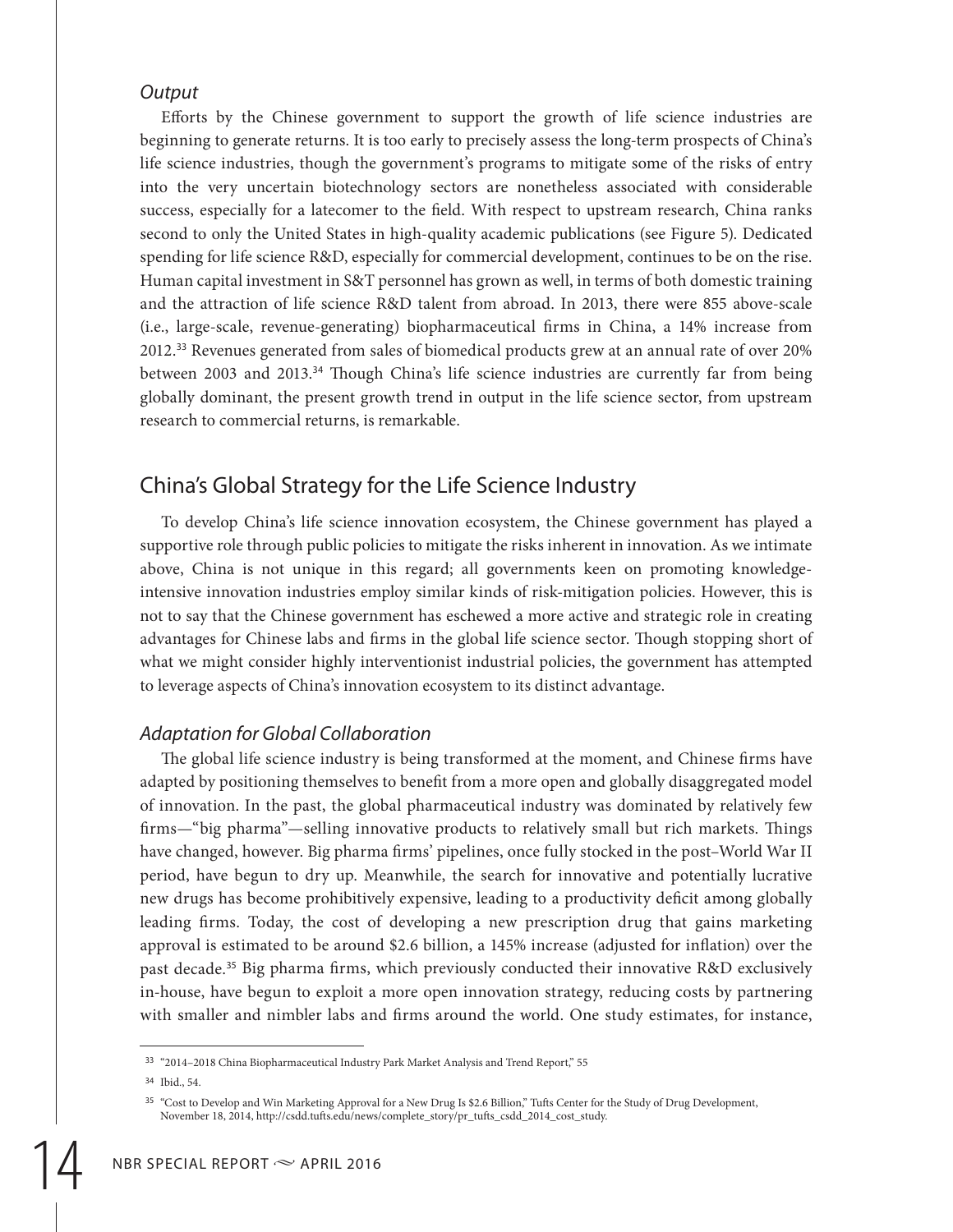that approximately 25% of R&D spending among UK pharmaceutical companies now occurs outside the United Kingdom.<sup>36</sup> In other words, the global value chain in life science industries has become disaggregated, with more opportunities for latecomers to plug in and generate value.

China has adapted to this new globalized reality effectively by mobilizing domestic resources and leveraging its scale advantages. For example, the central government recently announced a slate of policies to encourage the development of China's technology services industry and growth of contract research organizations (CRO) to meet the demands of global innovation firms, such as big pharma. Projected to grow at almost 25% per year, China's large CRO industry is expected to more than double its market revenues to 40 billion renminbi (\$6.4 billion) by 2017.<sup>37</sup> In the life science sector specifically, local industry reports estimate that three of China's leading health technology firms account for nearly 15% of the total market value among domestic CROs. Local governments have also been proactive in encouraging local firms to plug into the global innovation landscape. Shanghai's municipal administration, for instance, has put together a multiyear CRO plan that aims to achieve 30 billion renminbi (\$4.8 billion) in revenue by 2017.<sup>38</sup> As a result, the CRO sector in Shanghai tripled revenue from 5 billion renminbi (\$800 million) to 15 billion renminbi (\$2.4 billion) between 2008 and 2012.<sup>39</sup>

Global life science firms, especially in the biomedical field, have set up their own R&D centers in China since 2004 (see **Table 1**). Shanghai, for instance, is home to R&D centers for all the major global drug companies, including Roche, Pfizer, GlaxoSmithKline, AstraZeneca, Novartis, and Eli Lilly. In 2014, Johnson & Johnson recently opened its Asia Pacific Innovation Center in Shanghai, with the company citing China's growing capacity in biotech innovation as a key motivation for its decision to base its Asian operations there.<sup>40</sup> To date, the innovation center has established three R&D partnerships with Chinese universities (China Pharmaceutical University, Beijing University, and Zhejiang University), a partnering office in Suzhou's BioBay life science industry park, and a commercial deal with WuXi AppTec, China's largest domestic CRO, to internationally source and advance promising new drugs.<sup>41</sup>

As relative latecomers to the biotechnology field, Chinese labs and firms are far from the cutting edge of life science innovation and the development of the biotech industry. However, through partnerships and contract research arrangements with globally leading companies, Chinese firms are quickly developing biotech industry capacities, while at the same time plugging into and generating value from what is an increasingly disaggregated global value chain in life science innovation. Suzhou's Innovent Biologics recently entered a \$450 billion partnership with

<sup>36</sup> Cited in Rahim Rezaie et al., "Emergence of Biopharmaceutical Innovators in China, India, Brazil, and South Africa as Global Competitors and Collaborators," *Health Research Policy and Systems* 10, no. 18 (2012), http://www.health-policy-systems.com/content/10/1/18.

<sup>37</sup> "2014–2018 China Biopharmaceutical Industry Park Market Analysis and Trend Report."

<sup>38</sup> Shanghai Municipal Development and Reform Commission and Shanghai Municipal Science and Technology Commission, "Shanghai shi shengwu yiyao chanye fazhan xingdong jihua (2014–2017)" [Shanghai Biopharmaceutical Industry Development Action Plan (2014–2017)], March 3, 2014, http://www.stcsm.gov.cn/gk/ghjh/336089.htm.

<sup>39</sup> Ibid.

<sup>40</sup> "J&J Is On the Hunt for Chinese Innovation," *Forbes*, November 18, 2014, http://www.forbes.com/sites/medidata/2014/11/18/jj-is-on-thehunt-for-chinese-innovation.

<sup>41</sup> "Johnson & Johnson Innovation Launches Asia Pacific Innovation Center and Announces New Alliances," Johnson & Johnson, October 28, 2014, http://www.jnj.com/news/all/Johnson-Johnson-Innovation-Launches-Asia-Pacific-Innovation-Center-and-Announces-New-Alliances; and "New Collaboration Model Gives Entrepreneurs and Transformational Asset Owners an Edge," Johnson & Johnson, June 11, 2015, https://talk.jnjinnovation.com/article/new-collaboration-model-gives-entrepreneurs-and-transformational-asset-owners-edge.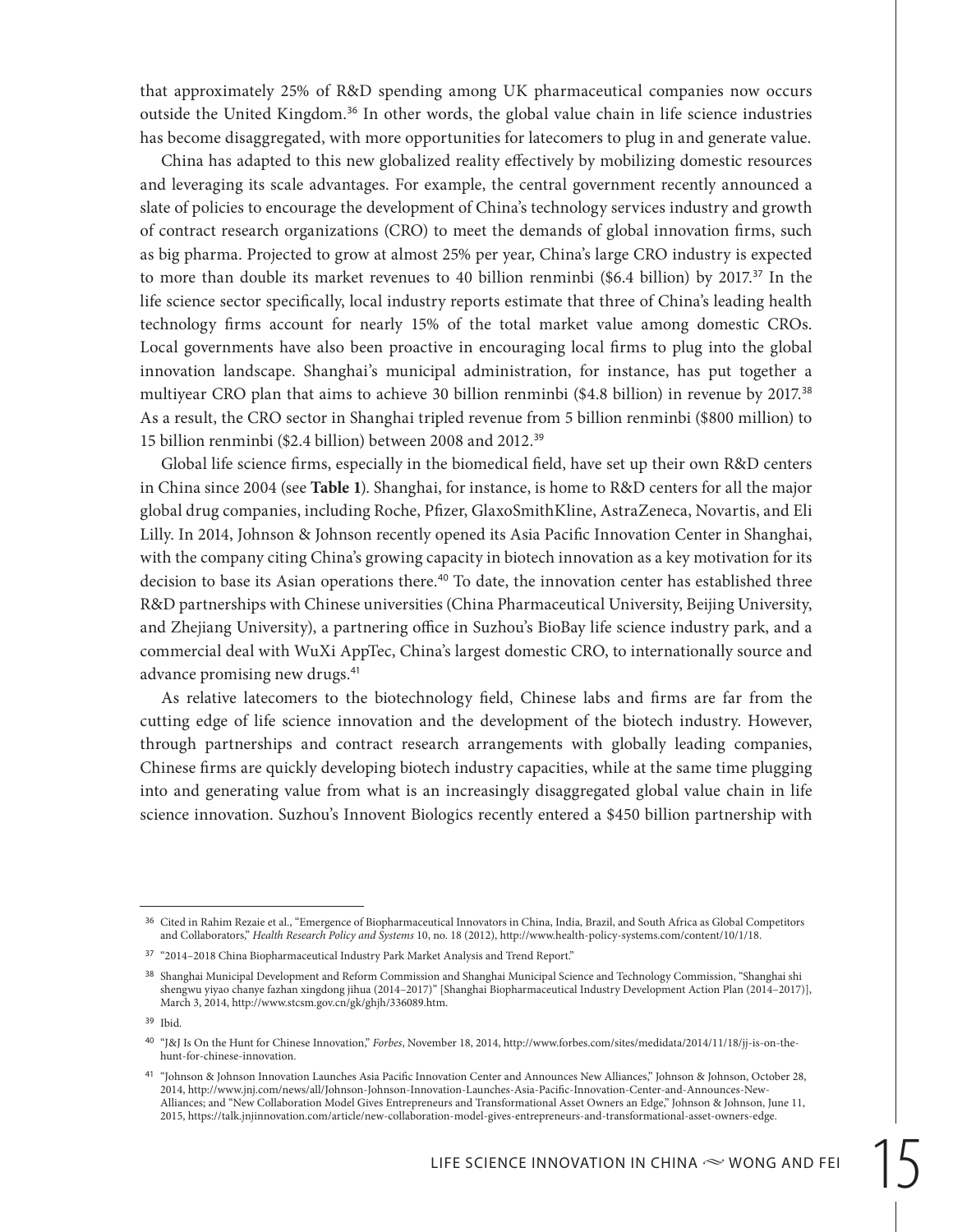#### **t a b l e 1** R&D presence in China of the top-twenty pharmaceutical multinational companies

| Company                        | <b>R&amp;D</b> site | Year | <b>Details</b>                                                                                                                                                                                                       |
|--------------------------------|---------------------|------|----------------------------------------------------------------------------------------------------------------------------------------------------------------------------------------------------------------------|
| <b>Novartis</b>                | Shanghai            | 2007 | Located in Zhangjiang High-Tech Park; signed a<br>memorandum of understanding with Shanghai<br>municipal government in 2009 to expand the<br>center and make it one of Novartis's top-three global<br>research bases |
|                                | Changshu            | 2009 | Located near Shanghai                                                                                                                                                                                                |
| Pfizer                         | Shanghai            | 2005 | Located in Zhangjiang High-Tech Park; serves as<br>Pfizer's Asia-Pacific R&D center                                                                                                                                  |
|                                | Wuhan               | 2010 | Located in the Biolake Industrial Base                                                                                                                                                                               |
| Sanofi                         | Shanghai            | 2008 | Upgraded to Sanofi's Asia-Pacific center in 2010                                                                                                                                                                     |
| Roche                          | Shanghai            | 2004 | Located in Zhangjiang High-Tech Park                                                                                                                                                                                 |
| Merck                          | Beijing             | 2009 | One of Merck Serono's four main global R&D hubs                                                                                                                                                                      |
| Johnson &<br>Johnson           | Shanghai            | 2009 | Serves as Asia R&D headquarters; upgraded to<br>Asia-Pacific R&D innovation center in 2014                                                                                                                           |
|                                | Suzhou              | 2011 | Located near Shanghai; focuses on the development<br>of medical devices                                                                                                                                              |
| AsraZeneca                     | Shanghai            | 2007 | Located in Zhangjiang High-Tech Park; upgraded to<br>Asia R&D center in 2010                                                                                                                                         |
| GlaxoSmithKline                | Shanghai            | 2007 | Located in Zhangjiang High-Tech Park; focuses on<br>neurodegeneration research                                                                                                                                       |
| Teva                           | N/A                 |      |                                                                                                                                                                                                                      |
| Gilead                         | N/A                 |      |                                                                                                                                                                                                                      |
| Allergan/Actavis               | N/A                 |      |                                                                                                                                                                                                                      |
| Amgen                          | Shanghai            | 2014 | Focuses on biomedical research; located on the<br>campus of Shanghai Tech University; signed a<br>collaboration agreement with the university's two life<br>science research institutes                              |
| <b>Eli Lilly</b>               | Shanghai            | 2010 | Located in Zhangjiang High-Tech Park; focuses on<br>diabetes research                                                                                                                                                |
| Abbvie                         | Shanghai            | 2009 | Located in Zhangjiang High-Tech Park                                                                                                                                                                                 |
| <b>Bayer</b>                   | Beijing             | 2009 | Serves as Bayer's Asia R&D center; signed a partnership<br>with Peking University to establish a joint research<br>center for translational research                                                                 |
| <b>Boehringer</b><br>Ingelheim | N/A                 |      |                                                                                                                                                                                                                      |
| <b>Novo Nordisk</b>            | Beijing             | 2012 | Located in Zhongguancun Life Science Park                                                                                                                                                                            |
| <b>Takeda</b>                  | Shanghai            | 2012 | Focuses on clinical development activities                                                                                                                                                                           |
| Otsuka                         | Shanghai            | 2008 | Located in Zhangjiang High-Tech Park                                                                                                                                                                                 |
| <b>Mylan</b>                   | N/A                 |      |                                                                                                                                                                                                                      |

NOTE: Boehringer Ingelheim established its Asian Veterinary R&D Center in Zhangjiang High-Tech Park in 2012, which is not included in the table as it does not engage in the development of pharmaceutical products for human use.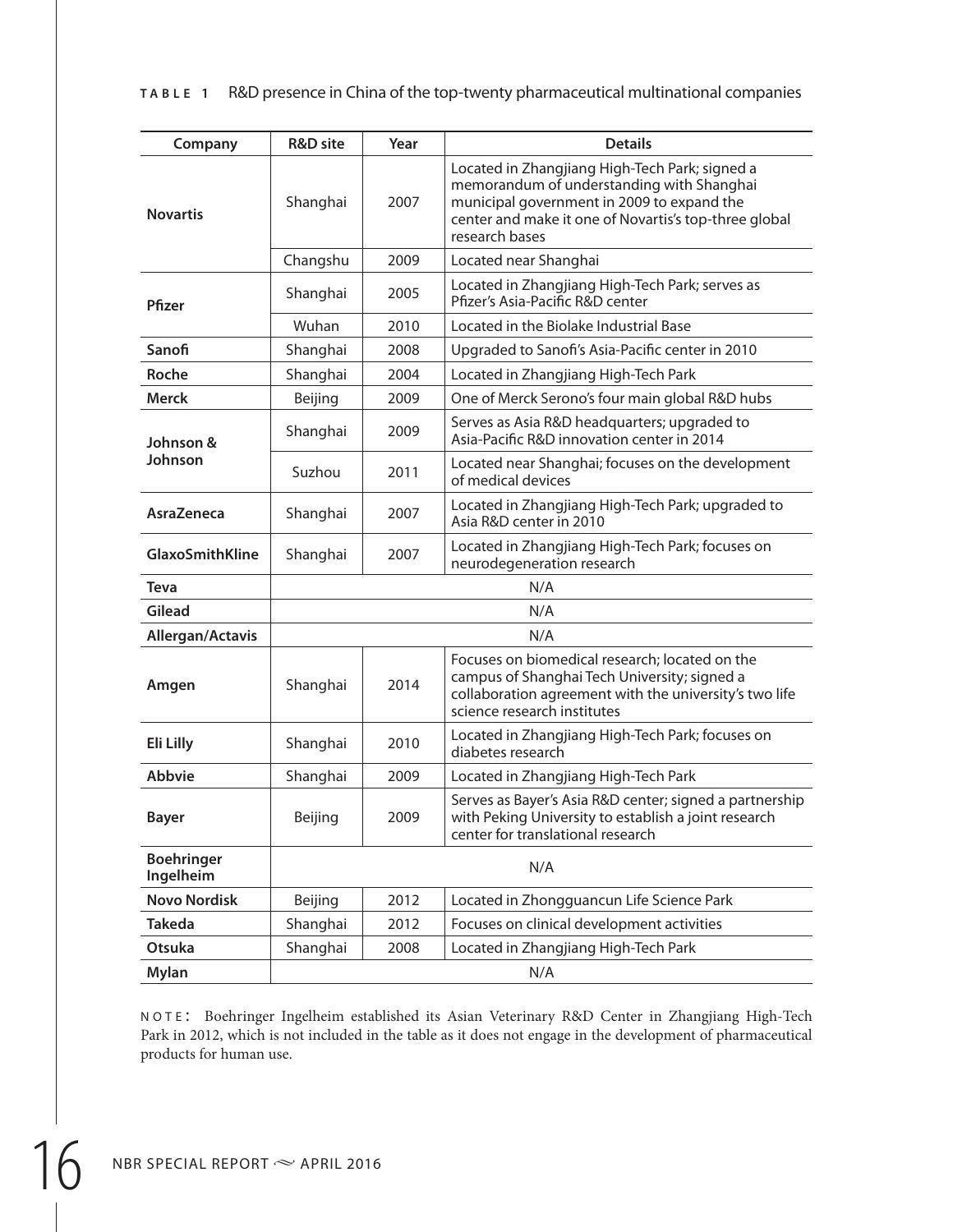Eli Lilly to collaborate on R&D and potentially commercialize three new cancer treatments.<sup>42</sup> BeiGene, located in Beijing's Zhongguancun Life Science Park, licensed out two drug candidates to Merck in 2013.<sup>43</sup> Both deals involve the licensing of future marketing and development rights outside China to big multinational firms. This approach appears to be a common strategy consciously adopted by small Chinese innovators to mitigate their high R&D costs as well as exploit market opportunities overseas.<sup>44</sup>

#### *Global Talent*

China has made great strides in cultivating its domestic human capital base for a knowledge-intensive, innovation-driven economy. Universities in China are not only generating world-class scientific research but also educating highly skilled S&T personnel. Furthermore, the government has actively recruited talent from abroad. Since 1985, sixteen major overseas talent recruitment programs have been established by China's central government; many more have been created by local administrations. As the head of Johnson & Johnson's Asia Pacific Innovation Center noted, the lack of experienced local innovators remains one of the biggest challenges for Asian countries.<sup>45</sup> China is the envy of Asia for its ability to attract and keep scholars, experts, and entrepreneurs with overseas education and work experience to fill this gap.<sup>46</sup> The 2008 Thousand Talents Program is among the most successful central government recruitment schemes and has attracted over 4,000 highly trained personnel to work in China.<sup>47</sup> To date, the various central-level overseas talent programs have recruited more than 30,000 personnel to China, most of whom are engaged in basic scientific research, commercial technology R&D, entrepreneurship, and financial management.<sup>48</sup>

Another significant source of global talent for China is the massive number of highly skilled and educated returnees from overseas. Mirroring Taiwan's experience—in which the Silicon Valley–Hsinchu connection was instrumental to the growth of Taiwan's IT sector during the 1980s—China has also attracted professional returnees, who are drawn by the promise of higher wages, a robust funding environment for R&D, and a significantly improved IP-protection regime. Between 1987 and 2014, more than 3.5 million Chinese studied abroad, and over half of them (1.8 million) have returned to work in China.<sup>49</sup> According to the Center for China and Globalization, 7.4% of returnees are employed in the biotechnology and healthcare sectors,<sup>50</sup> and unofficial estimates calculate that nearly one-third of those returnees are engaged in high-value R&D activities. For example, the founder and CEO of Innovent, Michael Yu, was a postdoctoral fellow at the University of California–San Francisco and was subsequently recruited through

<sup>42</sup> "Lilly and Innovent Biologics Announce a Strategic Alliance to Bring Potential Oncology Therapies to Patients in China and around the World," PR Newswire, March 20, 2015, http://www.prnewswire.com/news-releases/lilly-and-innovent-biologics-announce-a-strategicalliance-to-bring-potential-oncology-therapies-to-patients-in-china-and-around-the-world-300053590.html.

<sup>43</sup> "Merck Serono Signs Licensing and Development Deal with BeiGene," BeiGene, May 31, 2013, http://www.beigene.com/pdf/2013-05-312.pdf.

<sup>44</sup> Rezaie et al., "Emergence of Biopharmaceutical Innovators."

<sup>45</sup> Dong Wu, "Shaping a Healthcare Ecosystem through Innovation" (presentation at the 17th Shanghai International Forum on the Biotechnology and Pharmaceutical Industry, Shanghai, June 9, 2015).

<sup>46</sup> Ibid.

<sup>47</sup> "Qianren jiahua jieshao [Introduction to the Thousand Talents Program]," 1000Plan, http://www.1000plan.org/qrjh/section/2?m=rcrd.

<sup>48</sup> Wang and Miao, "Annual Report on the Development of Chinese Returnees (2013) No. 2."

<sup>49</sup> Ministry of Education (PRC), "2014 niandu woguo chuguo liuxue renyuan ingkuang" [2014 Annual Cases of Students Studying Abroad], March 5, 2015, http://www.moe.gov.cn/publicfiles/business/htmlfiles/moe/s5987/201503/184499.html.

<sup>50</sup> Wang and Miao, "Annual Report on the Development of Chinese Returnees (2013) No. 2."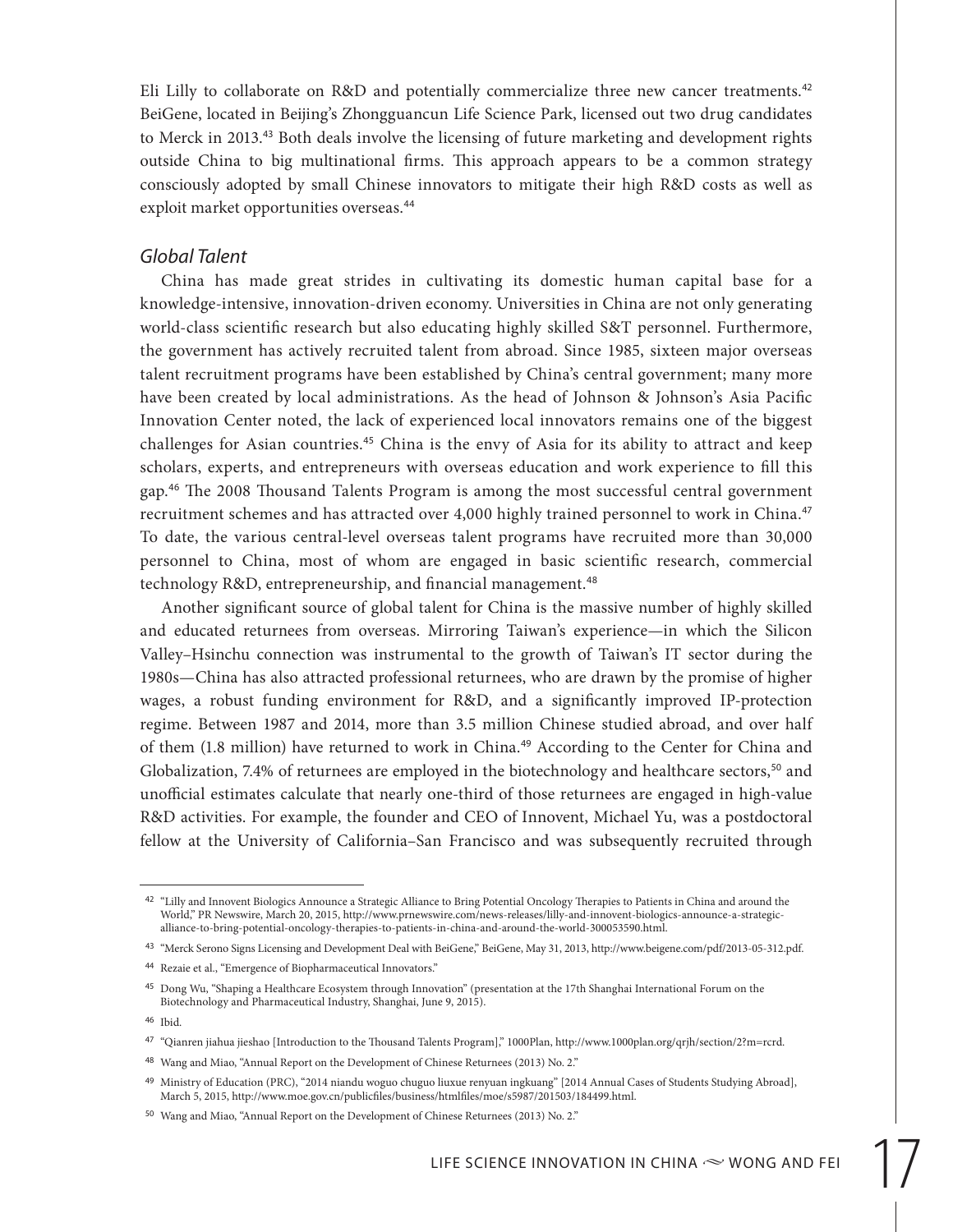the Thousand Talents Program. The executive team at Innovent includes two Americans, both of whom are veterans of pharmaceutical R&D in global firms. Of the firm's researchers, twelve are returnees.

China's life science industry has benefited enormously from attracting overseas talent and specifically returnees. Overseas talent brings academic and professional experience from abroad, entrepreneurial skills, and global networks. BeiGene is a good example of how the recruitment of global talent has jump-started China's life science industry. The firm was founded in 2011 in the Zhongguancun Life Science Park in Beijing by John Oyler, Peter Ho, Pearl Huang, and Xiaodong Wang. Ho and Huang spent most of their academic and professional careers in the United States working in global pharmaceutical firms before deciding to move to China to start the BeiGene venture. Wang, who is Chinese-American and a member of the U.S. National Academy of Sciences, also started his career overseas before he was invited back to China in 2003 to run the National Institute of Biological Science. Having raised \$200 million in the domestic market since 2011, BeiGene is currently developing its pipeline of molecule candidates targeting oncology drugs.<sup>51</sup> Four molecules are currently in clinical trials in Australia.

#### *Making Markets*

China's economic rise, which began in the late 1970s, has been driven in part by the promise of the enormous Chinese consumer market. Though the country is still relatively poor on a per capita basis, Chinese consumption has fueled global and domestic manufacturers, from textiles to automobiles and electronics to medicines. Domestic technology firms, especially in the ICT sector (e.g., Huawei and Xiaomi), are thriving by selling their products in China to Chinese and foreign consumers. The lure of the Chinese market is evident in the life science sector. Global big pharma firms have established a base in China not only to restock their candidate pipelines but also to be close to Chinese manufacturers, retailers, and consumers. The promise of China's market has driven the growth of domestic firms as well, from increasingly high-tech CROs to producers of medical devices to companies that research new and innovative drugs. China is currently the second-largest pharmaceutical market globally after the United States, and its per capita spending is expected to grow by over 70% between 2013 and 2018.<sup>52</sup>

The point is simple: there is room to expand China's market in the global biotech sector. Though the country's pharmaceutical market is already huge—at around \$98 billion in sales in 2013, or nearly 10% of total global sales<sup>53</sup>—biological drugs (as opposed to conventional chemistry-based drugs) accounted for just 5.4% of the drug market, compared with 11.7% globally.<sup>54</sup> To be sure, of the one hundred largest pharmaceutical and drug firms in China, only seven are biologics producers.<sup>55</sup> Thus, despite the enormity of the country's pharmaceutical market at the moment, there remains considerable room for the biological drug market to grow. China wants its firms to supply that market.

<sup>51</sup> Zhao Yongxin, "Make the World's Best Anti-cancer Drugs (Dream Chaser)," BeiGene, May 27, 2015, http://www.beigene.com/pdf/2015-05-27.pdf.

<sup>52</sup> IMS Institute for Healthcare Informatics, "Global Outlook for Medicines through 2018," November 2014, http://www.imshealth.com/portal/ site/imshealth/menuitem.762a961826aad98f53c753c71ad8c22a/?vgnextoid=266e05267aea9410VgnVCM10000076192ca2RCRD.

<sup>53</sup> Ibid.

<sup>54</sup> Yongtai Wu, "Gongsi/hangye xinwen" [Industry Brief: Sansheng Pharmaceutical], China Galaxy International, September 14, 2015, http://www.chinastock.com.hk/ewebeditor/uploadfile/20150914181017339.pdf.

<sup>55</sup> Southern Medicine Economic Research Institute, "Blue Book on the Development of Chinese Medical and Pharmaceutical Market in 2014—Part of Industrial Economy(I)," *Progress in Pharmaceutical Sciences* 38, no. 6 (2014): 401–8, http://www.cpupps.cn/ch/reader/create\_ pdf.aspx?file\_no=20140601&flag=1&journal\_id=yxjz&year\_id=2014.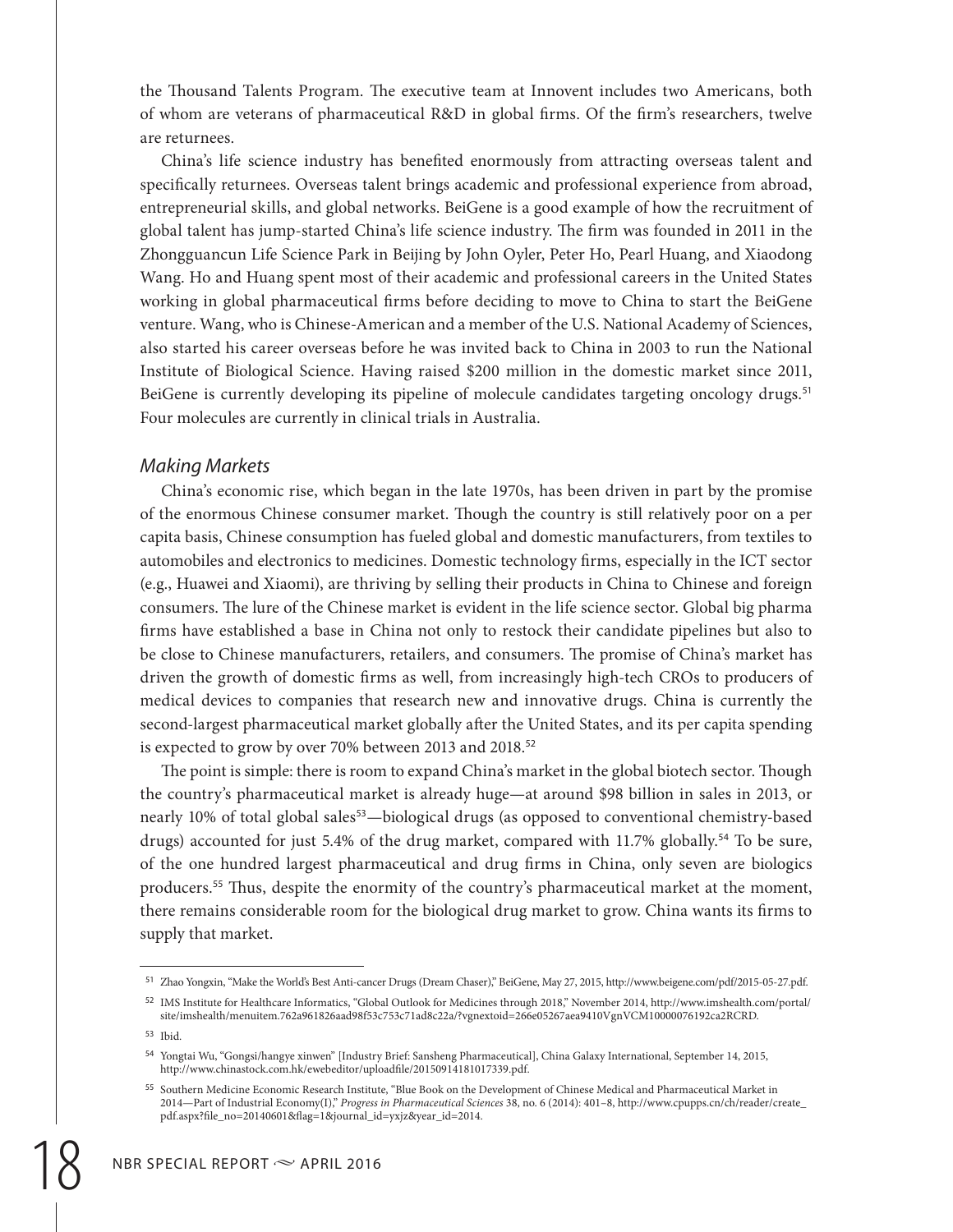But markets, especially highly regulated markets such as in the biotech and life science industries, are created, shaped, and influenced by government policies. The government understands that biotech markets have to be made and that in order for China's life science markets to grow, proper policies and processes need to be put into place. Challenges remain: Approval processes in the CFDA continue to be lengthy in terms of time to market and also susceptible to corruption. The processes for listing and pricing drugs remain arduous, requiring approvals by the National Development and Reform Commission, the various provincial governments, and even individual hospitals. The approval, listing, and pricing of new drugs in China are difficult to coordinate. Existing processes are also prone to corruption, as evidenced by the recent pricing scandal involving GlaxoSmithKline.

#### Outlook for China's Life Science Strategy

#### *Reforms*

The landscape of China's life science industry continues to change, with new discoveries exploited, deals made, and partnerships formed. The innovation landscape is evolving, and the Chinese government continues to reform its policies. It is noteworthy, however, that recent reforms regarding the promotion of the life science industry and innovation in China have not moved toward more state intervention and targeted industrial policy. Notwithstanding some areas in which the government has maintained a heavy hand—for instance, restrictions on foreign investment in stem cell and gene therapy research—recent reforms and the overall direction of reform have tended to involve the state further distancing itself from the direct administration of life science innovation and entailed a more significant role for market forces and nongovernmental actors. Four key developments are highlighted below.

*Price reform*. In May 2015, in a joint policy-reform program for drug pricing, multiple government agencies, including the powerful National Development and Reform Commission and the National Population and Family Planning Commission (China's main health regulator), eliminated government-set prices for virtually all drugs.<sup>56</sup> At the same time, the government is trying to implement a pricing-reform initiative that would eliminate price markups imposed by hospitals. These reforms are intended to reduce healthcare costs, promote greater market competition in drug pricing, and curtail side payments, overprescription by physicians, and corruption.

*Administrative streamlining*. Although the government continues to fund its many S&T programs, such as the 863, 973, and Technology Support Programs, government agencies will no longer manage and evaluate specific S&T projects. Currently more than a hundred national S&T programs are administered by over 40 government agencies.<sup>57</sup> In line with President Xi Jinping's efforts to streamline government functions and improve overall efficiency within the state apparatus, management of specific S&T programs will be delegated to professional project

<sup>56</sup> National Development and Reform Commission (PRC), "Guanyu yinfa tuijin yaopin jiage gaige yijian de tongzhi" [Notice on Issuing the Opinions Concerning the Drug Price Reform], May 4, 2015, http://www.ndrc.gov.cn/zcfb/zcfbtz/201505/t20150505\_690664.html.

<sup>57</sup> "Wan Gang: Zhengfu buzai guan juti de keyan xiangmu" [Wan Gang: The Government Will No Longer Manage S&T Programs], *Caixin*, March 11, 2015, http://topics.caixin.com/2015-03-11/100790186.html.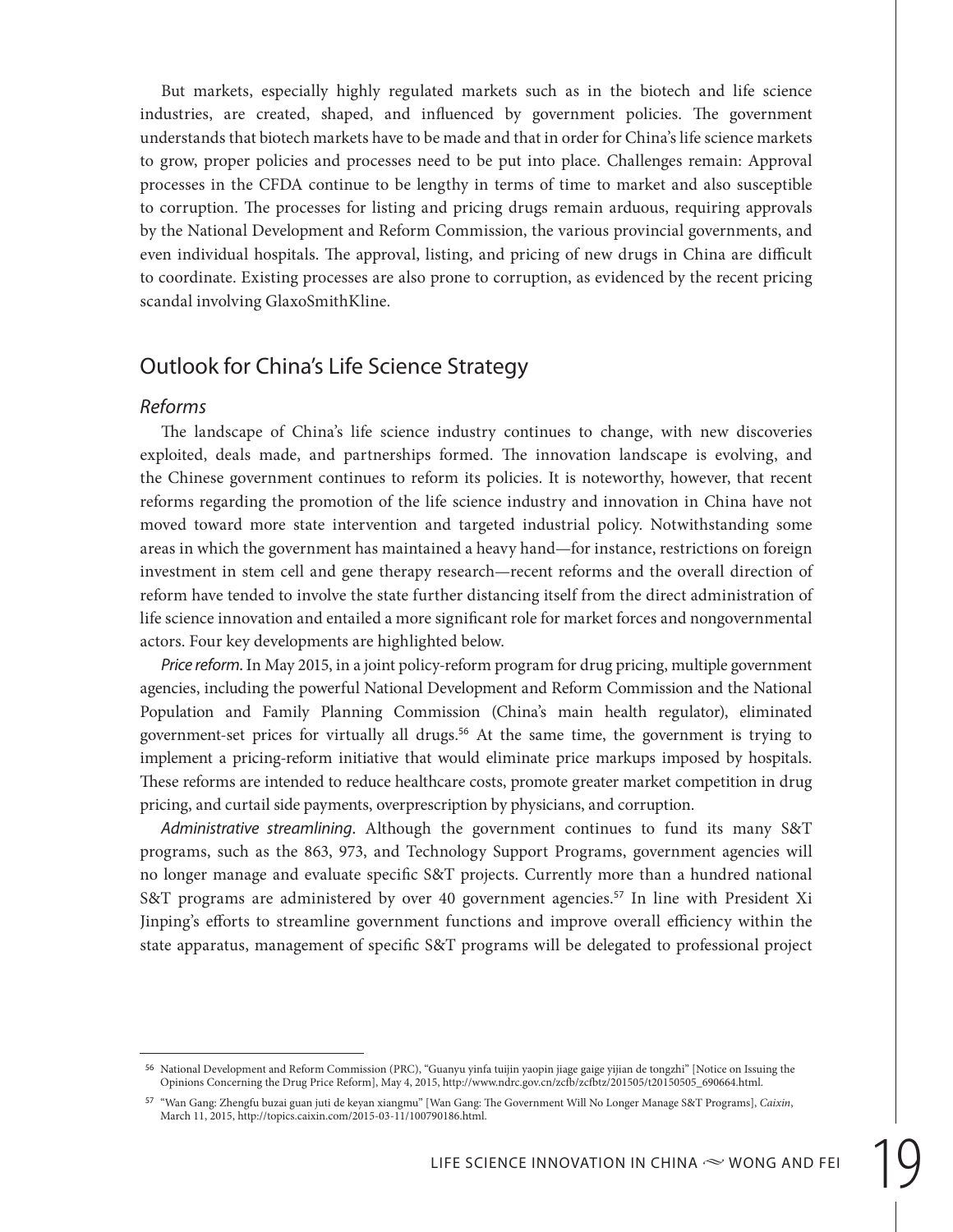management institutions.<sup>58</sup> This move is accompanied by Xi's recent efforts to foster specialized advisory bodies that can provide independent policy analysis and consultation services.

*IP reform*. The government has proposed amendments to the Patent Law and the Law on Promoting the Transformation of Scientific and Technological Achievements, with the former still pending approval and the latter passed by the National People's Congress in August 2015. The revisions clarify the ownership of IP and the distribution of returns from commercialized IP for inventions generated under programs receiving government funds.<sup>59</sup> In addition, rather than being subjected to lengthy government approval processes, universities and public research institutes will have the autonomy to commercially exploit such IP as they see fit.<sup>60</sup> These reforms are intended to address low rates of technology transfer inside Chinese institutions and firms.

*Encouraging entrepreneurialism.* The State Council created a policy in May 2015 to allow researchers at universities and public research institutes to retain their academic positions for up to three years upon starting their own venture firms.<sup>61</sup> This policy intends to reduce the risk of entry for would-be entrepreneurs among publicly employed researchers with potentially commercializable IP. Prior to this reform, publicly employed researchers were reluctant to create start-ups for fear they would lose their positions.

#### *Opportunities and Challenges*

Although the near-term outlook for China's life science sector is very positive, the country does not pose an immediate or even medium-term challenge to existing global biotech leaders, as we have stressed throughout this essay. Notwithstanding China's extraordinary scale advantages in terms of talent, capital, global position, and potential market size, the Chinese innovation ecosystem is still a relatively recent development. In this respect, China is playing institutional catch-up to existing global leaders. The government continues to assume an important leadership role, though no more than governments do in other countries. To be sure, there is little evidence that the Chinese state intends to employ industrial policies in ways similar to the highly interventionist Asian developmental states of the postwar period.

Many challenges remain that need to be addressed if China intends to realize its ambitions for its life science industries. Publicly funded research institutes, including universities, have not been particularly effective in generating and transferring promising technologies downstream or in spinning off entrepreneurial start-ups. With respect to the domestic market, existing regulations for drug approval, listing, and pricing are cumbersome. Risk capital in China, meanwhile, tends to be risk-averse, and many potentially commercially viable firms fail to secure the needed investment to bring products to market. As we outlined in the previous section, the Chinese government has responded to these challenges by continuing to reform its policies, institutions, and the innovation ecosystem more generally.

<sup>58</sup> Ministry of Science and Technology (PRC), "Guanyu shenhua zhongyang caizheng keji jihua (zhuanxiang, jijin deng) guanli gaige de fang'an" [Notification of the State Council on the Circulation of Reform Plans Concerning the Management of S&T Initiatives (Projects and Funds) Financed by the Central Government], January 7, 2015, http://www.most.gov.cn/tpxw/201501/t20150106\_117285.htm.

<sup>59</sup> Ministry of Science and Technology (PRC), "Quanguo renda changweihui tongguo yuanyu xiugai cujin keji chengguo zhuanhua fa de jueding" [National Congress Passed the Amendment to the Law on Promoting the Transformation of Scientific and Technological Achievements], August 31, 2015, http://www.most.gov.cn/kjbgz/201508/t20150831\_121408.htm.

<sup>60</sup> Ibid.

<sup>61</sup> Information Office of the State Council (PRC), "Guowuyuan guanyu jinyibu zuohao xinxingshi xia jiuye chuangye gongzuo de yjian" [Opinions of the State Council on Further Fulfilling the Work of Employment and Entrepreneurship in the New Situation], May 1, 2015, http://www.gov.cn/zhengce/content/2015-05/01/content\_9688.htm.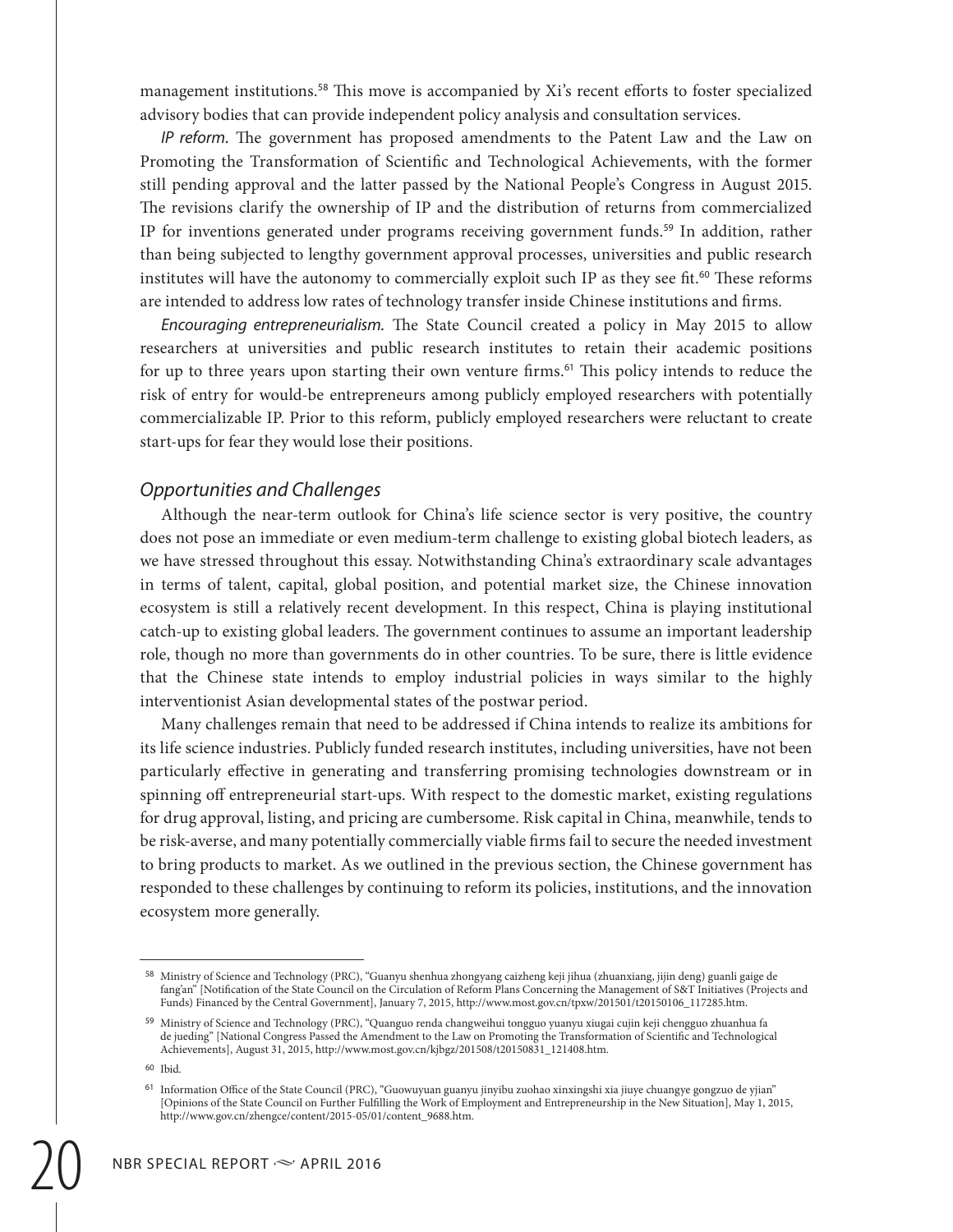Implementing reform, however, is not easy in the Chinese context. Despite the conventional wisdom that the state, due to its centralized power and authority, can easily and efficiently impose reforms from above, the fact of the matter is that the process of reforming the innovation ecosystem has been plagued by significant—some would argue insurmountable—coordination challenges. Entrenched interests make it difficult for actors to concede reforms; for example, hospitals have resisted efforts by the government to reform the drug-pricing system and have dragged their feet on implementing such reforms. In the meantime, drug firms have resisted the pricing reform because profits are expected to shrink.<sup>62</sup>

The vast size of the state apparatus also contributes to horizontal coordination challenges, as various ministries, agencies, and commissions contest for government resources and authority. As many observers of Chinese political economy have long noted, the vertical coordination of center-provincial initiatives is likewise extremely difficult, particularly as local and provincial governments have continued to increase their investments in life science innovation and compete for talent, opportunities, and foreign investment. Last, despite the many informal channels linking the state with stakeholders in the biotech industry, the absence of formal policymaking mechanisms through which the state and firms can interact presents formidable challenges to coordinating public and private sector actors in the life science field.

#### Conclusion

China is a relative latecomer to knowledge-intensive innovation industries, including the life science sector. Although the country continues to lag behind industry leaders, growth in inputs (e.g., gross expenditure on R&D) is associated with growing success in outputs (e.g., scientific publications, commercial returns, and firm creation). China's main advantage in life science innovation is its size and scale. This is evident, for instance, in the large number of S&T personnel in China, as well as the scale of R&D investment from both public and private sources. The government plays an important supporting role in this process, primarily to mitigate the risks and uncertainties of life science innovation. Notably, government policies have ensured human capital development (e.g., skilled S&T personnel), facilitated technology transfer, and nurtured downstream growth in the biotech industry. Chinese policymakers have also strategically exploited their country's distinct advantages, notably through developing firms and organizations capable of plugging into global networks and life science value chains, recruiting overseas talent, and leveraging the promise and size of the Chinese market.

Many challenges remain, however. These include relatively low rates of technology transfer in the life sciences; few university start-ups; lengthy and arduous approval, listing, and pricing processes; and a relatively undeveloped market for innovative biotech industry products and services. As such, the ecosystem for life science innovation in China continues to evolve as the government has initiated and attempted to implement reforms. Particularly noteworthy is the fact that the general trajectory of reforms is not toward a more interventionist developmental state but rather toward a state that is more distant from the direct administration of the life science field. Reforms appear to favor market and nongovernmental institutions and to streamline the state apparatus. Yet despite the government's intention to initiate reforms, the actual reform process

<sup>62</sup> "Pharmaceuticals in China: So Long, Easy Money," *Economist*, June 14, 2014.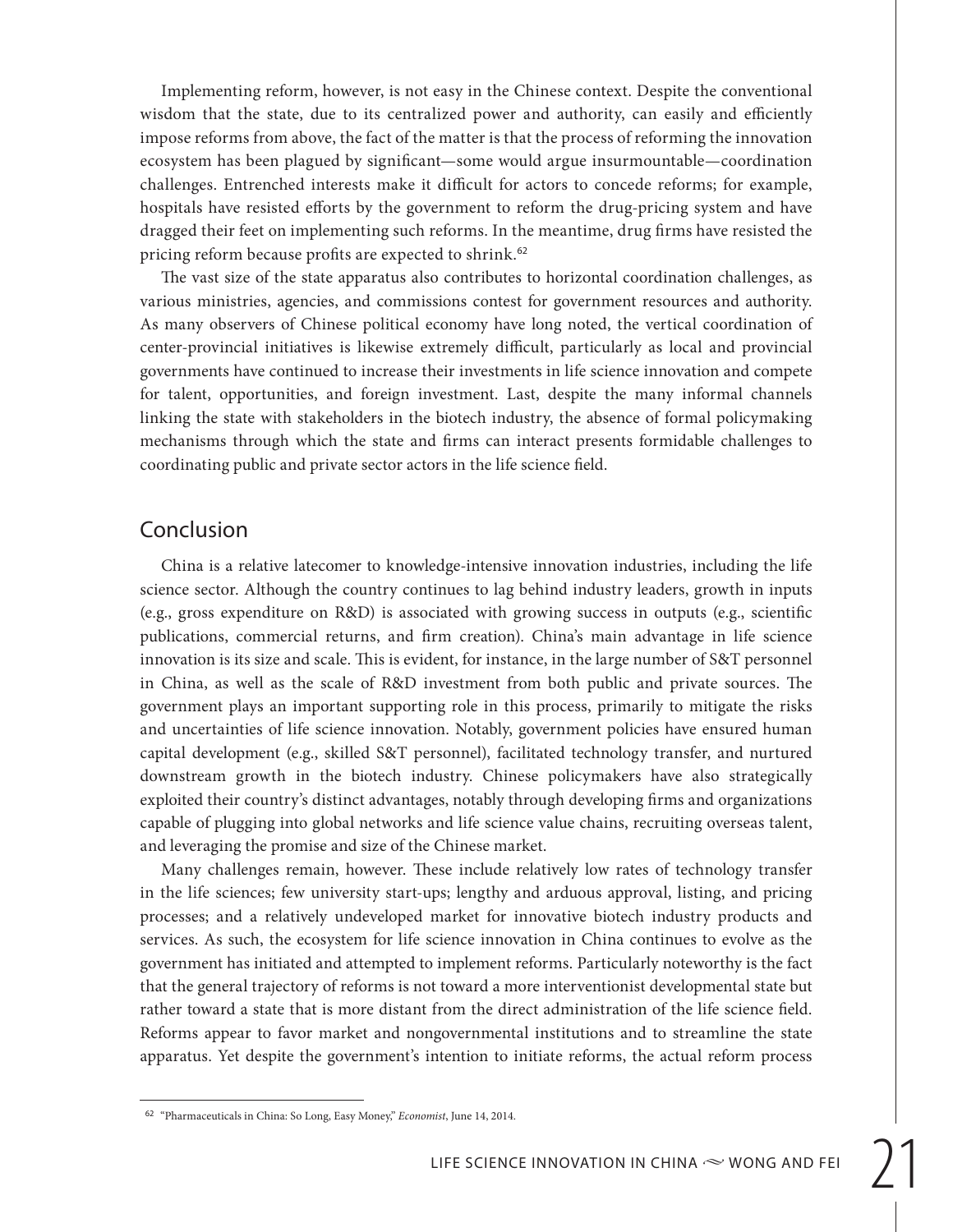faces severe coordination challenges between entrenched interests—both horizontally across agencies and vertically between the central and local governments—and between the state and the biotech industry.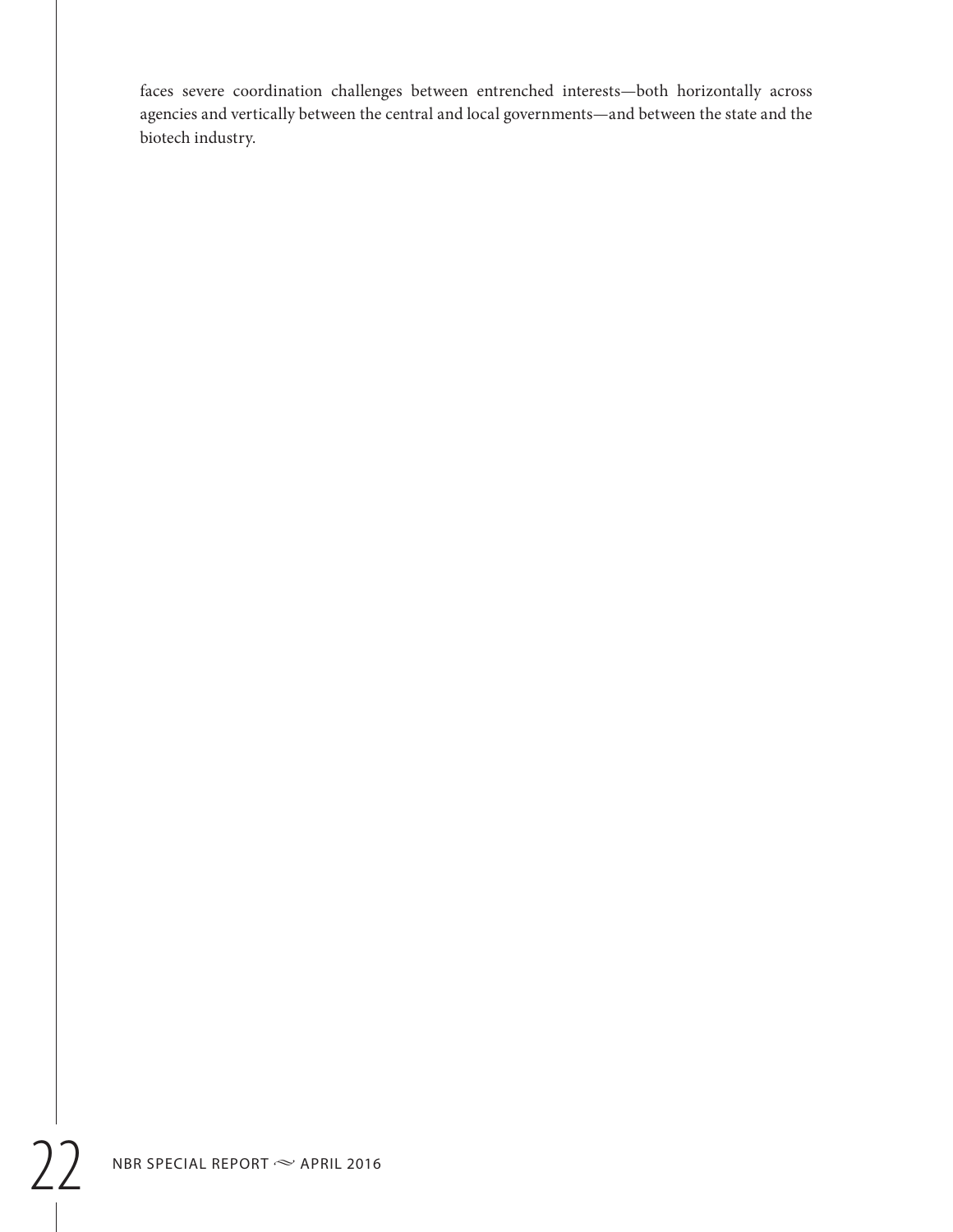#### **the national bureau** *of* **asian research**

nbr special report #56 | april 2016

## **Priming the Pump: Applying Lessons Learned from High-Tech Innovation to the Life Sciences in China**

*Benjamin Shobert*

**BENJAMIN SHOBERT** is Senior Associate for International Health at the National Bureau of Asian Research and Founder and Managing Director of Rubicon Strategy Group. He can be reached at <bshobert@rubiconstrategygroup.com>.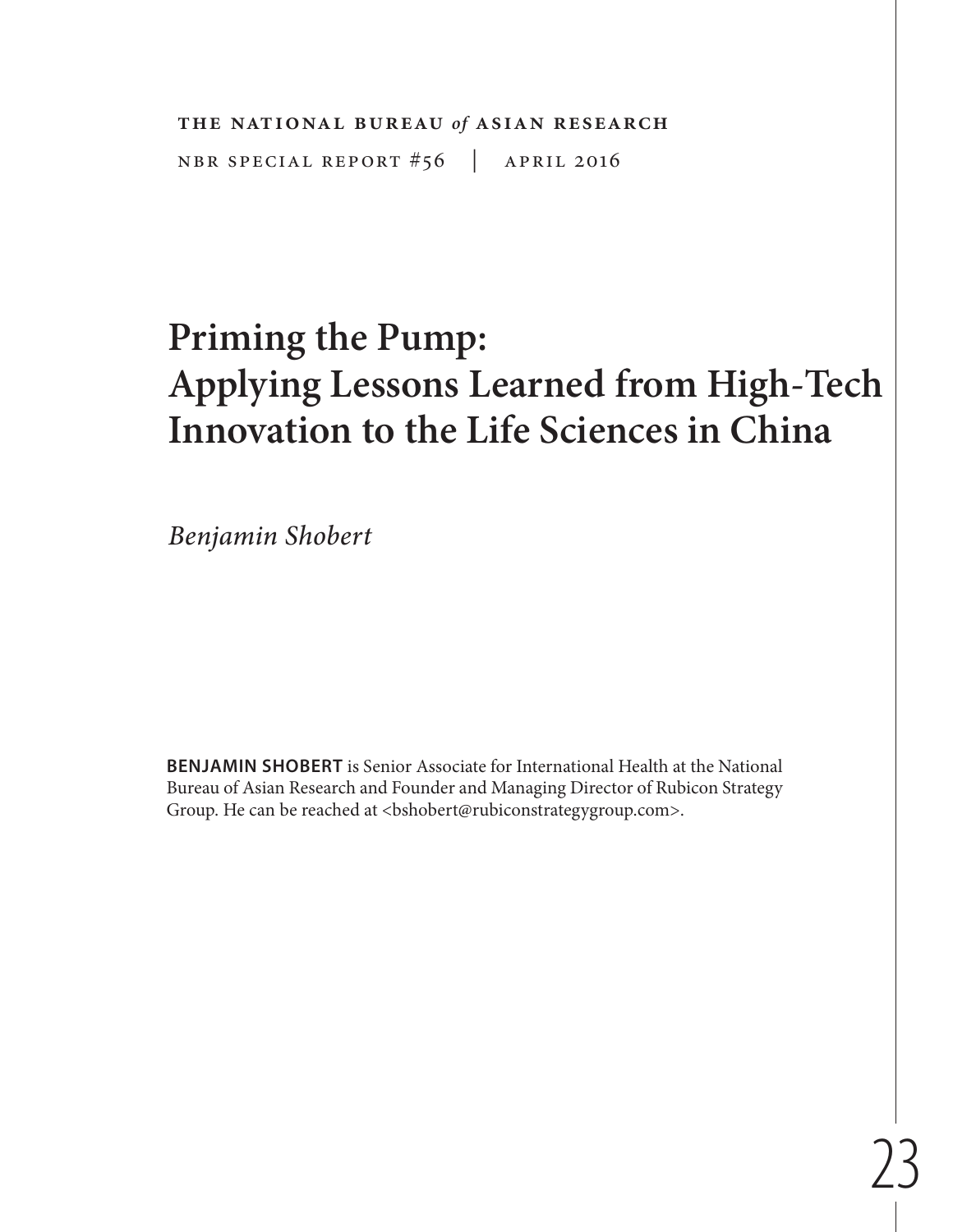#### **EXECUTIVE SUMMARY**

This essay explores parallels between China's approaches to clean technology and the life science sector in order to better understand the potential impact of Chinese innovation on the development of the global life science industry.

#### MAIN ARGUMENT

The success of China's efforts to close the gap with Western high-technology sectors, and in the case of clean technology to actually become a global leader, points toward the potential—but not the inevitability—of similar outcomes in the life sciences. Still, there are reasons to believe that the country's policies to develop domestic success stories may fall short of similar endeavors in other segments of China's economy. While the pursuit of indigenous drug discovery aligns with the country's overarching objective to develop higher-technology industries, the time frame within which life science innovation creates tax-paying entities is much longer than in other sectors. In addition, the paucity of dedicated reimbursement for innovative molecules limits the country's ability to use financial triggers to foster domestic champions. Moreover, a significant obstacle to domestic innovation in China remains the slow pace of the drug approval process. None of this is to suggest that Chinese stakeholders lack insight or ideas specific to innovative therapies that may well benefit global health; rather, it is to say that China's efforts in the life sciences are likely to lag behind the outcomes, efficacy, and disruptiveness of analog endeavors in other sectors that were set in motion by coordinated policies from the central government.

#### POLICY IMPLICATIONS

In order to ensure that China's development proceeds in a way that benefits Chinese stakeholders, multinational companies, and the global market, the following three policy objectives are most important:

- Western companies and governments should use this moment to pay attention to domestic reforms that ensure that their respective markets remain globally competitive. The life science community needs a very unique ecosystem that combines government funding, strong intellectual property laws, academic research, venture capital, stable public equity markets, and mature healthcare reimbursement systems.
- In order to ensure that China's goals do not create unnecessary tension with its trading partners, Western governments need to continue advocating for additional and accelerated reforms within the China Food and Drug Administration, an argument made most credibly by focusing on how these reforms benefit domestic Chinese innovators.
- The Chinese government must update its pharmaceutical reimbursement standards to provide transparency and to articulate and provide substance to its view on the connection between innovation and reimbursement.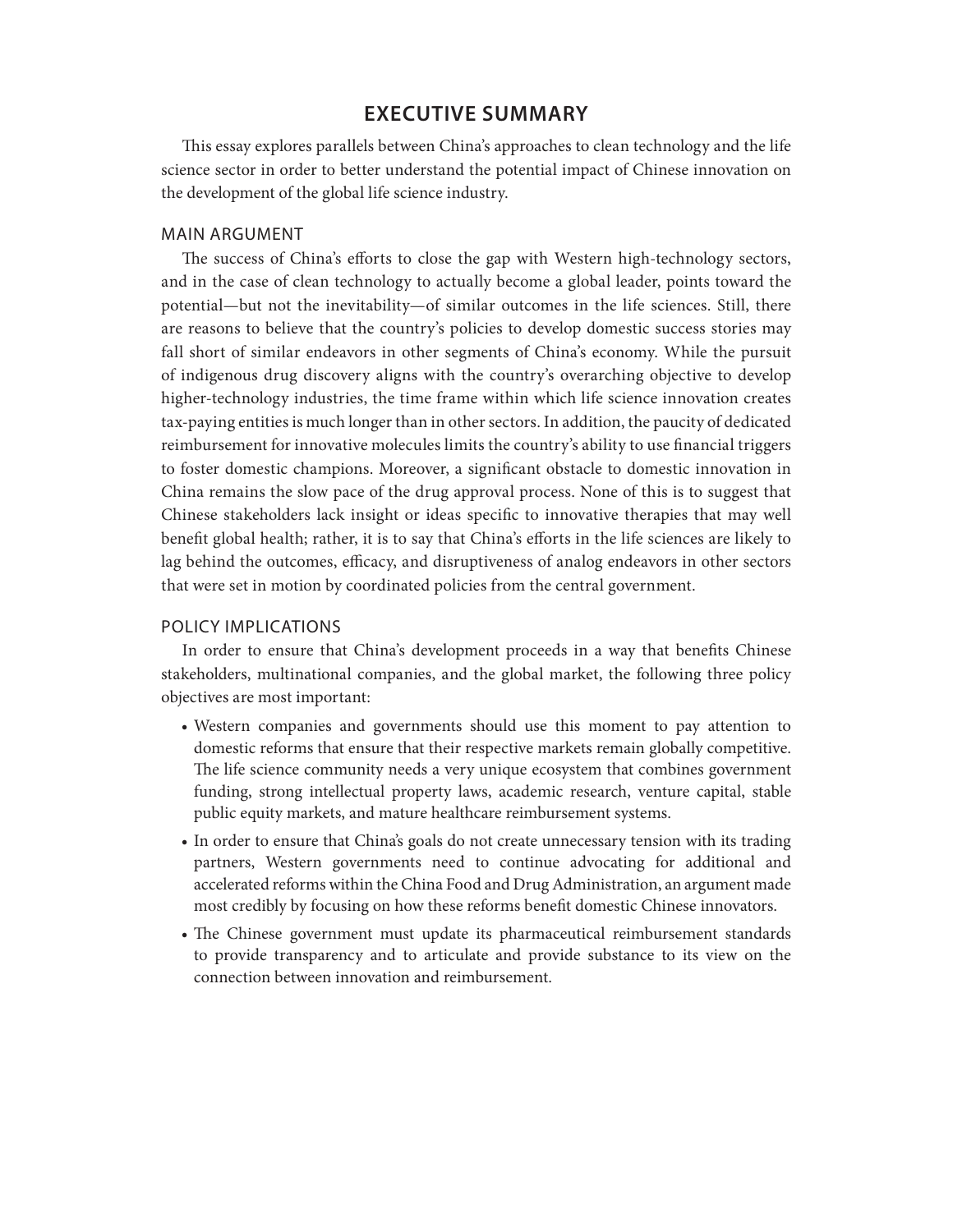eleased in March 2016, China's thirteenth five-year plan (5YP) establishes a focus on "innovative development" that emphasizes, among other things, "biological technology."<sup>1</sup> While China's 5YPs have always been aspiration eleased in March 2016, China's thirteenth five-year plan (5YP) establishes a focus on "innovative development" that emphasizes, among other things, "biological technology."<sup>1</sup> While China's 5YPs have always been aspirational, the foundation for much of the country's economic success over the last 30 years is the pursuit of a deliberate objective established been significantly affected—for both good and bad—as a direct result of policies that a 5YP set in motion. Earlier 5YPs focused on one industry in particular, clean technology, which holds important lessons for other high-technology sectors such as the life sciences.<sup>2</sup>

The emergence of China's clean-technology industry was disruptive in a number of ways. It strained global trade accords whose design did not fully capture the intricacies of high-technology manufacturing; introduced unhelpful political friction between China, Europe, and the United States; reprioritized the commercialization strategy of many emerging technologies; and changed the geographic location of the ecosystem where cutting-edge clean-technology innovation took place. While the tension that these various issues caused the industry has largely abated, much of the policy approach that animated how China fostered a clean-technology sector remains in place and will shape similar endeavors in other industries, one of which is the life sciences. For the life sciences, the analog to clean technology should help preempt similar problems and ensure that the concerns of all stakeholders—government, business, and individual families—are channeled into productive policymaking.

Handled properly, China's pursuit of a domestic life science sector can benefit the world. Scientists in China are capable of contributing their own insights into new treatments for various diseases. Bench science conducted in China offers the potential for cost savings, which increases the probability of new blockbuster drugs being developed in a more capital-efficient manner when contrasted with higher-cost markets. In addition, China's public health problems mirror those of other large underdeveloped economies. As China develops solutions for its own people, many of the products that emerge could become front-line solutions within countries currently unable to afford more expensive treatments. The same barriers that currently limit the speed and success that entrepreneurs in the Chinese life science sector are capable of achieving similarly limit the ability of multinational pharmaceutical companies that want to develop meaningful R&D programs in China. The machinery of innovation that fosters the development of new life science technologies in the country should benefit every stakeholder.

Each of these opportunities has another side, however: handled improperly, China's pursuit of a domestic life science industry could create additional tension with its trading partners. Much of what has allowed the modern era of globalization to advance has been the promise that higher-technology industries would remain safe from the advances of China and other emerging economies. The quid pro quo put forward to Western citizenry has been to allow low-skilled manufacturing jobs to exit developed economies, with lower-priced imports that offset inflationary pressures in other parts of these economic systems as the benefit that accrues to the West. For the last 30 years, this trade-off has resulted in economic growth, political stability, and overall beneficial interdependencies. Yet the 2016 U.S. presidential election makes clear that the American

<sup>1</sup> "Xinhua she shouquan fabu 'shisanwu' guihua gangyao" [Xinhua News Agency Authorized Release of "Thirteenth Five-Year" Plan], http:// news.10jqka.com.cn/m588608238\_headline/?isshare=1&from=timeline&isappinstalled=0.

<sup>2</sup> For the purposes of this analysis, "clean technology" refers to three sectors: clean coal, wind, and solar. China's own definition of what constitutes clean technology has historically been quite broad but is limited to only these three areas in this essay.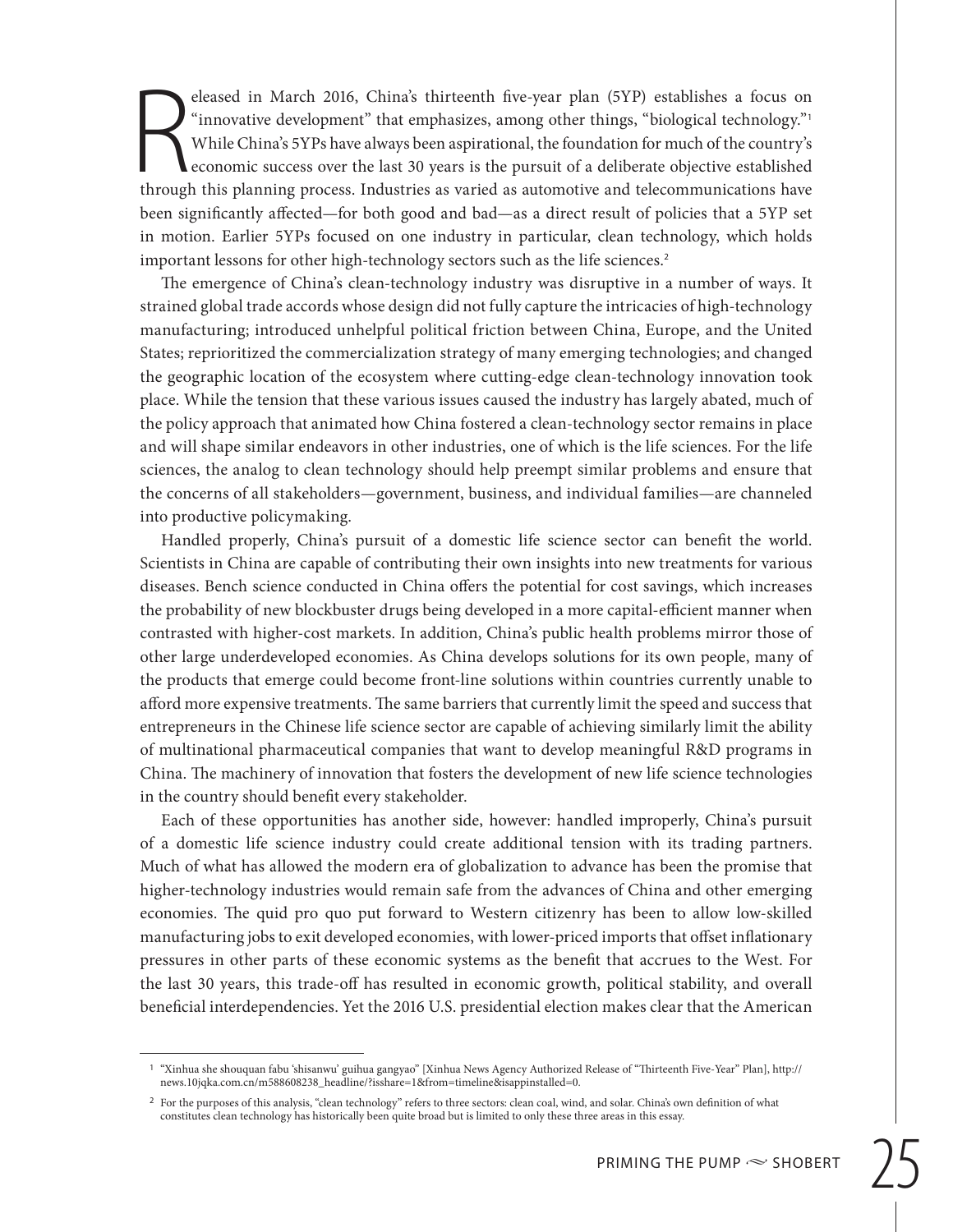electorate is weighing the benefits and costs of globalization differently from how this exchange has been viewed in years past. Consequently, policymakers in both China and the United States will need to be more proactive in the identification of potential sticking points and causes of alarm as expressed by the citizens of both countries.

As sectors such as clean technology and the life sciences come into focus for China's policymakers, Western governments must address whether they are making similarly concerted efforts not only to ensure what policymakers sometimes refer to as a level playing field but also to encourage ongoing investment in the innovative capabilities of domestic companies within the countries where they are domiciled. At a time when coordinated policy action by Western governments has degraded significantly, China's endeavors in almost any field hold the potential to appear more threatening to established interests than they in fact are.

This analysis first establishes as a foundation the Chinese government's primary objectives in pursuing a clean-technology sector. The second section then presents the key policies that China used to foster a domestic clean-technology industry. With these two components in mind, the essay discusses the structural barriers—whether internal or external to China—that Chinese innovators and entrepreneurs confronted when trying to scale up their technologies. Finally, the essay outlines ways in which China's success in clean technology has created tension with its global trading partners. Within each of these points, the clean-technology sector is considered only as a prism through which to explore how the life science community might encounter similar challenges and move toward resolutions, progress, and policies more preemptively than what occurred with clean technology.

#### The Chinese Government's Primary Objectives

The Chinese government's efforts to foster a domestic clean-technology sector were guided by five primary objectives that are also relevant to the life science community. First, China's economic policymakers wanted to see higher-technology industries begin to replace low-technology manufacturing. This objective should be understood as a desire not only to move the country up the value curve into higher-value exports but also to transition the country's workforce into higher-skilled and higher-wage jobs. Second, China viewed clean technology and renewable energy projects as critical to addressing an emerging point of public frustration and anger that held the potential to be directed toward the Chinese government: environmental degradation. Third, China believed that clean-technology companies could emerge reasonably quickly as tax-paying entities, both as a result of access to a growing global market for renewable energy and because the demand for clean-technology solutions across China was enormous. Fourth, Chinese policymakers believed that clean technology represented a sector in transition from core R&D to applied engineering. Because China has no qualms with subsidizing state and nonstate actors to facilitate technologies in such a transitory phase, the country designed incentive schemes that encouraged companies to perform any remaining development or proof-of-concept work within China, where the benefits would most likely accrue to domestic players, whether intentionally or through seepage. Whether this was an efficient utilization of capital, as measured purely through traditional Western return-on-investment analysis, is not the salient point for this analysis. Rather, the objectives, policy infrastructure, and outcomes—both good and bad—that resulted from these policies are relevant to other high-technology sectors such as the life sciences.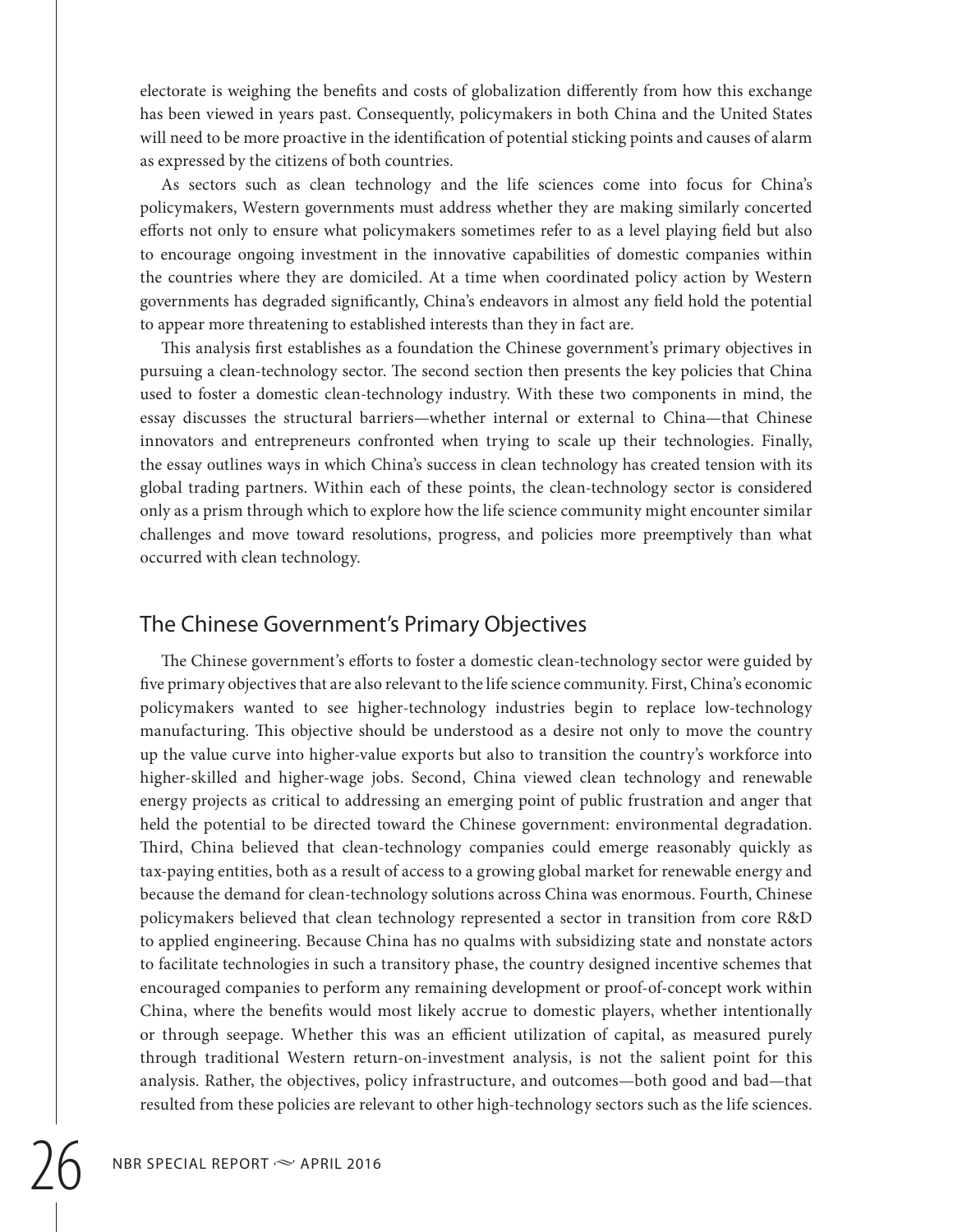Fifth, a driving motivation for China's investment in clean technology was a strong preference for indigenous solutions to address Chinese needs, in part to keep the country's reliance on imported technologies low.

#### *Pursue Higher-Technology Industries*

China's economic success has also created the potential for economic failure: as incomes have risen in China, so too have labor inputs for manufacturing-intensive industries.<sup>3</sup> With rising wages comes increased demand for improved food, water, healthcare, and housing. Each of these has had a pronounced inflationary effect along China's eastern seaboard, where much of the country's factories reside. As these costs have gone up, some producers have relocated their facilities farther inland; however, this increases transit time and introduces other costs. At the same time, the Chinese government has advocated for higher wages, not only as a reflection of its desire to be seen as fighting for the benefit of workers but also from an interest in encouraging certain low-technology industries to either relocate within China or leave entirely. For its economic success story to continue, China must identify higher-technology industries that can absorb labor. The country's offer to foreign investors with higher-technology capabilities is twofold: lower-cost manufacturing and access to the Chinese market.

For "made in China" to become trusted by consumers both within and outside the country, China will need to develop sectors whose presence is reliant on more sophisticated capabilities than what the country has offered to date. With the exception of a handful of Chinese companies that have been successful building their brands in export markets, most Chinese industrial power is located outside the consumer's line of sight.<sup>4</sup> One example is Huawei, whose manufacturing prowess stands in stark contrast with most consumers' lack of awareness of its critical role in the manufacturing of telecommunications equipment. Because much of the realized value of consumer goods lies with the brand, Chinese policymakers and business leaders recognize that they will need to either acquire trusted brands that already exist or begin to fundamentally redefine what "made in China" means.

Economies that have a vibrant life science community feature high-paying jobs, systems that deliberately foster innovation within academic institutions, robust protections for intellectual property (IP), and a sophisticated manufacturing infrastructure. In addition, economies that feature global champions in these high-technology fields create benefits for other industries domiciled within the same geography. The characteristics of economies that have successful life science sectors easily complement the policy agenda of the Chinese government to reframe what "made in China" represents to its own people and the world.

China has already achieved success as a producer of active pharmaceutical ingredients (API).<sup>5</sup> APIs can be thought of as the engine that ensures that a finished pharmaceutical product such as a pill works as intended. China's growing role in and responsibility for the global supply chain of APIs is a critical foundation for any future policies designed to foster domestic Chinese drug manufacturing. Making the transition from producing APIs for export to manufacturing the

<sup>3</sup> "A Tightening Grip: Rising Chinese Wages Will Only Strengthen Asia's Hold on Manufacturing," *Economist*, March 14, 2015, http://www. economist.com/news/briefing/21646180-rising-chinese-wages-will-only-strengthen-asias-hold-manufacturing-tightening-grip.

<sup>4</sup> Michael Lipin, "Chinese Brands Little Recognized in U.S., but Innovation Helping," Voice of America, December 29, 2014, http://www. voanews.com/content/chinese-brands-little-recognized-in-us-but-innovation-helping/2578088.html.

<sup>5</sup> Melanie Lee and Ben Hirschler, "Special Report: China's 'Wild East' Drug Store," Reuters, August 28, 2012, http://www.reuters.com/article/ us-china-pharmaceuticals-idUSBRE87R0OD20120828.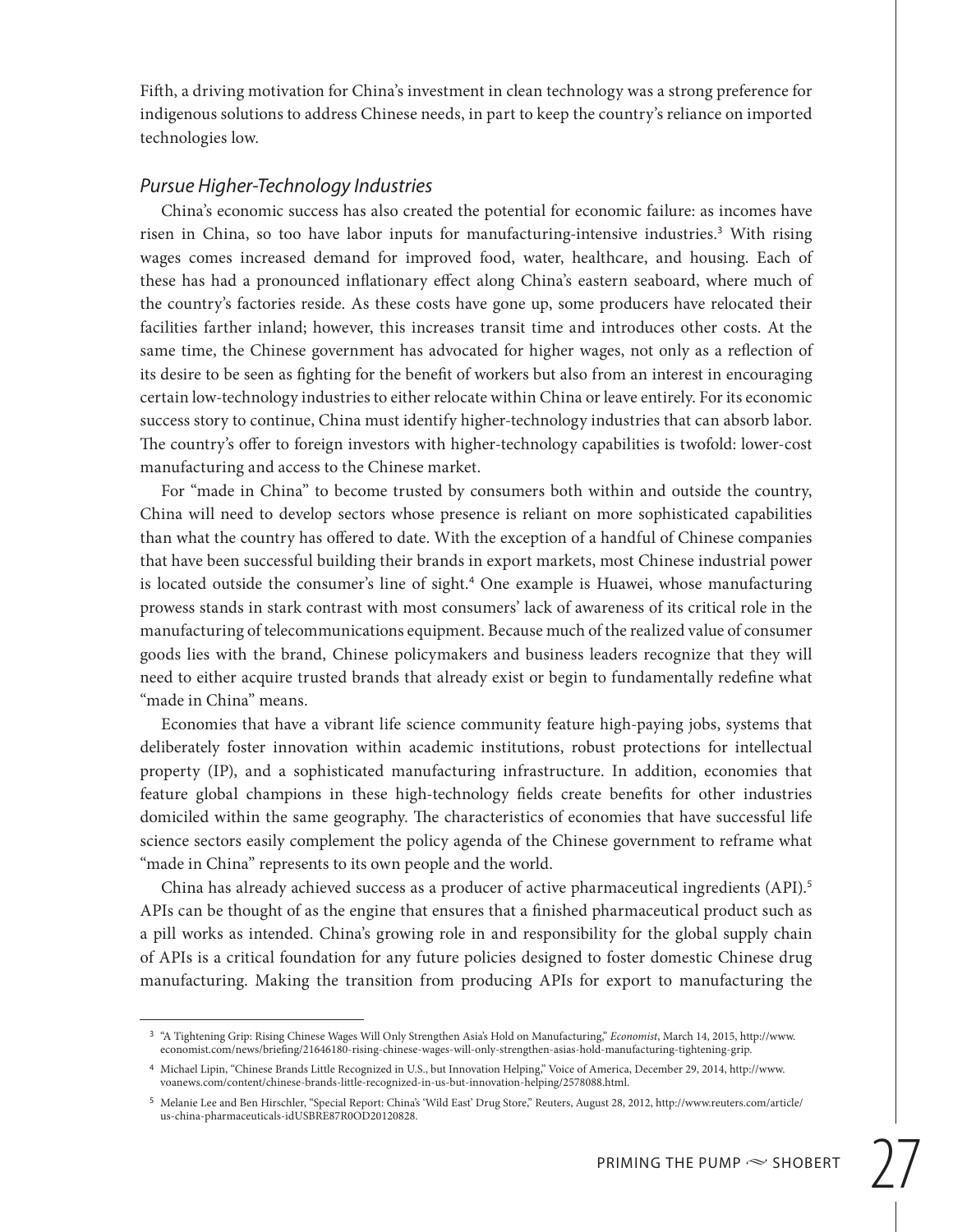final product (also for export) is not an unimaginable leap from a technological or processing point of view. What is less clear is whether a sufficiently meaningful cost-benefit would accrue for multinational corporations (MNC) that reposition their manufacturing and supply chains to purchase finished goods from Chinese manufacturers versus only APIs. To make such a move, China will need to address pervasive problems around the enforcement of good manufacturing practice standards.<sup>6</sup> If the China Food and Drug Administration (CFDA) takes the appropriate steps to strengthen its enforcement capabilities, these measures will also benefit domestic companies that want to craft a brand trusted by both the domestic and foreign consumer.

#### *Address a High-Profile Point of Public Frustration*

China's emphasis on clean technology was more than an attempt to reposition Chinese manufacturing for both internal and external stakeholders. It was also a reflection of very loud voices within the country that were becoming frustrated with China's environmental degradation. The pressing need for more energy consumption outside heavy-polluting infrastructure had the potential to create an unresolvable tension, absent coordinated policies by the Chinese government. As only one example, problems around air and water pollution implicated China's coal-fired power grid, and clean technology offered an alternative vision of how to address the country's increasing demand for power without relying on a portfolio of technologies that were aggressively polluting the earth. The possibility that China could develop a domestic industry that would offer an alternative held the potential to not only remedy this domestic ill but also offer a similar vision outside China.

The life science sector maps onto this objective quite nicely. Because of how China's public healthcare financing scheme works, pharmaceutical sales have become a critical source of revenue for hospitals and graft for doctors. Pharmaceuticals in general have become a lightning rod, and China's healthcare financing system is now an even more acute source of public anger than environmental degradation, as evidenced by the over seventeen thousand incidents of violence against hospital workers that occur every year in China.<sup>7</sup>

Public frustration over the healthcare system will ultimately require the country's policymakers to emphasize how pharmaceuticals in particular are produced, priced, and distributed across China. Just as public frustration over environmental issues was a key trigger for the country's focus on clean technology, so too will public animus drive efforts to improve the policy environment around how the domestic pharmaceutical industry is incentivized and regulated. Of all the policy issues that could disrupt market access for both domestic and foreign life science companies, the political nature of healthcare financing in China—given the severity of the problems—holds the potential to be the most destabilizing.

Such an outcome can be averted, however, if three things happen. First, China must increase funding for its public insurance system. Second, China must begin to raise the income level for healthcare workers and make explicit the relationship between rising wages and the need for "red envelope" practices and other graft to cease.<sup>8</sup> Third, it must increase subsidies and reimbursements

<sup>6</sup> Good manufacturing practices are formally promulgated guidances issued by regulatory bodies both within a specific geography and globally, such as the World Health Organization, that serve to establish standards around how pharmaceuticals are to be manufactured, how quality control is to be established, and what testing protocols are needed to ensure that the finished product is safe for human consumption.

<sup>7</sup> "Violence against Doctors: Heartless Attacks," *Economist*, June 21, 2012, http://www.economist.com/node/21559377.

<sup>8</sup> Wei Yang, "How Does the Pharmaceutical Industry Influence Prescription? A Qualitative Study of Provider Payment Incentives and Drug Remunerations in Hospitals in Shanghai," *Health Economics, Policy and Law* (2016), http://dx.doi.org/10.1017/S1744133116000086.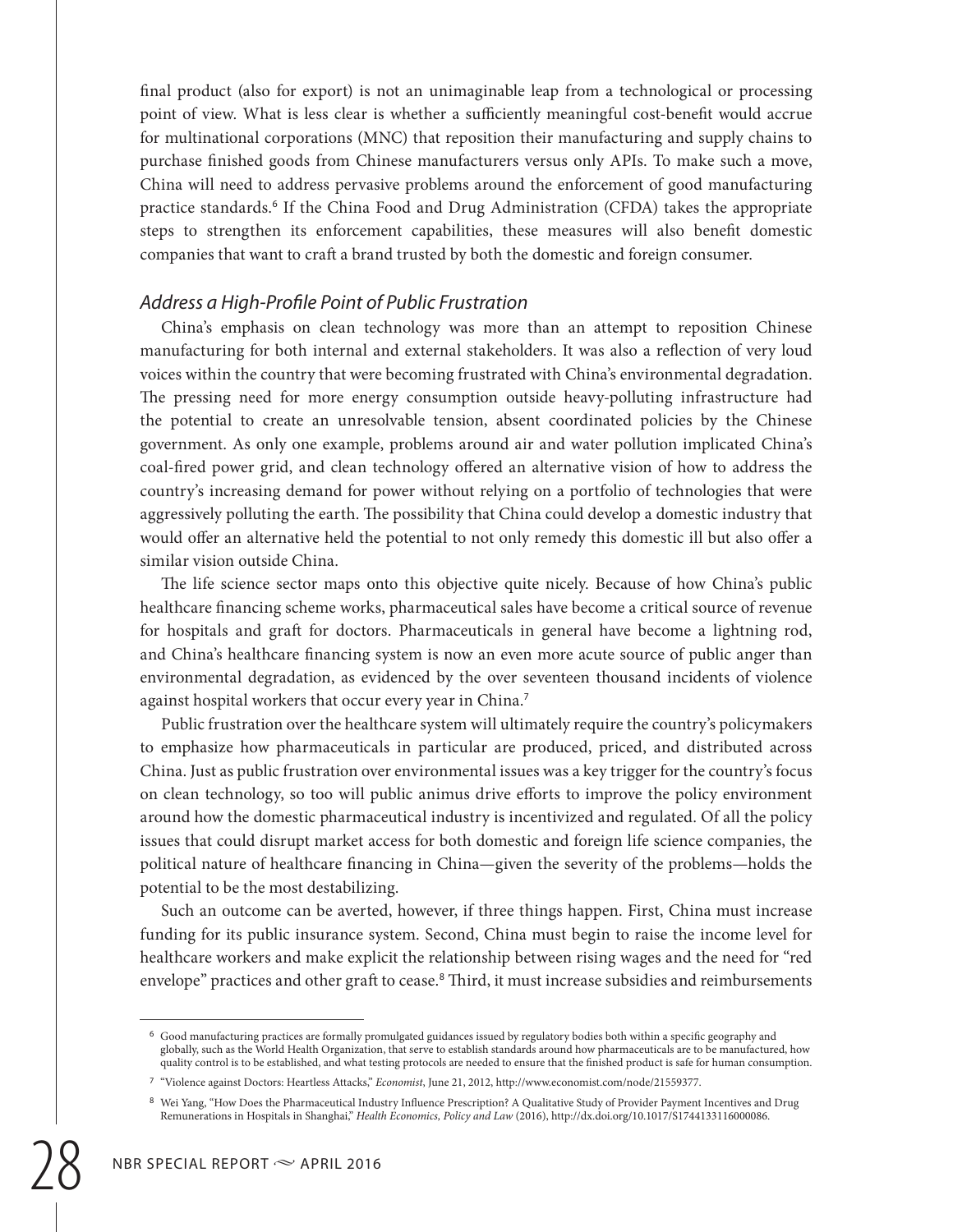for the development of innovative products that cost-effectively mitigate pressing public healthcare burdens that are unique to China.

China's initial innovative successes in the life science space will likely overlap in two ways: they will address public health problems unique to developing economies at price points that are unattractive to the traditional sources of industry-funded R&D. Some of China's most pressing public health problems in oncology, cardiology, neurology, endocrinology, and immunology can be managed by existing therapeutics; however, in many cases these treatment protocols are too expensive to be accessible to either the Chinese consumer or even the government. The March 2016 announcement by the National Health and Planning Commission that a group of on-patent pharmaceuticals would face a mandatory 50% price cut in order to be part of China's basic medical insurance is a good example of the price pressure faced by both MNCs and domestic innovators as new products are brought to market in China.<sup>9</sup> While the Chinese market for pharmaceuticals is in theory numerically large, questions around affordability—both from the Chinese government as the driver of the country's healthcare financing system and from families with similar concerns—may well limit the upside potential of the domestic market, in particular as the country's economy slows and public funds for healthcare alongside consumer discretionary spending come under pressure.

Chinese families remain deeply frustrated over healthcare costs, and government officials recognize that demographic and morbidity trends—both of which have been negatively affected by the government's lack of attention to public health—could quickly become overwhelming. In addition, Chinese officials have every reason to anticipate that they will exercise more control over pricing with domestic companies than they currently do with foreign MNCs.

#### *Develop Tax-Paying Entities*

China's pursuit of a domestic clean-technology sector also had a very practical side: if successful, these businesses would employ thousands of workers and create a new stream of revenue as tax-paying entities. A study released in March 2015 by the China Coal Consumption Cap Plan and Policy Research Project estimated that, "by 2020, energy efficiency services required to meet a national coal cap in the building, iron and steel, and cement sectors will create 300,000, 450,000, and 390,000 new jobs respectively, bringing hundreds of thousands of direct new jobs and millions of indirect jobs to the market."<sup>10</sup> The job-creation objective is one of the easiest to understand from the point of view of party cadres, whose promotion to higher office relies on successfully achieving the economic goals set out by the central government.

In this way, the life science sector presents a less clear point of comparison. While the life science community typically produces high-paying jobs, the workforce that it absorbs tends to be more highly educated than that employed in traditional industrial manufacturing. In addition, it is not clear even in the United States that the production of advanced science and engineering degrees always translates to stable employment.<sup>11</sup> When Chinese officials outline their primary concerns,

<sup>9</sup> "NHFPC: On-Patent Drugs Face 50%+ Price Cuts in Return for BMI Coverage," GBI, GBI Daily Dose, March 10, 2016.

<sup>10</sup> "China's Coal Cap Policy Will Increase Country's Clean Energy Jobs," Natural Resources Defense Council, China Coal Consumption Cap Plan and Policy Research Project, March 26, 2015, http://www.nrdc.cn/coalcap/index.php/English/project\_content/id/551.

<sup>11</sup> Brian Vastag, "U.S. Pushes for More Scientists, but the Jobs Aren't There," *Washington Post*, July 7, 2012, https://www.washingtonpost.com/ national/health-science/us-pushes-for-more-scientists-but-the-jobs-arent-there/2012/07/07/gJQAZJpQUW\_story.html.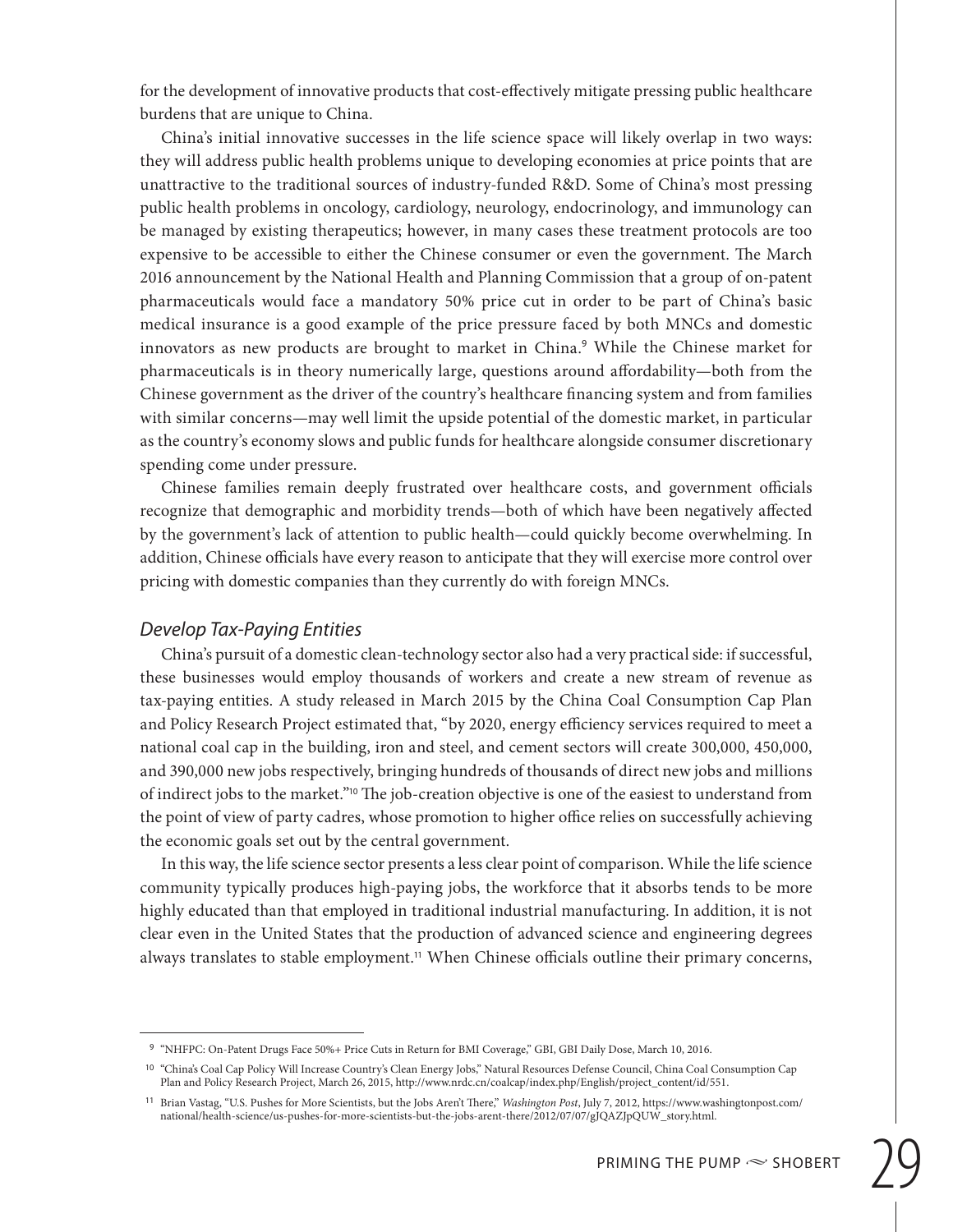stable employment and predictable absorption of rural migrant workers are much higher concerns than the needs of white-collar workers.<sup>12</sup>

Chinese officials traveled to Boston in 2015 as part of a study tour to understand what has been called the "Boston model." Among the points of discussion was how to foster collaborations between academia, government, venture capital firms, and industry. In addition, these officials wanted to understand the impact of the unique ecosystem Boston has developed on the local economy. Absent the ability to clearly identify how a life science industry creates tax-paying entities, many municipal officials will only pay lip service to policies that stem from the thirteenth 5YP around how to foster a domestic life science sector.

In particular, much of what animates the development of life science incubator parks is the direct result of two factors, each unique to China. The first is the party-cadre mentality that understands and interprets the country's various planning statements as aspirational and then determines that officials' primary responsibility is to build physical infrastructure (i.e., buildings, parks, and campuses). Second, this interpretation easily fits into what has proved to be a job- and wealth-creating activity in China: build, build, build. The Biolake Innovation Park in Wuhan, which is a government-subsidized biotech park, presents a good example of the benefits of offering subsidized rent to life science companies. But it has only been in the last year that more critical services that will make innovation happen more seamlessly, such as the colocation of a CFDA office, were introduced on the campus.

#### *Identify Sectors Transitioning from Core R&D to Applied Engineering*

China was able to achieve many of its development goals in clean technology not through funding science but rather through subsidizing the massive buildout of manufacturing platforms that had unclear economic rationales and, as such, were unlikely to be funded privately through either venture capital or industry.<sup>13</sup> While this strategy is not without risks, the government's investment in subsidization schemes for clean-technology manufacturers emphasized platforms with established science, though lacking a clear return on invested capital.

China's success in clean technology and other sectors such as computer hardware or telecommunications relies on what Dan Breznitz and Michael Murphree characterize as second-generation innovation: "the mixing of established technologies and products in order to come up with new solutions—and the science of organizational, incremental, and process innovation."<sup>14</sup> Alongside clean technology, China's pursuit of a domestic commercial aviation manufacturer fits the idea of second-generation innovation quite easily; however, the life science industry is less conducive to such innovation.

The sort of advancements that result in blockbuster drugs rarely stem from established science that only needs incremental operational gains or improvements in process efficiencies. This painful reality is partially why the costs of new innovative treatment protocols are frequently so expensive: the technology at play represents foundationally new science whose efficacy is the result of decades of experimentation. China's innovation ecosystem, as embodied in what the

<sup>12</sup> Fang Cai, Albert Park, and Yaohui Zhao, *The Chinese Labor Market in the Reform Era* (Cambridge: Cambridge University Press, 2008), 10.

<sup>13</sup> Keith Bradsher, "On Clean Energy, China Skirts Rules," *New York Times*, September 8, 2010, http://www.nytimes.com/2010/09/09/business/ global/09trade.html.

<sup>14</sup> Dan Breznitz and Michael Murphree, *Run of the Red Queen: Government, Innovation, Globalization, and Economic Growth in China* (New Haven: Yale University Press, 2011), 4.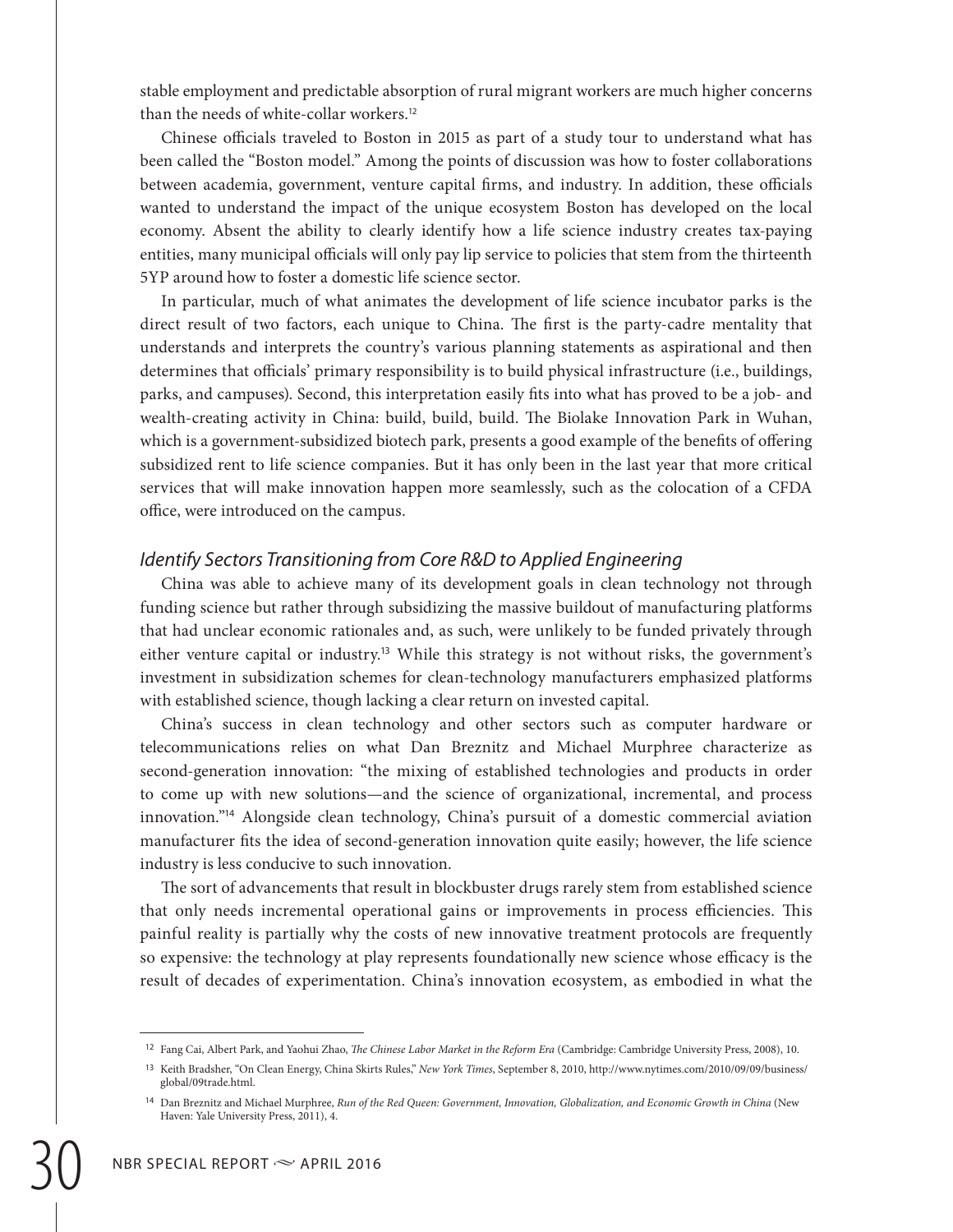country was able to achieve in clean technology, has yet to prove that it can deliver the same type of disruptive technologies.

None of this is to say that China will permanently lack innovative capabilities.<sup>15</sup> Rather, the point is that Chinese officials are wary of deploying the full force of their policymaking authority in favor of sectors that will require decades of infrastructure building before they come up with a breakout technology that can be monetized by the entrepreneurial community or the local municipality. Chinese innovation in the life sciences will likely be on a case-by-case basis that reflects the unique talent of a handful of the country's premier academics and entrepreneurs rather than a coordinated government action.

#### *Develop Indigenous Solutions*

The best example of China's explicit preference for indigenous solutions in clean technology may be the National Indigenous Innovation Products Accreditation Program. Developed and launched in 2009, this program set in motion a spate of trade disputes focused on whether China's so-called indigenous innovation catalog violated World Trade Organization standards by exempting large swaths of the Chinese economy from global trade accords. China's rationale for this policy was threefold. First, it wanted to ensure that the economic benefits of the stimulus plan that the central government had put in place to incentivize investment in clean-technology infrastructure and the creation of new manufacturing capacity accrued to domestic rather than foreign interests. Second, China wanted to maximize the alignment of policies between the central government's 5YP and secondary guiding documents that were put in place to facilitate the development of a domestic clean-technology sector populated by Chinese-run entities. Third, China hoped to minimize where possible its reliance on foreign technology.

With respect to the life sciences, these three objectives compare unevenly. The first—to ensure that the benefits of stimulus specific to the life sciences accrue to domestic over foreign interests cannot be said to exist in as pure a form as it did with clean technology. China's overall policy environment for the life sciences is still highly fragmented and lacking in funding—specifically around the question of reimbursement through public insurance plans. While China's tendering policies, such that they are, do have a pronounced bias in favor of domestic manufacturers, these same policies harm innovators from both domestic and foreign markets because the tendering process is unpredictable and gives too little, if any, weight to innovation.

The second rationale—to maximize alignment of the central government's policies—does not favorably compare. Clean technology benefited from a coordinated set of policies that went all the way down to specific tax incentives and technology-transfer expectations that were understandable and in turn implementable by local governments. To date, the most coordinated policies for the life science community in China have to do with the creation of certain types of infrastructure (e.g., bioparks, local CFDA review offices, and academic institutes). While such investments are important, they fall short of the type of coordinated top-down policies that benefited the clean-technology space.

The third and final rationale—to minimize reliance on foreign technology—admits of a more precise comparison between clean technology and the life sciences. For China to achieve healthcare outcomes more in line with the developed West, it will need to address very basic

<sup>15</sup> Regina M. Abrami, William C. Kirby, and F. Warren McFarlan, "Why China Can't Innovate," *Harvard Business Review*, March 2014, https:// hbr.org/2014/03/why-china-cant-innovate.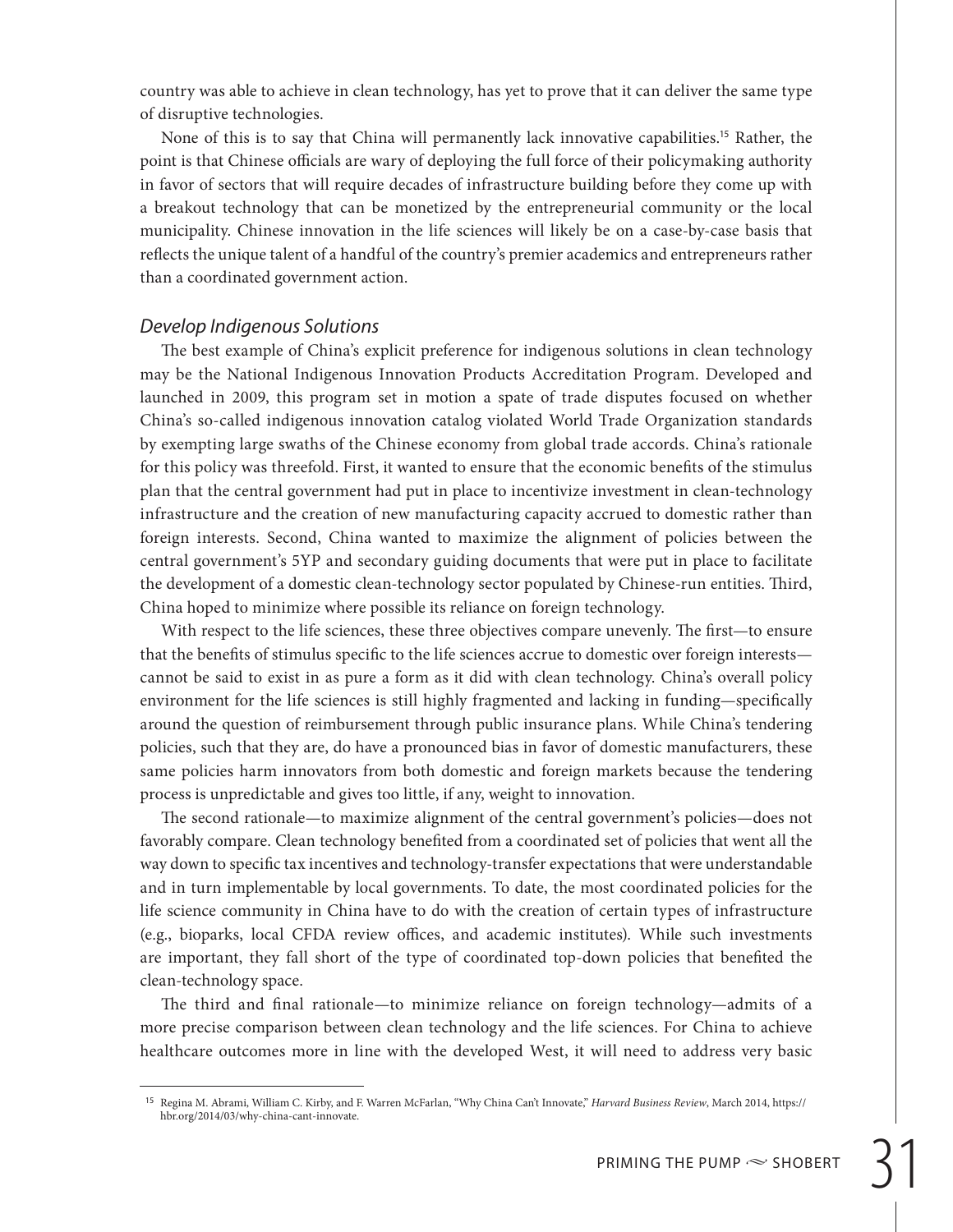questions around affordability. The best chance to drive costs down in China is to foster domestic production. The Chinese government recognizes that while Western life science companies offer innovation, this comes with a cost that to date neither the Chinese consumer nor government can afford en masse. In addition, most governments around the world recognize that the need to ensure access to basic medicines is a predicate element for their people to trust them. As such, reliance on foreign-made pharmaceuticals, in particular, is a clear policy concern in China.

#### Key Domestic Policies That Foster Innovation

To understand whether China's policy environment for the life sciences is likely to develop domestic champions with robust product portfolios offering innovative therapies, it is helpful to consider how China approached the clean-technology sector. Specifically, what policies were utilized to incentivize innovation?

#### *Tax Incentives Specific to Infrastructure Investment*

China's pursuit of a clean-technology sector began in earnest during the eleventh 5YP with a set of industries defined as strategic sectors. This announcement was followed with an investment of 3 trillion renminbi (\$439.2 billion) focused on capacity building, tax incentives, and subsidy schemes to facilitate the sector's domestic expansion.<sup>16</sup> The most critical incentives offered by the Chinese government to clean-technology companies have been the three-year exemption from and additional three-year 50% reduction in China's corporate income tax, the 10% offset against current-year taxes for equipment related to energy conservation, and tax holidays for companies operating in certain special economic zones.<sup>17</sup>

China is early in its efforts to create similar tax incentives for the life science community. One reason is that many of the tax policies that are applicable to life science companies stem from a broader set of incentives crafted for high-technology industries in general. Those that are most applicable and appropriate for life science players are covered in China's policies for the development of new high-technology enterprises. Companies stand to realize a 15% reduction in their corporate income tax, but only if they meet a list of R&D criteria, including specific ratios of R&D spending to revenue.<sup>18</sup> Through both the new high-technology enterprise and technologically advanced service enterprise classifications, life science companies can access a 150% pretax "super deduction" on certain R&D spending.<sup>19</sup>

Corporate income tax exemptions are possible for the transfer of technologies, but to date these exemptions have been most specific to the semiconductor sector and do not have as specific applications in the life science space. The exception is the fifth type of qualified technology transfer—new biological and medical variety—that could apply to life science companies.<sup>20</sup>

<sup>16</sup> Edward Barlow, "Opportunities in China's Green-Tech Sector," *China Business Review*, September 2, 2009, http://www.chinabusinessreview. com/opportunities-in-chinas-green-tech-sector.

<sup>17</sup> "Selected Tax Incentives in China's Renewable Energy Sector," *China Briefing*, June 15, 2011, http://www.china-briefing.com/ news/2011/06/15/selected-tax-incentives-in-chinas-renewable-energy-sector.html.

<sup>18</sup> "China's High and New-Technology Enterprise (HNTE) Program," U.S.-China Business Council, June 2013, https://www.uschina.org/sites/ default/files/2013%20HNTE%20Backgrounder.pdf.

<sup>19</sup> "Worldwide R&D Incentives Reference Guide: 2014–15," EY, 42, http://www.ey.com/Publication/vwLUAssets/EY-worldwide-randdincentives-reference-guide/\$FILE/EY-worldwide-randd-incentives-reference-guide.pdf.

<sup>20</sup> Amy Cai, Steven Wong, and Charles Leung, "Tax Incentives for High Technology Industries in China," *A Plus*, May 2011, 40, http://app1. hkicpa.org.hk/APLUS/1105/pdf/38-40-china-tax.pdf.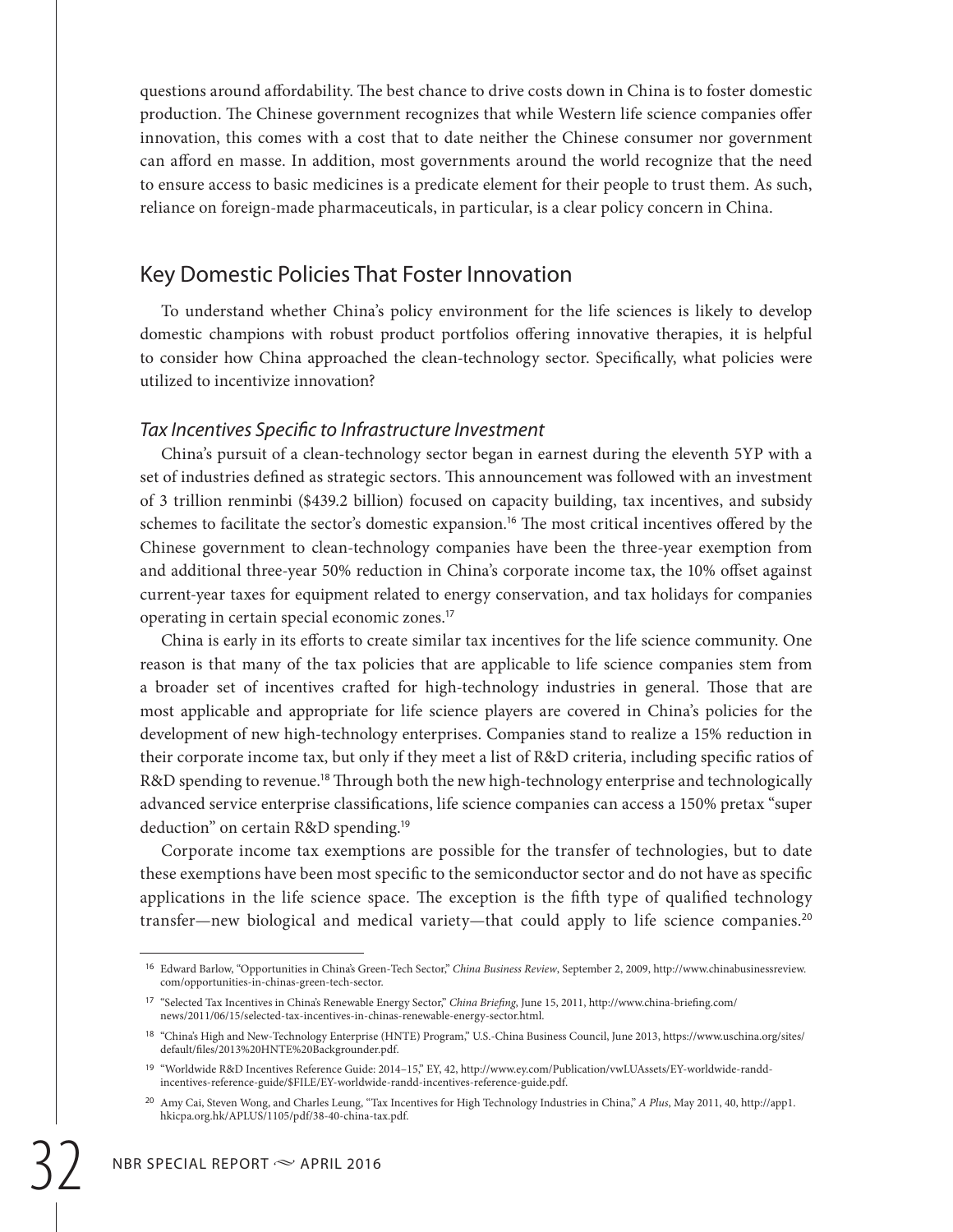Thus, when compared with sectors such as clean technology or chip manufacturing, China's tax incentive schemes are not as specific or favorable to life science companies—both domestic and foreign. As such, the sector has not enjoyed the benefits that would be reaped from a more closely tailored set of incentives.

#### *Capacity Building*

In 2013, China surpassed the United States in terms of spending on a critical piece of infrastructure, the smart grid.<sup>21</sup> In the year prior, China became the world's largest market for wind energy.<sup>22</sup> Globally, the world has 55 gigawatts of solar panels installed, and 14 gigawatts of that capacity exists in China.<sup>23</sup> This capacity-building exercise reflects a key domestic policy priority in China, as expressed in a number of policy documents and programs, such as the 2006 National Medium- and Long-Term Plan for the Development of Science and Technology, the 973 Program, and the Ministry of Science and Technology's national eleventh five-year development plan. In these initiatives, China's policymakers emphasize specific technologies such as 2–3 megawatt wind turbines, transmission equipment, fuel cells, and clean coal.<sup>24</sup>

China's record of promoting capacity building for the life science community is less impressive. While there are now more than 30 government-sponsored life science biotech parks across China, many of which reside in special economic zones, the supporting policy infrastructure is not as specific or guided. Where clean technology offered the benefit of very tangible infrastructure and capacity, the life science sector is less satisfying because the primary type of capacity is technocratic and requires the clustering of academic, regulatory, and commercial stakeholders.

This trend could easily change, however, especially as China begins to assign economic costs to specific diseases that will become more prevalent due to the nature of its modernization. Should China begin to identify the costs of satisfying specific long-term care needs in the same way as it began to quantify the costs of its environmental challenges, a similar trigger for the development of additional hard capacity in the life science sector could occur. Good examples of types of diseases that are likely to have high economic costs are chronic respiratory problems, kidney failure, and lung cancer. In these cases, China could create specific subsidy schemes that would encourage domestic and foreign companies to invest in R&D capacity oriented to explore these conditions.

#### *Government Spending on Finished Work Product*

The previously referenced market size for clean technology in China reflects the government's willingness to spend on completed projects. Here, the comparison to the life sciences requires an important distinction: while China's leaders are similarly willing to spend on infrastructure such as biotech parks, the funding mechanism within the country's public healthcare insurance system does not yet reward innovation. As such, until the government is willing to spend more on innovative molecules, the full potential of both domestic Chinese and foreign MNCs will not

<sup>21</sup> Jeff St. John, "Report: China Outspent U.S. on Smart Grid in 2013," Greentech Media, February 20, 2014, http://www.greentechmedia.com/ articles/read/report-china-outspent-u.s.-on-smart-grid-in-2013.

<sup>22</sup> "China Was World's Largest Wind Market in 2012," Bloomberg New Energy Finance, February 4, 2013, http://about.bnef.com/pressreleases/china-was-worlds-largest-wind-market-in-2012.

<sup>23</sup> Katie Fehrenbacher, "China Is Utterly and Totally Dominating Solar Panels," *Fortune*, June 18, 2015, http://fortune.com/2015/06/18/chinais-utterly-and-totally-dominating-solar-panels.

<sup>24</sup> Xiaomei Tan and Zhao Gang, "An Emerging Revolution: Clean Technology Research, Development and Innovation in China," World Resources Institute, Working Paper, December 2009, 2, 5–6, http://www.wri.org/publication/emerging-revolution.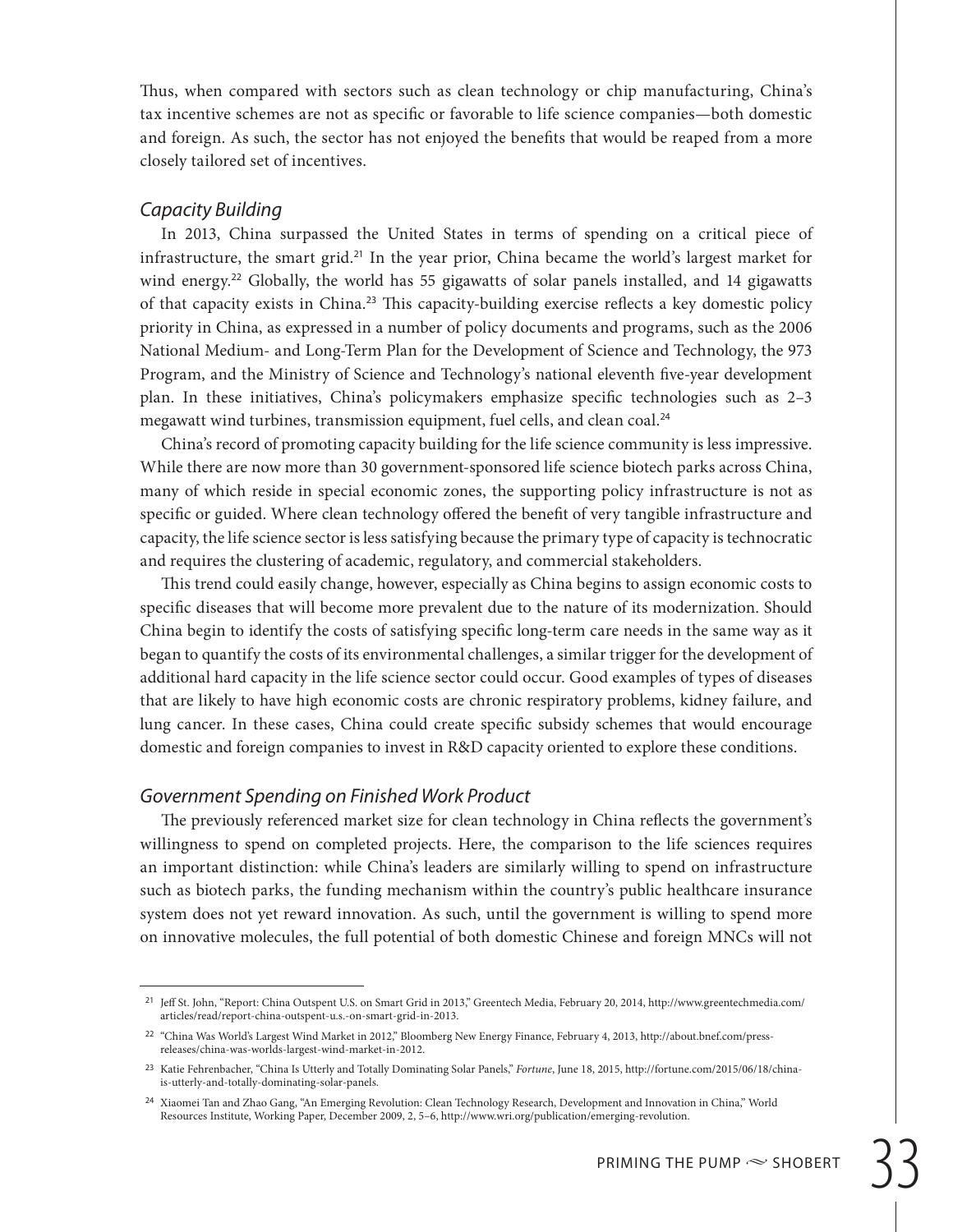be realized within China. It is easy to mistake the Chinese government's willingness to spend on buildings for a willingness—and in fairness ability—to spend more on public healthcare programs that would incentivize innovation.

There are five key reforms, all related to the Chinese government's spending on life science outputs that would drive innovation for both domestic and foreign companies. First, China needs to remedy its fragmented and counterproductive tendering policies by either regularly updating the National Reimbursement Drug List or creating a new one. The list is perceived by nearly every stakeholder as having no policy or predictive value. If the government cannot commit to regularly update it, a formal policy that establishes the rights and responsibilities of provincial tendering should be put in its place. The oft-referenced Anhui model points toward the sclerotic and misguided attempts by provincial authorities to craft a tendering program that tries to align policy mandates from the central government with the on-the-ground funding challenges faced by local officials.<sup>25</sup> For both domestic and foreign pharmaceutical companies, the inability to identify relevant government officials around specific reimbursement matters stymies the commercialization of innovative products.

Second, China must weigh whether its current pilot projects that attempt to relocate where pharmaceuticals are being sold (from inside to outside the hospital) simply physically move a problem that will only be resolved through additional funding for healthcare services. China's ability to spend more on healthcare will have to compete with a number of growing financial commitments tied to the country's current economic situation. To the extent that Chinese leaders understand their legitimacy as being tied to the country's economic growth, headwinds related to a bad debt crisis, underperforming state-owned enterprises, and turmoil in the public equity and bond markets will all compete with healthcare spending for increasingly limited government funds.

Third, China should offer further incentives to private sector providers of commercial healthcare insurance to expand their service offerings. One of the most important ways the government could facilitate such an expansion would be to force additional disclosure of healthcare and treatment datasets from public hospitals. The paucity of good data for building insurance products is among the most significant issues that continue to plague private insurance providers, both foreign and domestic.

Fourth, China must increase patient choices by further streamlining the CFDA approval process and ensuring that families are offered the chance to purchase innovative products. While China's national formulary may never have the same level of reimbursement as its Western peers can offer, it is critical that market access for both domestic and foreign pharmaceutical companies be maintained and that no barriers, either formal or not, be put into place that block the ability of patients to choose other products, even if these other products must be paid for out of pocket.

Fifth, China should establish a more targeted incentive scheme focused on developing innovative and cost-effective solutions for those chronic diseases that are likely to be the most costly to treat. Part of the country's public health burden will fit patterns in Western countries, most noticeably with respect to cardiovascular disease and diabetes; however, because of China's air pollution and smoking rates, respiratory problems will be an outsized issue from both a

<sup>&</sup>lt;sup>25</sup> The Anhui model is a blind bid and tender process that is composed of two stages. The first is an envelope that holds the confirmation that a company can manufacture a particular pharmaceutical product according to China's quality standards. This is rarely reviewed. The second stage is the submission of bids for the lowest price for the pharmaceutical in question. Companies have one shot at this submission, and as such this tendering model has been very effective at driving down prices on particular products.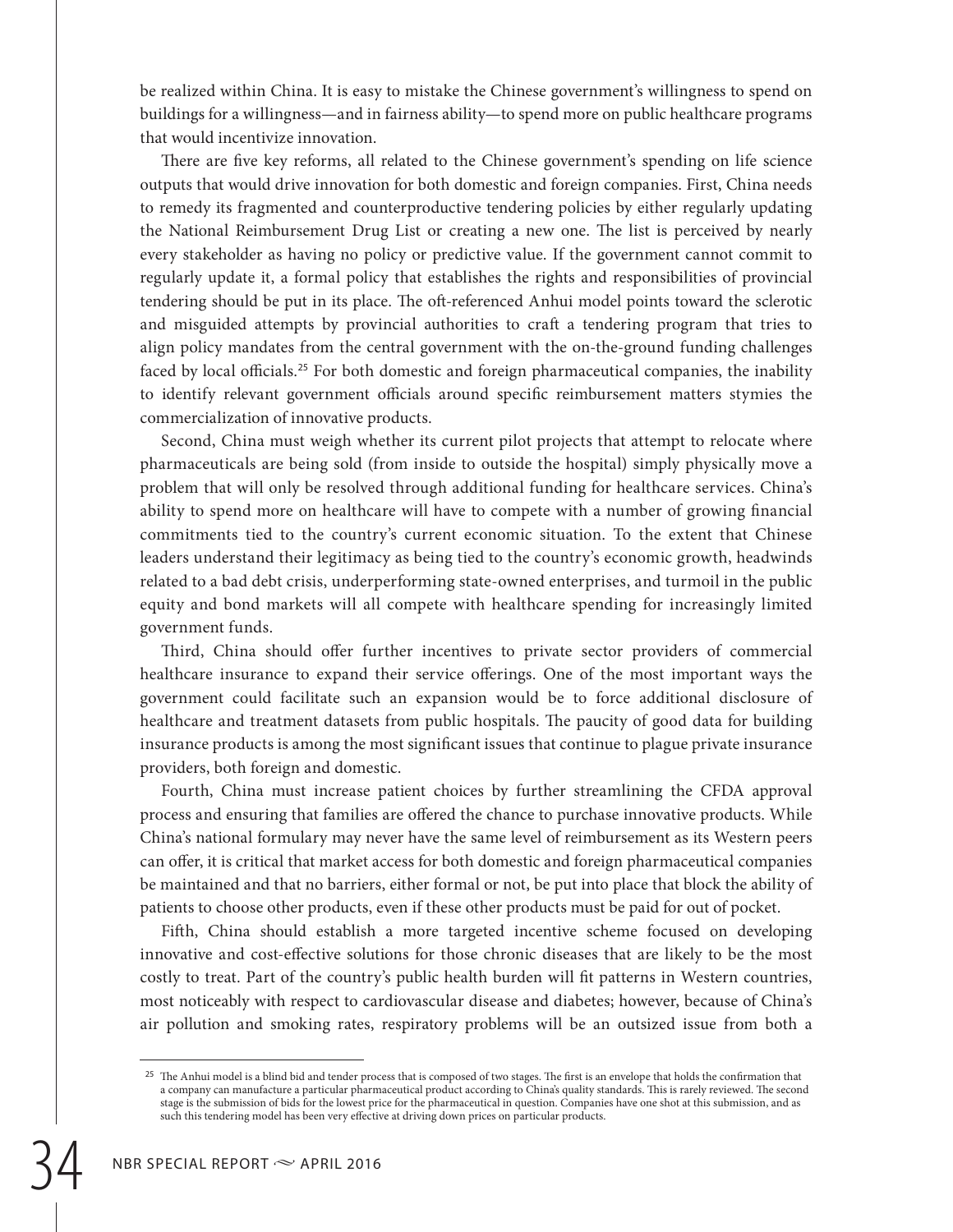patient care and cost point of view. China already bears the burden of a level of noncommunicable diseases that is widely higher than that of either its regional or global peers: these account for 85% of deaths in China today, compared with a global average of 60%.<sup>26</sup> Similar efforts focused on kidney and liver diseases would have a significant effect on reducing the financial burden of China's cumulative healthcare costs.

#### *Acceptance of Global Standards*

Clean technology does not offer a compelling comparison with the life science, chip manufacturing, or telecommunications sectors on the matter of how the acceptance of global standards can foster innovation. Relative to the key question of what policies drive domestic innovation for life science companies in China, there are two fronts where the acceptance of global standards is critical.

First, the drug lag issue, where products already approved outside China are only approved by the CFDA three or more years later, is not only a problem for large foreign MNCs. This issue reveals very real structural barriers to the development of domestic innovation. While domestic pharmaceutical companies may have a slight advantage when it comes to more expeditious approvals, local companies still express extreme frustration at the speed of reforms. As the CFDA continues to create additional technocratic capacity internally through increased drug registration prices, the industry will be closely watching how this additional money is spent and how the newly built capacity translates into a more transparent and scientific approval process. Handled properly, China could develop a review process that not only facilitates the development of innovative molecules for domestic consumption but also lays the groundwork for expeditious development, approval, and export by the country's nascent domestic champions.

Second, China must fundamentally improve its good manufacturing practice standards and enforcement mechanisms. Should the country suffer from an additional spate of high-profile problems with quality, human safety, or efficacy—either domestically or internationally—during a period when it is attempting to send products into overseas markets, its various objectives will fail. On this front, China's own domestic companies want to see additional oversight and controls put in place by the CFDA. Much of this concern reflects a very real awareness on the part of business interests that the life science sector cannot afford to be perceived by markets as unsafe, especially amid its commercialization efforts.

Beyond the previously mentioned questions around technocratic capacity and political will specific to the CFDA's reforms, key stakeholders within the domestic Chinese life science community are pushing against simply replicating the Western drug approval process. As one key expert who leads a roundtable within the CFDA shared privately with me during a May 2015 interview in Shanghai, before the CFDA reform process advances much further, Chinese officials and policymakers need to answer four questions:

• Can China develop a cheaper and more expeditious drug approval process than what exists in the West? To state this question differently, which parts of the Western drug approval process should be replicated in China, and which parts reflect unique aspects of Western political economies?

<sup>26</sup> Charles Hugh Smith, "The Cost of China's Industrialization: 700 Million People with Diabesity/Cancer/Lung Disease," Of Two Minds, June 8, 2015, http://www.oftwominds.com/blogjune15/China-disease6-15.html.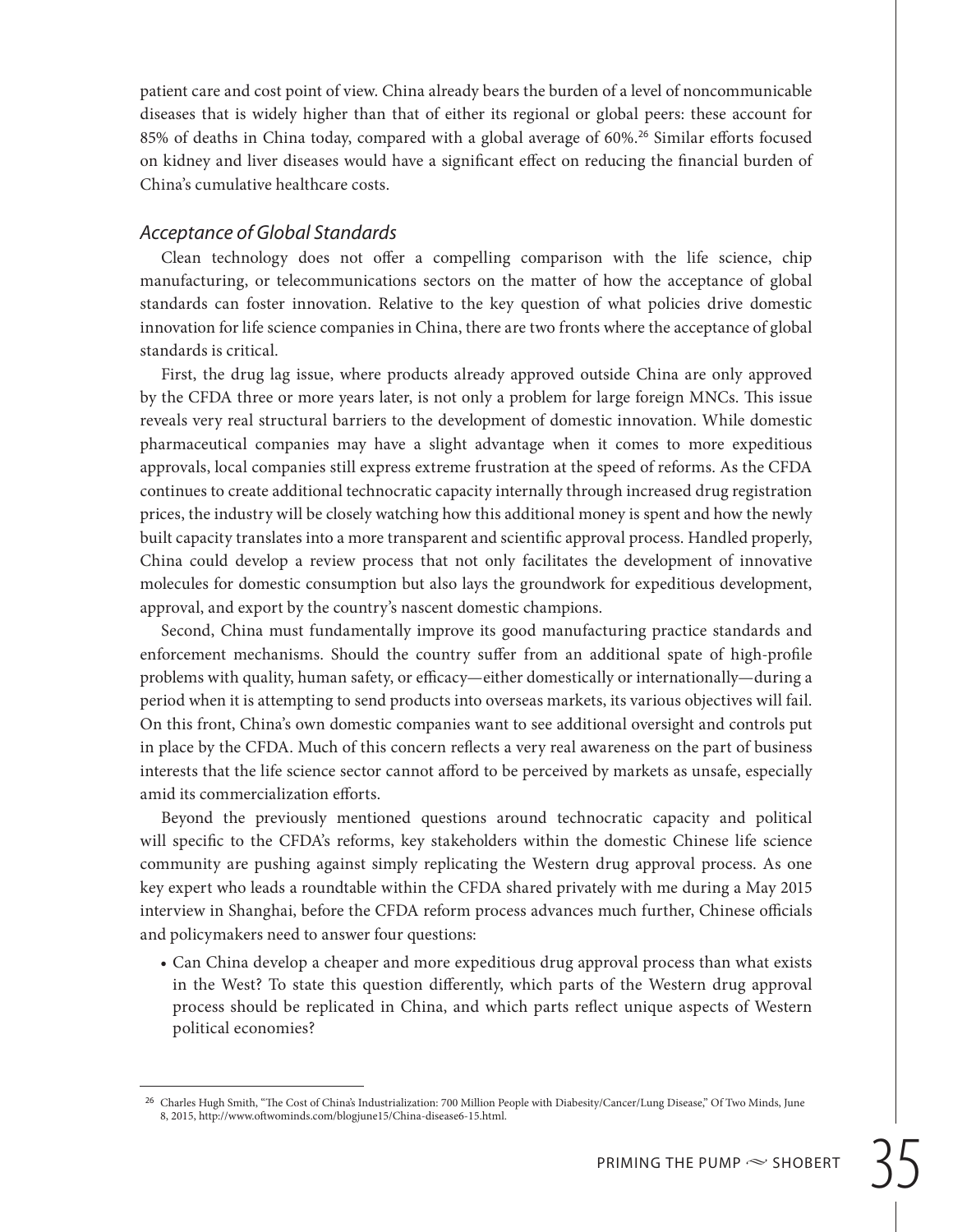- Why has China given all the power to the U.S. Food and Drug Administration in establishing the drug approval process and its ensuing costs and complexities?
- Can China look at the risk-to-reward relationship around new drug approval differently than the West does? Will it have to, given the scope of its healthcare spending needs over the next twenty years? If so, how should this be reflected in the CFDA's approval process?
- Is the U.S. Food and Drug Administration's approval process actually designed to create barriers that potentially benefit Western pharmaceutical MNCs and thereby also introduce structural barriers that make it harder for domestic innovation to take place inside China?

If China were to establish healthcare standards similar to those that exist in the West, even at 60% of the cost delivered in Western economies, such an increase in spending would bankrupt the Chinese government. As only one example of this problem, if China treated acute renal failure according to Western standards, such an approach would consume 8% of all China's existing public spending on healthcare.<sup>27</sup> This challenge has been captured in other sectors as a "bottom of the pyramid" issue and has been best reflected in product designs for fast-moving consumer goods.

China's embrace of global standards, specifically in the area of new drug approval, will continue, but there will be limits to how far and how quickly the Chinese government can implement these standards.<sup>28</sup> Changes to the CFDA's approval process do not address the most critical concerns of the central government—specifically, the mounting costs of expanding access to and improving the quality and affordability of healthcare. The strongest advocates for additional reform will not be foreign pharmaceutical MNCs but rather domestic innovators. The latter recognize that the gaps between the CFDA's approval process and global standards will undermine the central government's policy objective to see the life sciences become one of the country's technologically rich export sectors.

#### *Intellectual Property Protection*

China's track record on IP has been well-established.<sup>29</sup> But what is not as well-known is the many ways in which China's own domestic innovators—for example, in the clean-technology and renewable energy sectors—have been as forceful in advocating for improved IP laws as have foreign players. This reflects the simple reality that as Chinese companies bring more genuinely innovative products to market, they have the same concerns as their foreign counterparts. On this front, as with the issues specific to the CFDA, China's primary objectives are aligned with both domestic and foreign interests.

Clean technology has benefited globally from specific IP advances, not least of which through the introduction of fast-track patent application and review. Designed to accelerate the review of clean-tech patents, these processes have been replicated in China. According to one leading law firm specializing in this field, "applicants must submit a search report by a qualified entity or a

<sup>&</sup>lt;sup>27</sup> This calculation was shared by a CFDA stakeholder who asked not to be identified. The analysis reflects a specific morbidity that is the focus of a discussion within the CFDA around the tension between the need to allocate bureaucratic resources to accelerate approvals—which would benefit both domestic and foreign companies—and the need to address more basic concerns, such as modernizing quality-control systems to resolve rampant quality issues within the country's domestic manufacturing base.

<sup>28</sup> Dan Stanton, "AstraZeneca: China Formulated Anaemia Drug on Fast-Track, but Timeframes Vague," in-PharmaTechnologist.com, February 9, 2016, http://www.in-pharmatechnologist.com/Regulatory-Safety/AZ-Chinese-made-anaemia-drug-on-fast-track-buttimeframes-vague.

<sup>29</sup> U.S. Patent and Trademark Office, "Report on Patent Enforcement in China," 2012, http://www.uspto.gov/ip/global/China\_Report\_on\_ Patent\_Enforcement\_%28FullRprt%29FINAL.pdf.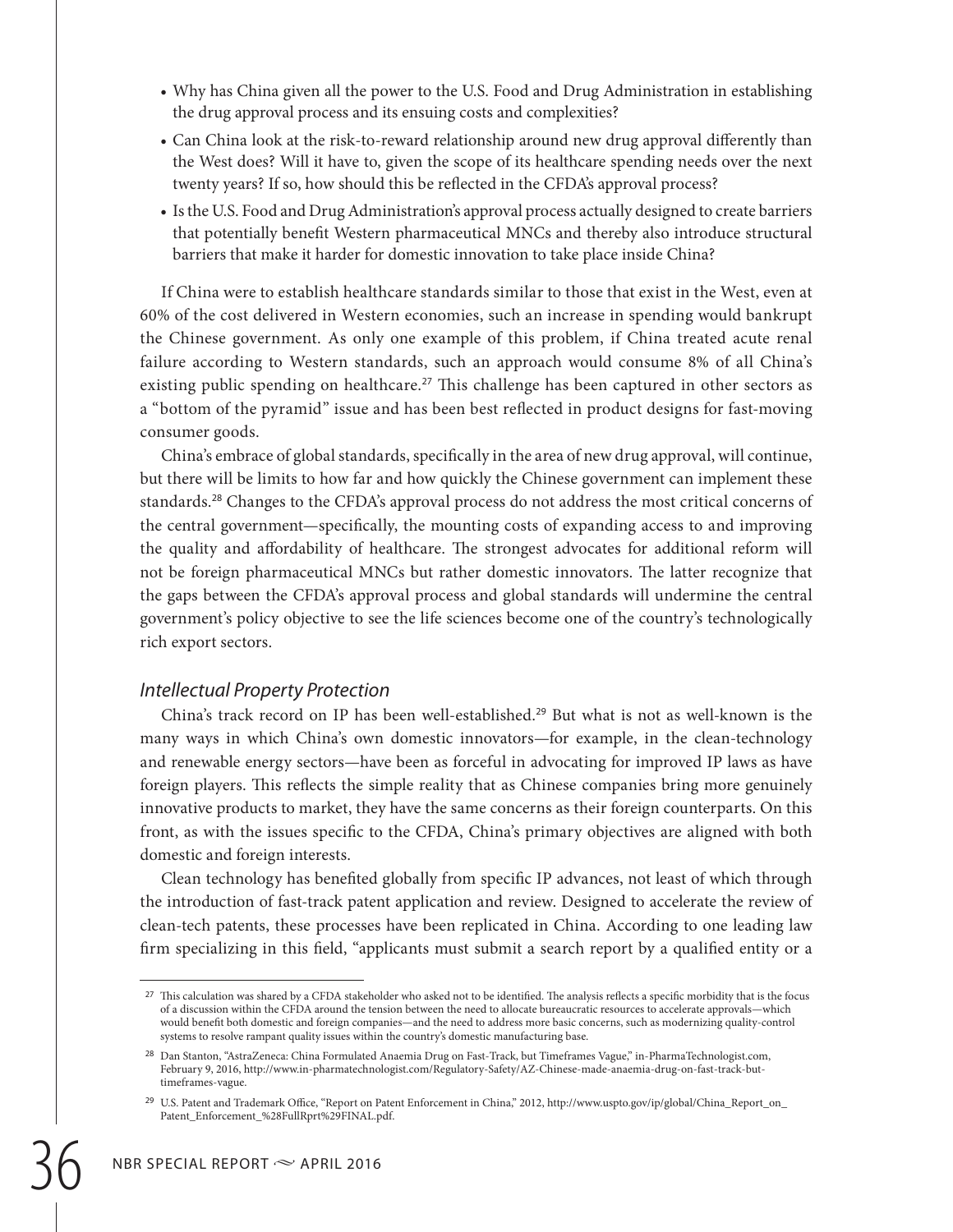translation of a search report issued by another country. Once a request for prioritized examination is granted, a first office action is expected to issue within 30 days and prioritized examination is expected to be completed within one year."<sup>30</sup> The CFDA is attempting to develop a similar fasttrack approval process modeled on the U.S. Food and Drug Administration's fast-track process specifically for therapies that meet the agency's standard for accelerated approval and priority review.<sup>31</sup> In the case of clean technology, China's willingness to create unique channels to address IP review and patent grants was a by-product of the needs of domestic industry. In the case of the life science sector, similar pressures should create equivalent movement forward within the CFDA.

China's clean-technology sector has benefited more dramatically than the life science sector with respect to domestic IP reforms. However, these sectors share two barriers to the development of new IP laws in China: first, implementation of promulgated law and, second, the willingness of domestic companies to balance competing short- and long-term financial goals (with the latter having largely motivated China's life science sector for the last twenty years).<sup>32</sup>

#### Structural Barriers That Limit Innovation within China

While China's success in clean technology is admirable, the country does not have a blemish-free record on this front. There have been notable failures, as a result of both excessive government involvement and problems that are at some level unique and endemic in the evolution of Chinese public and private initiatives.

*Overly specific policy guidance in fields with emerging technologies.* There are three levels of policy guidance available to any nation-state crafting industry policy. The first is national and sets a top-level focus on a strategic sector, such as the life sciences. Chinese policy is partly guided by such a top-down emphasis. The second is vector-specific, such as targeting a particular type of technology platform or disease. China does this in other high-technology sectors outside the life sciences, but thus far it has not taken the step of focusing the country's policies around a specific set of diseases or healthcare outcomes. As has been previously discussed, some experts believe that the country could benefit from an additional level of policy guidance at this intermediate level, simply to ensure that a degree of focus is brought to bear on the most critical cost drivers within China's public health system. The third level of policy guidance is to actually require that policies focus on a particular pathway within the second level. This type of industrial guidance is foreign to most Western governments but has good—if ineffective—parallels in centrally planned economic systems.

*Confusing building infrastructure with creating an ecosystem.* The most pressing problem for China's life science sector is that while China is building significant biotech parks that offer worldclass infrastructure, the underlying ecosystem that supports meaningful innovation does not yet exist. Partnerships between academia and the start-up community are ad hoc and suffer from competing interests within the academic sphere that unnecessarily complicate the ability to do pioneering research and develop commercial partnerships. Åse Linné observes that "innovation

<sup>&</sup>lt;sup>30</sup> "Global Initiatives to Accelerate Examination of Cleantech Patent Applications," Sterne, Kessler, Goldstein, and Fox, March 11, 2015, http:// www.skgf.com/uploads/1232/doc/New\_Global\_Initiatives\_to\_Accelerate\_Examination\_of\_Cleantech\_Patent\_Applications\_UPDATE.pdf.

<sup>31</sup> "Fast Track," U.S. Food and Drug Administration, http://www.fda.gov/ForPatients/Approvals/Fast/ucm405399.htm.

<sup>32</sup> Yahong Li, *Imitation to Innovation in China: The Role of Patents in Biotechnology and Pharmaceutical Industries* (Cheltenham: Edward Elgar Publishing, 2010), 174–75.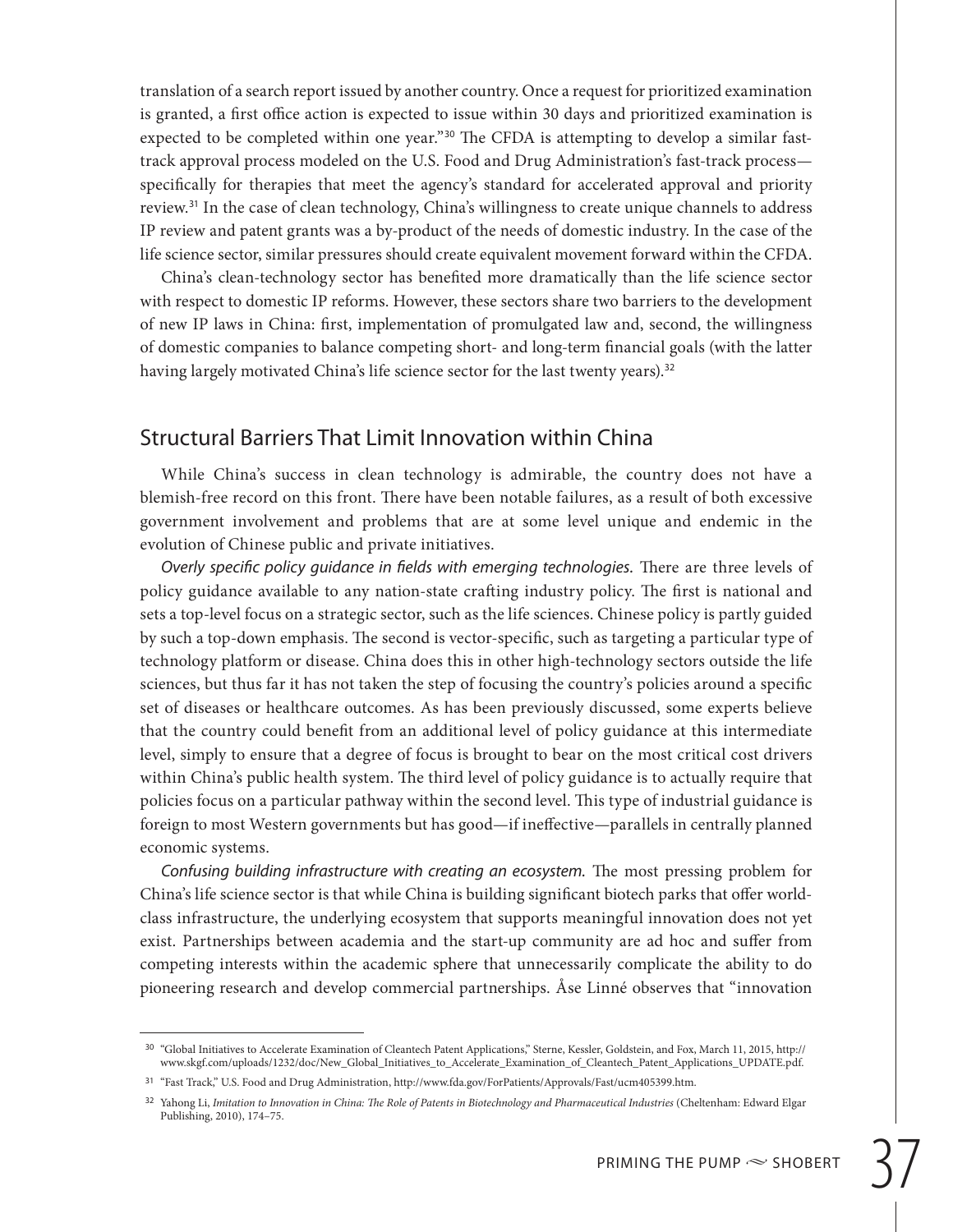processes are more delicate and sophisticated than investments in science and transfer from science to an industrial setting, and instead new drugs are created through a systematic combining of resources across organizational and national borders."<sup>33</sup> These "delicate processes," as she calls them, require more than just infrastructure. They require an ecosystem that creates time and incentives for pure research as well as an ecosystem within which these innovations can be trialed.

*Veracity of research.* China has a problem with academic fraud that is a very real and specific challenge to the creation of a vibrant, collaborative, and trusted market for innovation. In 2015 a number of high-profile retractions of supposedly peer-reviewed medical research occurred within China.<sup>34</sup> The country suffers from a particularly acute form of the "publish for promotion" problem.35 Some MNCs conducting pharmaceutical research in China have discovered similar issues within their own Chinese R&D teams.<sup>36</sup> These problems with the veracity of data and research findings add another layer of complexity to a due-diligence process that is already difficult to manage. As China desires to see more innovation drawn from its R&D facilities and academic campuses, it must ensure that findings are accurate.

*Misreading the role of global standards.* To its credit, China has by and large come to understand that it has a vested interest in the development of global standards for high-technology products and services. The more complex the goods being offered to the global market, the more standardization is critical to ensure compatibility and quality. Handled properly, global standards become an important facilitator of innovation because they establish a foundation that ensures compatibility.

China's life science entrepreneurs, including a number who have access and influence within the CFDA, have begun to push back against a wholehearted embrace of some of the reforms that the CFDA is in the process of implementing. One Chinese entrepreneur leading a biotech startup made the following comment about reforms:

> We need to be sure that in the development of a more robust CFDA capability we do not simply replicate the U.S. and European systems. Much of what works for them may not work for us, and now is the time for us to make sure we are not applying the wrong set of standards to our domestic industry before it has time to emerge.<sup>37</sup>

#### Areas of Tension

#### *Practical*

There are three pressing practical areas of tension that will require additional time and investment to ensure that the agendas of both domestic and foreign life science companies are met. First, the CFDA reforms need to continue, and the nature of the technocratic capacity

<sup>33</sup> Åse Linné, "China's Creation of Biopharmaceutical Drugs: Combining Political Steering, Military Research, and Transnational Networking" (PhD diss., Uppsala University, 2012), 187.

<sup>34</sup> Michael Woodhead, "Academic Fraud in China: 43 Medical Cases Retracted," China Medical News, March 20, 2015, http://www. chinesemedicalnews.com/2015/03/academic-fraud-in-china-43-medical.html.

<sup>35</sup> "Lunwen yadao shoushu dao yisheng ping zhicheng fangfa gai gaile" [Academic Findings Call into Question Surgeon's Suggestions for the Way His Profession Should Change], *Xinmin*, February 8, 2015, http://health.xinmin.cn/jkzx/2015/02/08/26760156.html.

<sup>36</sup> John Carroll, "GlaxoSmithKline's Research Chief in China Fired for Data Fraud," FierceBiotech, June 11, 2013, http://www.fiercebiotech. com/story/glaxosmithklines-research-chief-china-fired-data-fraud/2013-06-11.

<sup>37</sup> Author interview, Shanghai, summer 2015.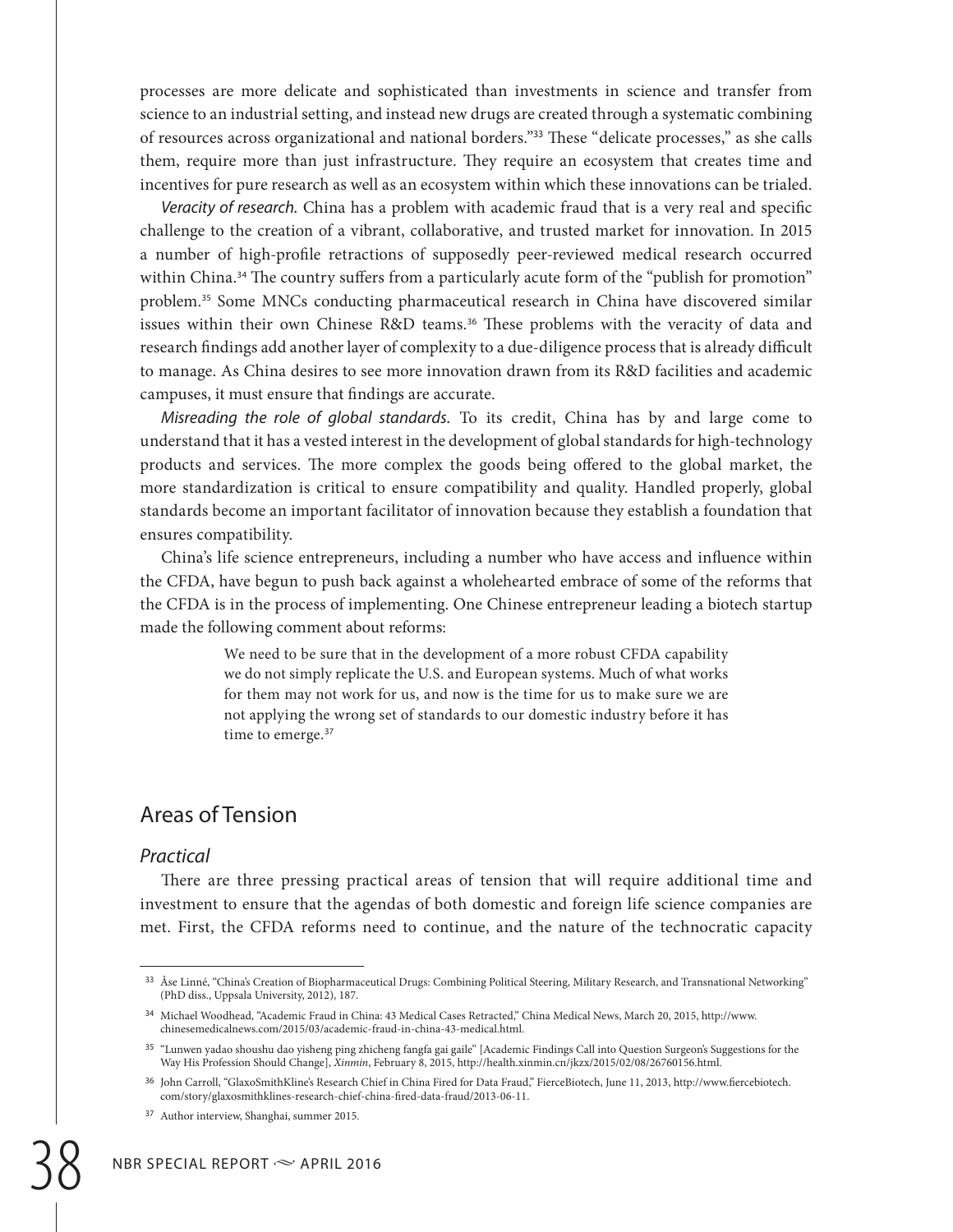China is building needs to roughly follow what has worked in Japan, where a similar endeavor was successful. Second, as has been previously outlined, absent meaningful changes in how China reimburses companies for innovative therapies, the country is unlikely to develop a meaningful domestic R&D capacity to meet either its economic planning goals or public health objectives. Third, China must formally address the ways in which market access is becoming more unpredictable and unstable for pharmaceutical companies. While MNCs are currently very concerned about this issue, the reality is that much of what is animating market access challenges (e.g., lack of funding and poor coordination of policies between central, provincial, and municipal governments) will also have a negative impact on domestic companies. An extremely encouraging finding is that each of these three practical areas of tension is felt by both domestic and foreign players, which suggests that the Chinese government is likely to move to create remedies to these problems.

#### *Political*

The United States' current political environment has struggled to adapt to the realities of the globalized world that the country's businesses and entrepreneurs must compete within. This is particularly the case with debates that center on whether the U.S. government should be "in the business of picking winners and losers in the marketplace."<sup>38</sup> China's economic planners are not engaged in a similar debate. China has been willing to invest significant amounts of capital and political energy into targeted industries that align with its objectives. Many of these investments are capital inefficient but are viewed as politically necessary in order to achieve the goals outlined in the second section of this essay.

As China pursues these primary objectives, the very nature of this pursuit creates turbulence globally. Tension is growing over whether the United States has a viable alternative to the Chinese model of development and which model is most likely to generate economic growth. Rather than look for the ways in which the Chinese model of fostering innovation may have lessons for U.S. policymakers, the current political climate in the United States has made recrimination the path of least resistance. In addition, the U.S. policymaking community spends too little time and energy working to ensure that the United States remains the most attractive place globally to conduct bench science, drug trials, and commercialization. While monitoring China's pursuit of a domestic life science industry is important, U.S. policymakers should double down on their efforts to address inefficiencies and other challenges in the United States' own FDA review and approval process, outmoded patent system, and reimbursement scheme.

#### Conclusion

China has proved surprisingly capable of achieving its economic goals over the last three decades; however, as the Chinese economy has grown and become more complex, so too has the nature of those industries within which the country will need to be successful if it is to reposition itself along the value chain. High-technology sectors such as telecommunications, chip manufacturing, and clean technology all fit into a more refined manufacturing environment. The life sciences, by contrast, do not. This disconnect does not assure China of failure at achieving its

<sup>38</sup> Bernd G. Janzen, "The Cleantech Subsidy Wave: A New Source of Trade Conflicts?" *International Law News* 39, no. 3 (2010).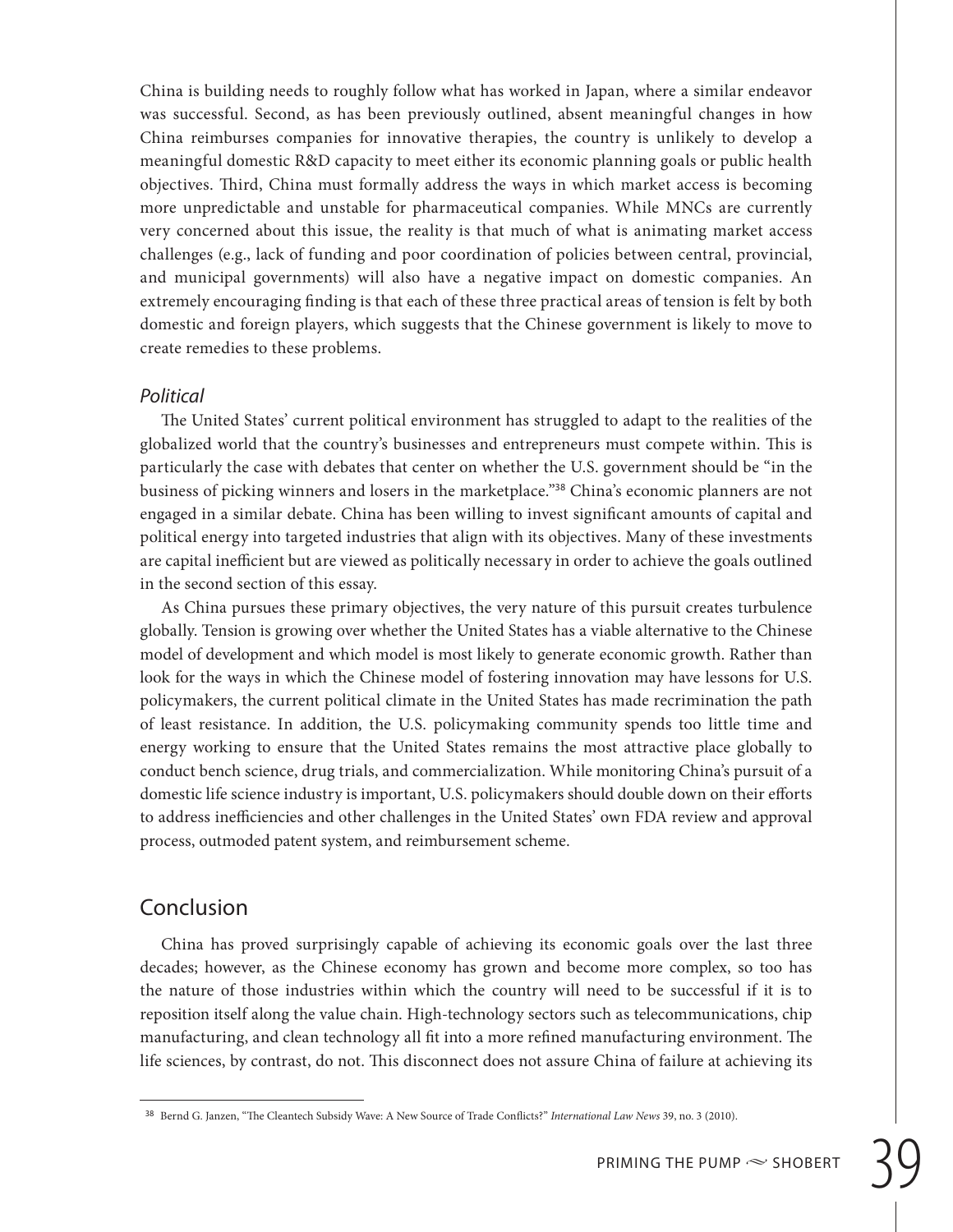goals in this field; rather, it points toward the type of structural reforms that will continue to be required if China is to achieve success in an even more technologically complex field than any it has explored to date.

The interests of China's domestic life science companies, foreign MNCs, and the Chinese government are all more closely aligned than not. While pressures over affordability are not going away and may limit the type of innovation that is brought to market in China, these same challenges could also drive a type of innovation by Chinese entrepreneurs that will address the needs of a domestic market to which foreign MNCs are unlikely to pay attention.

Life science innovation in China is not inevitable. But with Chinese government officials paying increasing attention to the sector, its returning scientific talent, and the endeavors of various domestic R&D initiatives funded by MNCs, success is more likely than not. For such success to ultimately benefit both the domestic and foreign markets, China and its trading partners will need to anticipate the impacts on their economies, ensure that consumer safeguards are in place, and establish global trade policies that reflect the additional complexities created with high-technology sectors such as the life sciences.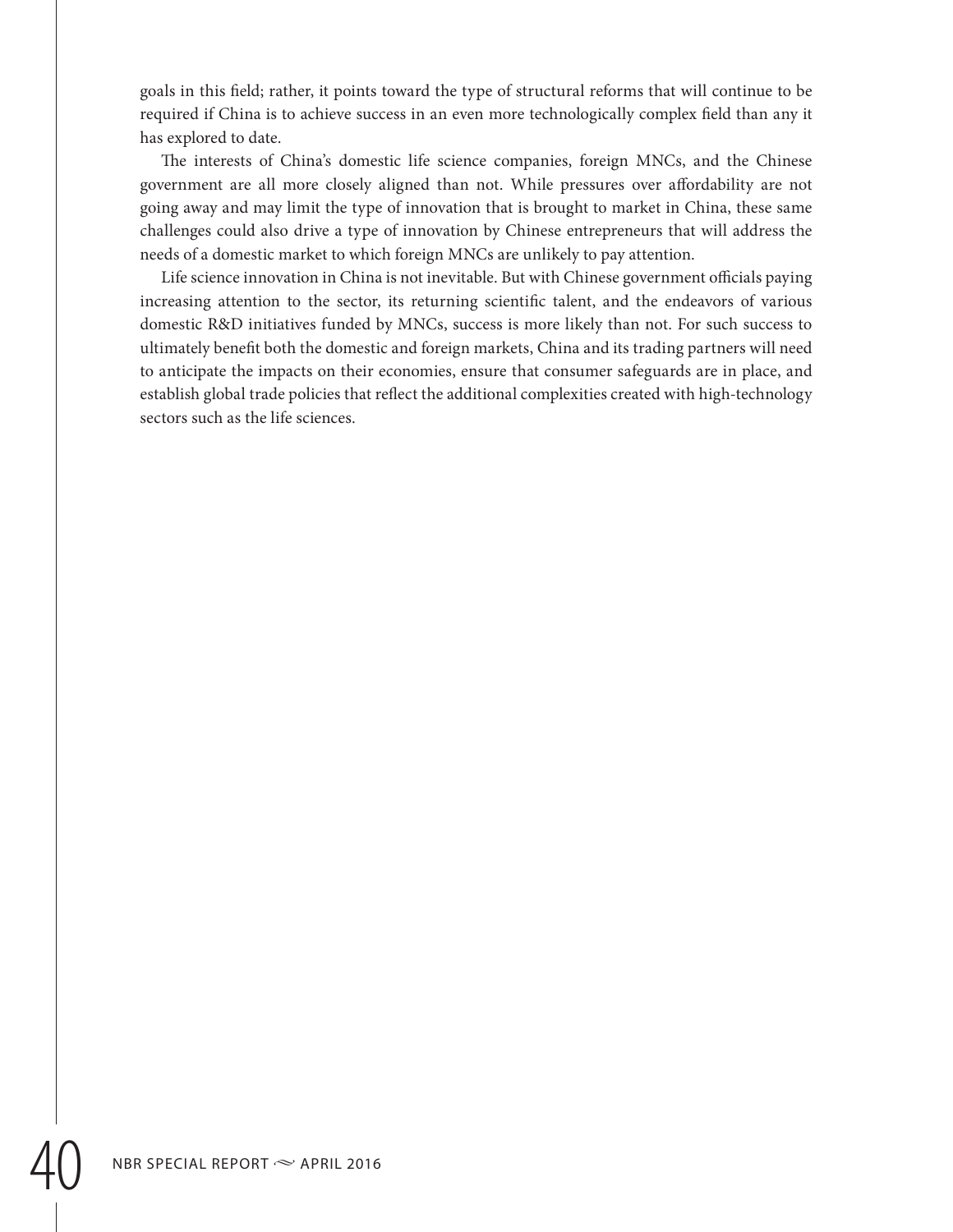## NBR's Trade, Economic, and Energy Affairs Group

*Fostering collaborative solutions to shared challenges in the Asia-Pacific* 

NBR's Trade, Economic, and Energy Affairs Group collaborates with a broad range of U.S. and Asian specialists from industry, research, and policy to conduct innovative research and convene high-level dialogues. Guided by an in-house research team and a select group of senior advisors, the group's research focuses on three broad areas: (1) energy security and policy, (2) energy and the environment, and (3) trade, investment, and economic engagement.

Highlighted initiatives include:

### Innovation and IP Policy

Economies in the Asia-Pacific have shown unprecedented growth rates in recent years, and the United States aims to engage with the many burgeoning economies in the region. As India, China, and others work to further develop their economies, intellectual property and innovation policies have increasingly appeared in national and international discussions. To assess these key issues, NBR has developed projects looking at intellectual property protection and innovation policy development in the Asia-Pacific and how emerging players in the region continue to shape global discourse on the future of these policies.

## Pacific Energy Summit

As economies in the Asia-Pacific region continue to grow at astonishing rates, the Pacific Energy Summit aims to foster economic and energy security in the Asia-Pacific by developing practical solutions to the dual challenges of rising energy demand and global climate change. The annual, invitation-only Summit convenes 200 global leaders to articulate practical and tenable policy solutions to energy and environmental challenges.

## Pacific Energy Forum

Broad and fundamental global energy shifts, along with rapidly evolving technologies and capabilities, suggest that Asia and North America need to fundamentally reconsider their current energy relationship. The Pacific Energy Forum gathers experts and leaders from Asia, the United States, and Canada to assess the key policy questions that will shape the future trans-Pacific energy relationship and enhance energy and environmental cooperation among key actors in the region.







**PACIFIC ENERGY SUMMIT**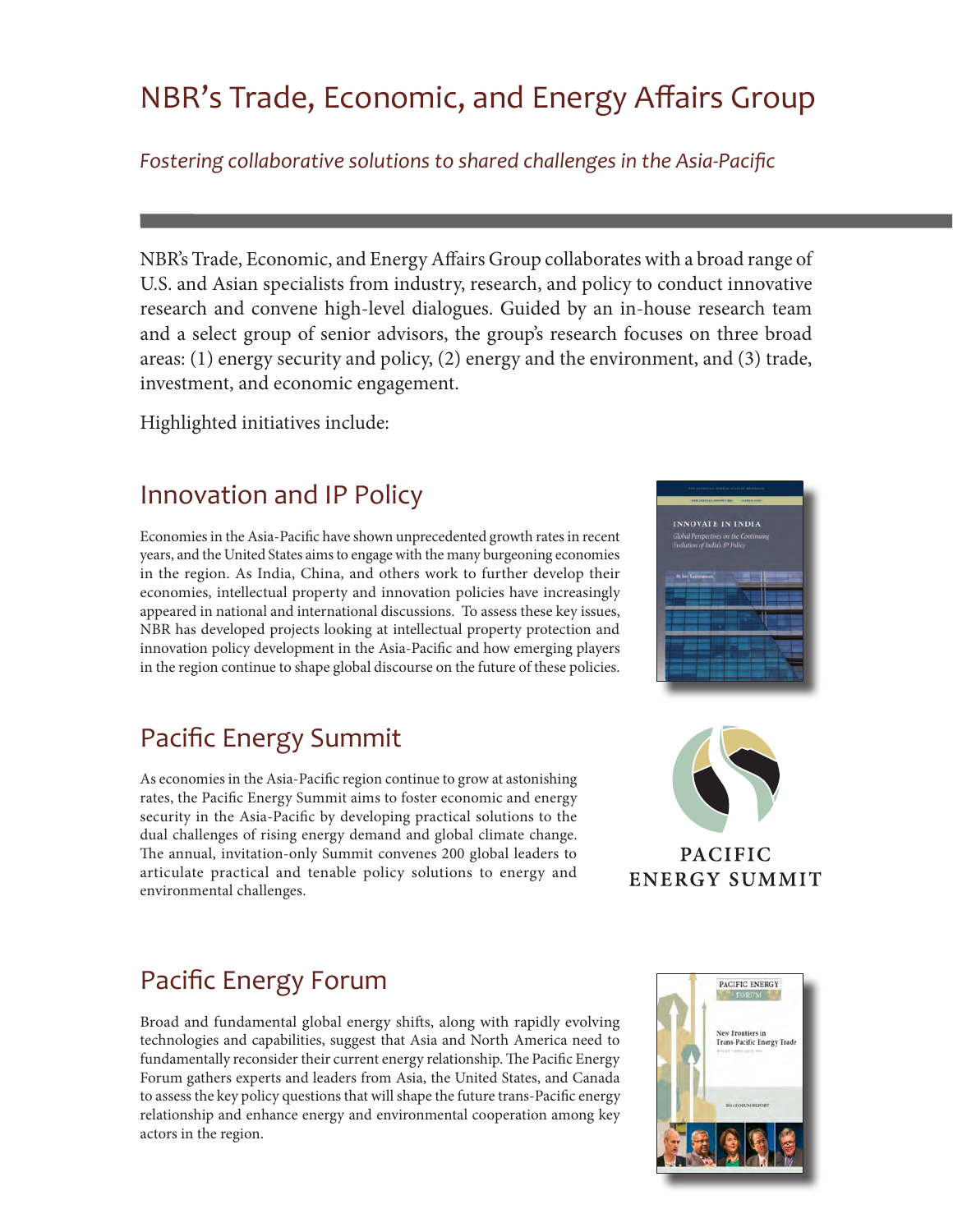"NBR does a terrific job at getting great people, with great ideas, and making it into a process of dialogue and interaction that leads to recommendations that are very useful in the policymaking process."

— **Robert Hormats,** *Former Under Secretary of State for Economic Growth, Energy, and the Environment, Department of State, United States*

## Energy Security Program

Dramatic developments are taking place in Asian energy markets, and these changes will affect the geopolitical situation in the Asia-Pacific region. Rising demand has led to increasing dependence on energy imports and a growing sense of energy insecurity among the major Asian powers. To address these issues, this initiative convenes senior policy and industry leaders and Asia energy specialists from across the region for high-level discussions on Asia's energy policies and their geopolitical implications. Experts share insights and recommendations through an invitation-only workshop; NBR's annual Energy Security Report, which compiles expert essays on each year's specific topic; and a public launch event.



## Adapting to a New Energy Era

An unexpected boom in U.S. and Canadian production of shale gas and tight oil has accelerated an already steady decline in U.S. imports of Middle East oil and gas. At the same time, China, Japan, and the rest of Asia have emerged as major importers of oil and natural gas from the Persian Gulf. This initiative aims to provide in-depth and academically rigorous research into how the United States, Japan, and other countries can craft stronger diplomatic, strategic, and economic tools to support common energy security interests.

For more info on these programs, please contact Clara Gillispie, NBR's Director of Trade, Economic, and Energy Affairs, at eta@nbr.org.